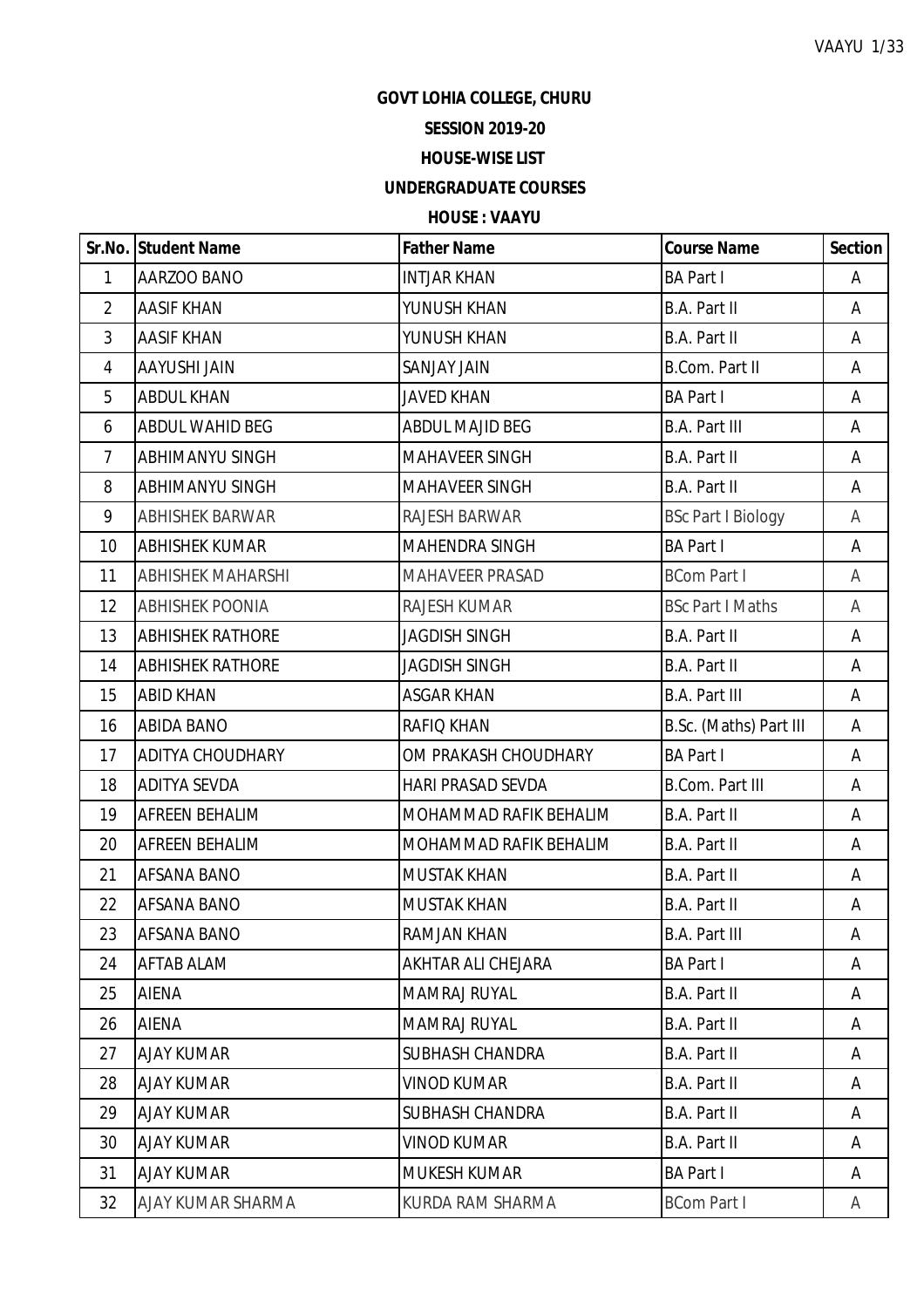**HOUSE : VAAYU**

|    | Sr.No. Student Name        | <b>Father Name</b>         | <b>Course Name</b>        | <b>Section</b> |
|----|----------------------------|----------------------------|---------------------------|----------------|
| 33 | <b>AJAY MEENA</b>          | PRABHU DAYAL               | <b>B.A. Part III</b>      | Α              |
| 34 | AJAY SINGH SHEKHAWAT       | SUNDAR PAL SINGH SHEKHAWAT | <b>BA Part I</b>          | Α              |
| 35 | <b>AJAY YOGI</b>           | <b>DARA SINGH</b>          | B.A. Part II              | Α              |
| 36 | <b>AJAY YOGI</b>           | <b>DARA SINGH</b>          | <b>B.A. Part II</b>       | Α              |
| 37 | <b>AJEET SINGH</b>         | <b>SULTAN SINGH</b>        | <b>B.A. Part III</b>      | Α              |
| 38 | AKANKSHA KHURANA           | RAVI KHURANA               | <b>B.Com. Part II</b>     | Α              |
| 39 | <b>AKASH NYOL</b>          | <b>OMPRAKASH NYOL</b>      | B.Sc. (Maths) Part III    | Α              |
| 40 | <b>AKASH SHARMA</b>        | MAHENDRA KUMAR SHARMA      | <b>BSc Part I Maths</b>   | A              |
| 41 | <b>AKHIL CHOUHAN</b>       | DEENDAYAL CHOUHAN          | <b>B.A. Part III</b>      | Α              |
| 42 | <b>AKHILESH KUMAR</b>      | <b>DALU RAM</b>            | B.Sc. (Bio)Part II        | Α              |
| 43 | <b>AKRAM KHAN</b>          | <b>IQBAL KHAN</b>          | <b>BA Part I</b>          | Α              |
| 44 | <b>AKSHAY SWAMI</b>        | <b>BHAGIRATH</b>           | B.Sc. (Maths) Part II     | Α              |
| 45 | <b>ALINA KHAN</b>          | <b>NASIR KHAN</b>          | B.Sc. (Bio)Part III       | Α              |
| 46 | <b>ALKA PANWAR</b>         | SANWAR MAL PANWAR          | <b>B.A. Part III</b>      | Α              |
| 47 | <b>ALTAF KHAN</b>          | <b>NABAB KHAN</b>          | <b>BA Part I</b>          | Α              |
| 48 | <b>AMAN SAINI</b>          | <b>MOHAN LAL SAINI</b>     | B.A. Part II              | Α              |
| 49 | <b>AMAN SAINI</b>          | MOHAN LAL SAINI            | <b>B.A. Part II</b>       | Α              |
| 50 | AMANDEEP SINGH             | RAJENDRA SINGH             | B.Sc. (Maths) Part III    | Α              |
| 51 | <b>AMBIKA PAREEK</b>       | MAHAVEER PRASAD PAREEK     | <b>B.A. Part III</b>      | Α              |
| 52 | AMIR SOYAL ANSARI          | <b>ABDUL SATTAR ANSARI</b> | <b>BA Part I</b>          | A              |
| 53 | <b>AMIT</b>                | PRAHALAD                   | B.A. Part II              | Α              |
| 54 | <b>AMIT</b>                | PRAHALAD                   | <b>B.A. Part II</b>       | Α              |
| 55 | <b>AMIT KUMAR</b>          | RAJENDRA SINGH             | <b>B.A. Part II</b>       | A              |
| 56 | <b>AMIT KUMAR</b>          | RAJENDRA SINGH             | B.A. Part II              | Α              |
| 57 | <b>AMIT KUMAR</b>          | RAJENDRA KUMAR             | <b>BA Part I</b>          | Α              |
| 58 | <b>AMIT KUMAR</b>          | RAMJI LAL                  | <b>BCom Part I</b>        | A              |
| 59 | <b>AMIT KUMAR</b>          | <b>VIRENDRA KUMAR</b>      | <b>BSc Part I Biology</b> | A              |
| 60 | <b>AMIT SINGH</b>          | <b>HOSHIYAR SINGH</b>      | <b>BA Part I</b>          | A              |
| 61 | <b>AMIT VERMA</b>          | <b>BHINWA RAM</b>          | <b>BSc Part I Maths</b>   | A              |
| 62 | <b>AMREEN KHAN</b>         | MOHAMMED HUSSAIN           | B.A. Part II              | A              |
| 63 | <b>AMREEN KHAN</b>         | <b>MOHAMMED HUSSAIN</b>    | B.A. Part II              | Α              |
| 64 | ANADI SURYAPRAKASH         | <b>DALIP KUMAR</b>         | <b>BA Part I</b>          | Α              |
| 65 | ANAND AGARWAL              | SURESH KUMAR AGARWAL       | <b>B.Com. Part III</b>    | A              |
| 66 | <b>ANAND MAHARSHI</b>      | RAMAWATAR MAHARSHI         | <b>B.Com. Part II</b>     | Α              |
| 67 | <b>ANAND SINGH RATHORE</b> | OM PAL SINGH RATHORE       | <b>B.A. Part III</b>      | A              |
| 68 | ANCHAL                     | <b>BHAGIRATH MAL</b>       | B.Sc. (Maths) Part III    | A              |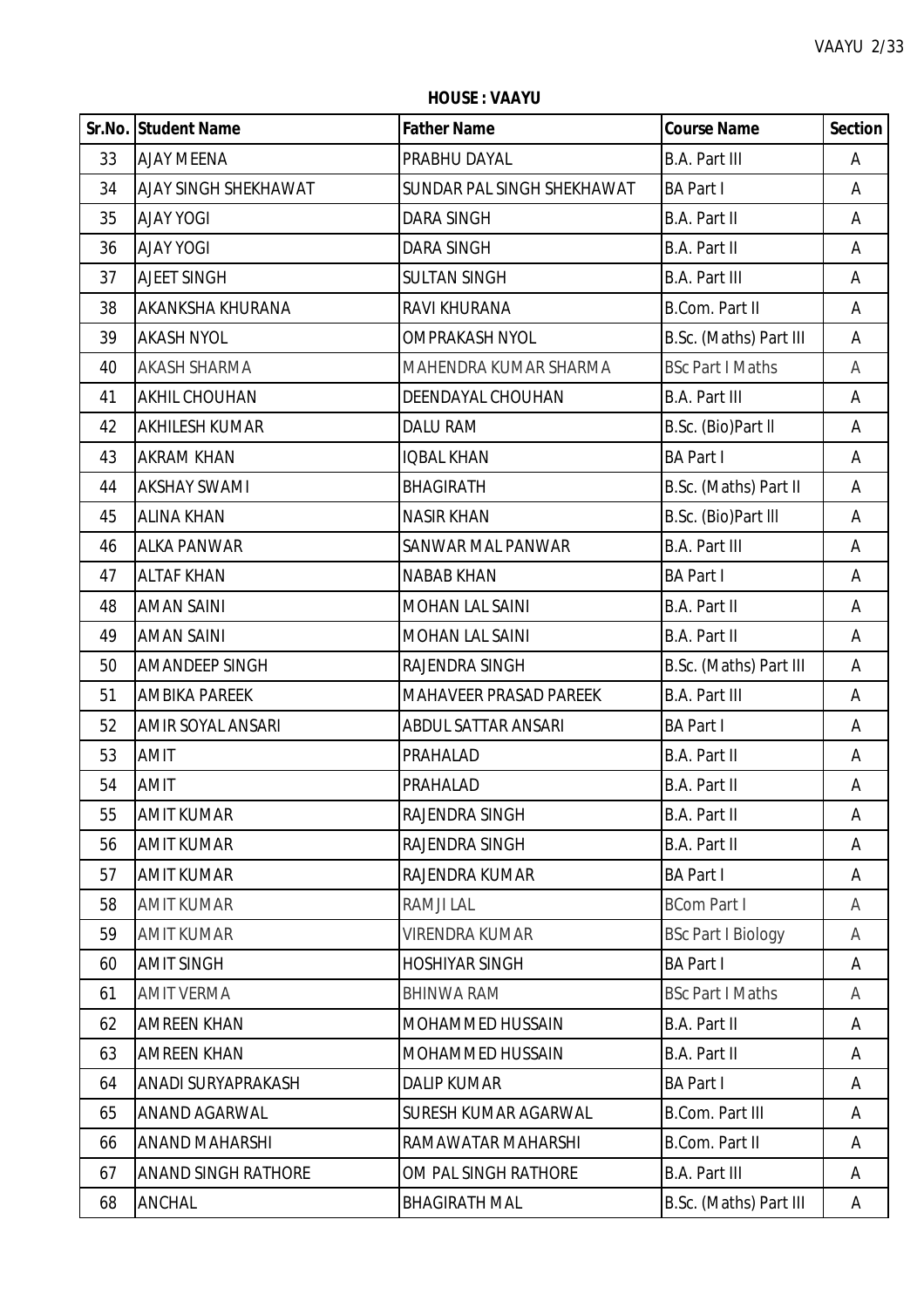**HOUSE : VAAYU**

|     | Sr.No. Student Name     | <b>Father Name</b>        | <b>Course Name</b>        | <b>Section</b> |
|-----|-------------------------|---------------------------|---------------------------|----------------|
| 69  | <b>ANIL</b>             | <b>RAMSWAROOP</b>         | B.Sc. (Maths) Part II     | Α              |
| 70  | <b>ANIL</b>             | <b>RAM KARAN</b>          | <b>BA Part I</b>          | A              |
| 71  | <b>ANIL KUMAR</b>       | <b>CHHOTU RAM</b>         | <b>B.A. Part II</b>       | A              |
| 72  | <b>ANIL KUMAR</b>       | CHHOTU RAM                | <b>B.A. Part II</b>       | A              |
| 73  | <b>ANIL KUMAR</b>       | <b>SUBHASH CHANDRA</b>    | <b>B.A. Part III</b>      | A              |
| 74  | <b>ANIL KUMAR</b>       | SATYVEER SINGH            | <b>BA Part I</b>          | Α              |
| 75  | <b>ANIL KUMAR</b>       | <b>INDER CHAND CHAHAR</b> | <b>BCom Part I</b>        | A              |
| 76  | <b>ANIL KUMAR</b>       | <b>SHEESH RAM</b>         | <b>BSc Part I Biology</b> | Α              |
| 77  | ANIL KUMAR BAMNIYA      | DAYA RAM BAMNIYA          | <b>BA Part I</b>          | A              |
| 78  | <b>ANIL KUMAR MEENA</b> | MAHAVEER PRASAD MEENA     | <b>B.A. Part III</b>      | A              |
| 79  | <b>ANISH KUMAR</b>      | <b>RAMNIWAS</b>           | <b>BA Part I</b>          | Α              |
| 80  | <b>ANISHA MEENA</b>     | <b>VINOD KUMAR MEENA</b>  | B.A. Part II              | A              |
| 81  | <b>ANISHA MEENA</b>     | <b>VINOD KUMAR MEENA</b>  | B.A. Part II              | A              |
| 82  | <b>ANISHA PRAJAPAT</b>  | PARMESHWAR LAL PRAJAPAT   | <b>BA Part I</b>          | A              |
| 83  | <b>ANITA</b>            | <b>INDRAJ MAHLA</b>       | <b>B.A. Part III</b>      | A              |
| 84  | ANITA                   | <b>SURENDER SINGH</b>     | <b>BSc Part I Maths</b>   | A              |
| 85  | <b>ANITA CHAYAL</b>     | PRAHLAD SINGH             | <b>BA Part I</b>          | Α              |
| 86  | <b>ANITA KANTIWAL</b>   | SANWARMAL KANTIWAL        | <b>B.A. Part II</b>       | A              |
| 87  | <b>ANITA KANTIWAL</b>   | SANWARMAL KANTIWAL        | <b>B.A. Part II</b>       | A              |
| 88  | <b>ANITA KUMARI</b>     | PRABHU DAYAL              | <b>B.A. Part III</b>      | A              |
| 89  | ANITA KUMARI SAIN       | PRATAP SINGH NAI          | B.A. Part II              | A              |
| 90  | ANITA KUMARI SAIN       | PRATAP SINGH NAI          | <b>B.A. Part II</b>       | A              |
| 91  | <b>ANITA KUMAWAT</b>    | <b>BANWARI LAL</b>        | <b>BSc Part I Biology</b> | Α              |
| 92  | <b>ANJALI DAMA</b>      | RAMESH KUMAR DAMA         | B.Sc. (Maths) Part III    | Α              |
| 93  | <b>ANJANA</b>           | PAWAN KUMAR               | <b>BCom Part I</b>        | A              |
| 94  | ANJANA KASWAN           | <b>BHANWAR LAL</b>        | <b>B.A. Part III</b>      | A              |
| 95  | ANJANA KUMARI RUYAL     | <b>KAMLESH</b>            | B.A. Part II              | Α              |
| 96  | ANJANA KUMARI RUYAL     | <b>KAMLESH</b>            | B.A. Part II              | A              |
| 97  | <b>ANJANA PRAJAPAT</b>  | <b>GOPI RAM PRAJAPAT</b>  | <b>BA Part I</b>          | A              |
| 98  | <b>ANJU</b>             | <b>DULICHAND</b>          | B.Sc. (Bio)Part III       | Α              |
| 99  | <b>ANJU KUMARI</b>      | <b>MAHENDRA SINGH</b>     | <b>B.A. Part III</b>      | A              |
| 100 | <b>ANJU MEENA</b>       | <b>GOVERDHAN MEENA</b>    | B.Sc. (Bio)Part II        | Α              |
| 101 | ANJU SHEKHAWAT          | SAJJAN SINGH SHEKHAWAT    | <b>B.A. Part II</b>       | A              |
| 102 | ANJU SHEKHAWAT          | SAJJAN SINGH SHEKHAWAT    | <b>B.A. Part II</b>       | A              |
| 103 | <b>ANKIT</b>            | <b>KARNA RAM</b>          | <b>BA Part I</b>          | B              |
| 104 | <b>ANKIT KUMAR</b>      | <b>MANI RAM</b>           | B.Sc. (Maths) Part II     | $\mathsf{C}$   |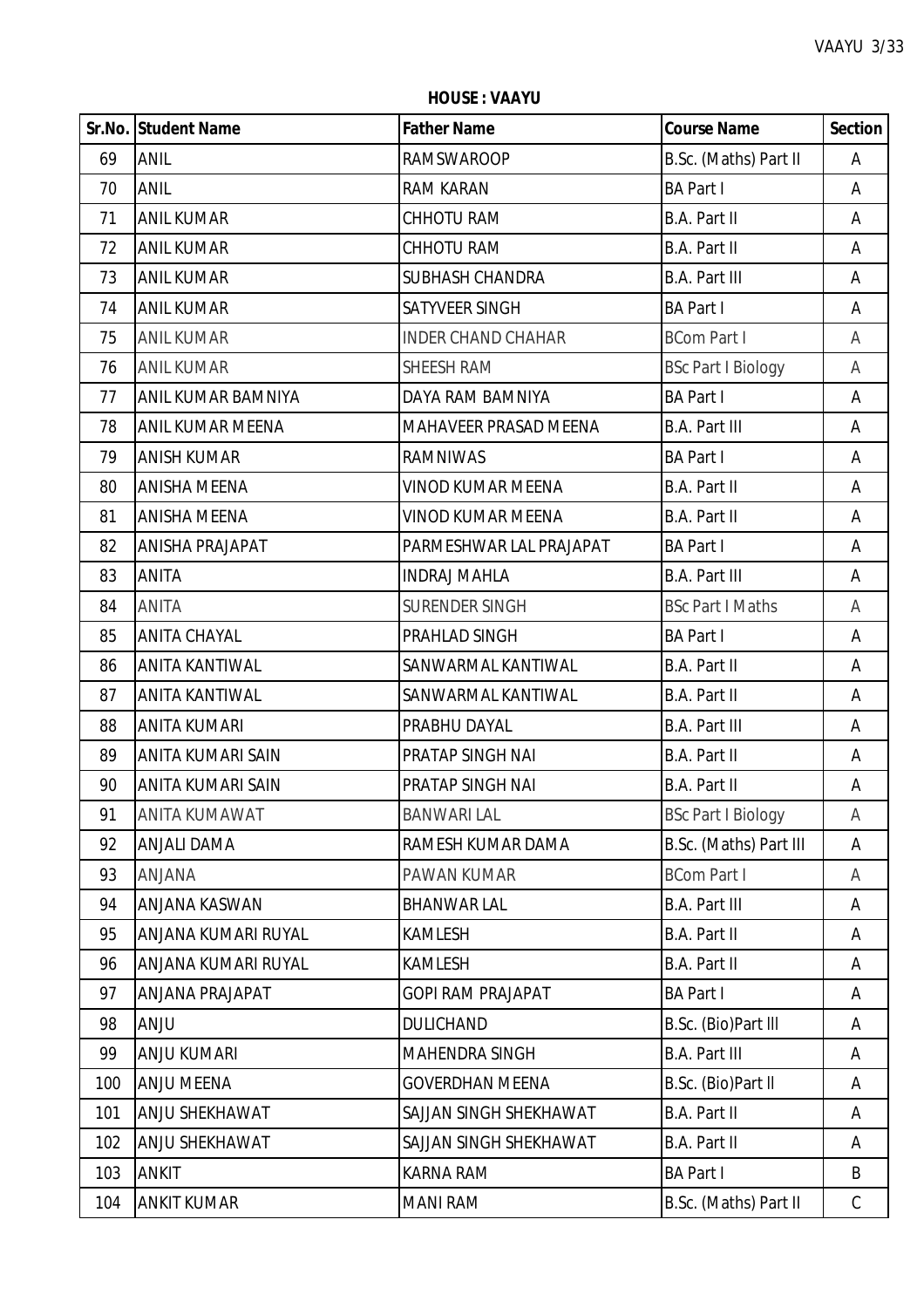**HOUSE : VAAYU**

|     | Sr.No. Student Name        | <b>Father Name</b>           | <b>Course Name</b>        | <b>Section</b> |
|-----|----------------------------|------------------------------|---------------------------|----------------|
| 105 | <b>ANKIT KUMAR</b>         | <b>ROHITASH</b>              | <b>BA Part I</b>          | B              |
| 106 | <b>ANKIT KUMAR MEENA</b>   | ROHITASH MEENA               | B.Sc. (Maths) Part II     | A              |
| 107 | ANKIT KUMAR SAHARAN        | RAMSVARUP SAHARAN            | <b>BSc Part I Maths</b>   | Α              |
| 108 | <b>ANKIT KUMAR SWAMI</b>   | <b>DUNGAR DAS</b>            | <b>B.A. Part III</b>      | Α              |
| 109 | <b>ANKIT SAINI</b>         | RAMPRATAP SAINI              | <b>BA Part I</b>          | B              |
| 110 | <b>ANKITA GOYAL</b>        | MAHESH KUMAR GOYAL           | B.A. Part II              | Α              |
| 111 | <b>ANKITA GOYAL</b>        | MAHESH KUMAR GOYAL           | B.A. Part II              | Α              |
| 112 | <b>ANKUR</b>               | <b>BABULAL</b>               | <b>BA Part I</b>          | B              |
| 113 | <b>ANTIMA SHARMA</b>       | SHANKAR LAL SHARMA           | <b>BSc Part I Biology</b> | Α              |
| 114 | <b>ANUJ KUMAR</b>          | ROHITASH KUMAR               | <b>BA Part I</b>          | B              |
| 115 | <b>ANURADHA SAINI</b>      | PAWAN KUMAR SAINI            | <b>B.A. Part III</b>      | B              |
| 116 | <b>ANURAG JANGID</b>       | RAJKUMAR JANGID              | B.Sc. (Maths) Part III    | Α              |
| 117 | <b>ANURAG KHATRI</b>       | <b>GIRDHARI LAL KHATRI</b>   | <b>BSc Part I Maths</b>   | A              |
| 118 | <b>ARCHANA TETRWAL</b>     | <b>BALU RAM TETRWAL</b>      | <b>BA Part I</b>          | B              |
| 119 | <b>ARIF KHAN</b>           | <b>MUMTAJ KHAN</b>           | <b>BCom Part I</b>        | A              |
| 120 | <b>ARSAD PANWAR</b>        | SALIM MOHAMMAD               | <b>BA Part I</b>          | B              |
| 121 | <b>ARTI KUMARI SWAMI</b>   | SHREERAM SWAMI               | <b>B.A. Part III</b>      | B              |
| 122 | <b>ARVIND KUMAR</b>        | <b>RAMNIWAS</b>              | <b>BA Part I</b>          | B              |
| 123 | <b>ASHISH</b>              | RAJESH KUMAR                 | <b>BA Part I</b>          | B              |
| 124 | <b>ASHISH DAYAMA</b>       | RADHE SHYAM DAYAMA           | <b>B.A. Part III</b>      | B              |
| 125 | <b>ASHISH KUMAR</b>        | NAGAR MAL                    | <b>BSc Part I Maths</b>   | Α              |
| 126 | <b>ASHISH PRAJAPAT</b>     | SHISHPAL PRAJAPAT            | B.Sc. (Maths) Part III    | A              |
| 127 | <b>ASHISH SWAMI</b>        | <b>RAMESH KUMAR</b>          | <b>B.Com. Part II</b>     | A              |
| 128 | <b>ASHOK KUMAR</b>         | <b>INDRAJ</b>                | <b>BA Part I</b>          | B              |
| 129 | <b>ASHOK KUMAR</b>         | <b>NEKI RAM</b>              | <b>BA Part I</b>          | B              |
| 130 | <b>ASHOK KUMAR SAHARAN</b> | <b>DEVILAL SAHARAN</b>       | B.Sc. (Maths) Part II     | Α              |
| 131 | <b>ASHOK SINGH</b>         | <b>DHANPAT SINGH</b>         | B.A. Part III             | B              |
| 132 | <b>ASHOK SWAMI</b>         | <b>DEV KISHAN</b>            | <b>BA Part I</b>          | B              |
| 133 | <b>ASHUTOSH SAINI</b>      | <b>NEMI CHAND SAINI</b>      | B.Sc. (Bio)Part II        | A              |
| 134 | <b>ASMIN</b>               | YAKUB KHAN                   | <b>BA Part I</b>          | B              |
| 135 | <b>AYUSH GOENKA</b>        | MANOJ KUMAR GOENKA           | <b>B.Com. Part III</b>    | Α              |
| 136 | AYUSHI RAMGADIA            | <b>GIRDHARI LAL RAMGADIA</b> | <b>BCom Part I</b>        | A              |
| 137 | <b>BABITA</b>              | <b>MOHAN LAL</b>             | <b>BSc Part I Biology</b> | A              |
| 138 | <b>BABITA KUMARI</b>       | <b>BIRBAL</b>                | <b>B.A. Part III</b>      | B              |
| 139 | <b>BABITA MEGHWAL</b>      | SANWATA RAM                  | <b>BA Part I</b>          | B              |
| 140 | <b>BABU LAL</b>            | <b>DEBU RAM SAINI</b>        | <b>BA Part I</b>          | B              |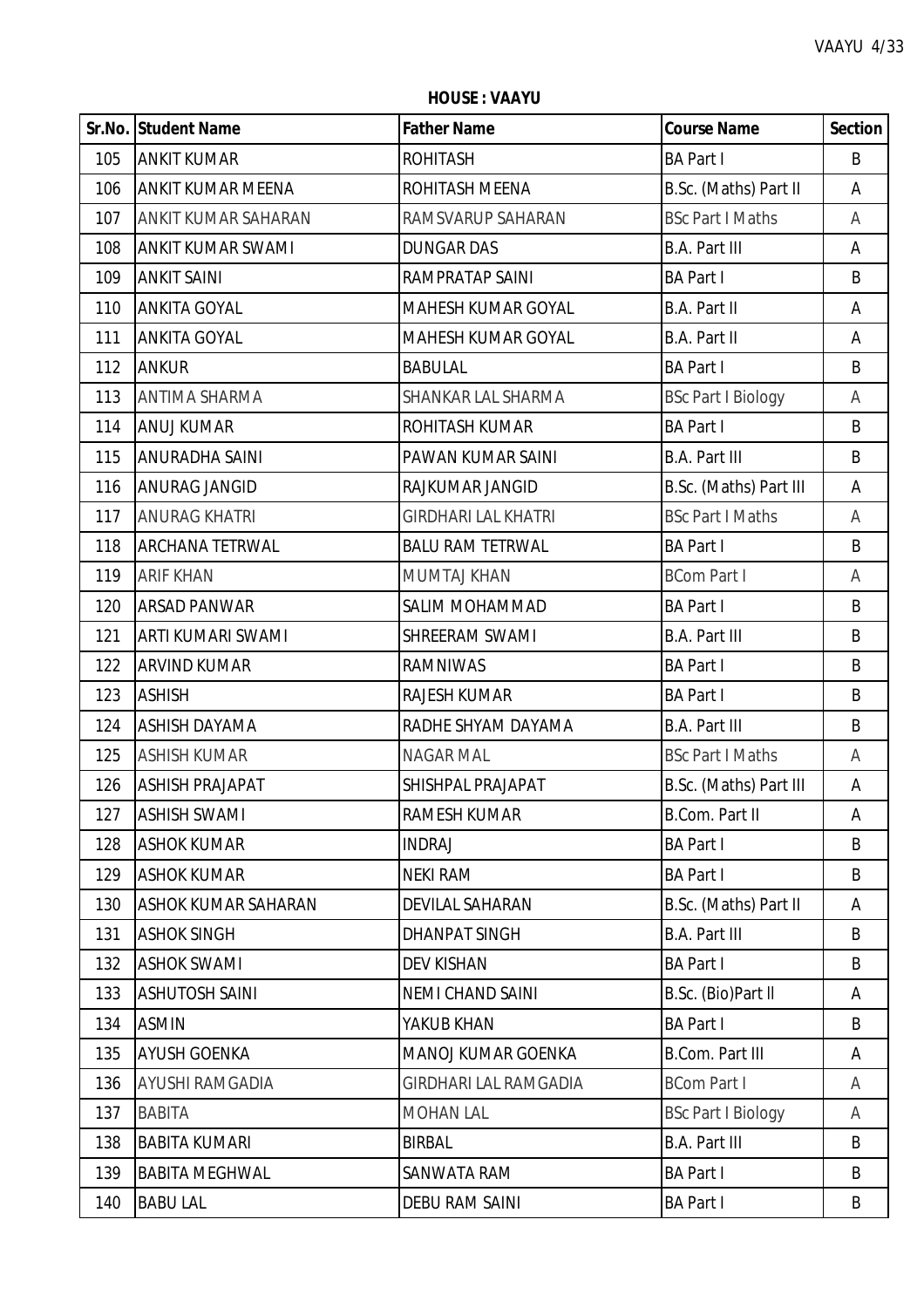**HOUSE : VAAYU**

|     | Sr.No. Student Name          | <b>Father Name</b>          | <b>Course Name</b>        | <b>Section</b> |
|-----|------------------------------|-----------------------------|---------------------------|----------------|
| 141 | <b>BABU LAL MEGHWAL</b>      | HARI RAM                    | <b>B.A. Part III</b>      | B              |
| 142 | <b>BABULAL</b>               | <b>OMPRAKASH</b>            | <b>BCom Part I</b>        | Α              |
| 143 | <b>BAJRANG LAL PRAJAPAT</b>  | <b>MANIRAM PRAJAPAT</b>     | <b>BSc Part I Maths</b>   | A              |
| 144 | <b>BALA KUMARI</b>           | RAM LAL MINA                | <b>BA Part I</b>          | B              |
| 145 | <b>BALA SWAMI</b>            | MAHENDRA SWAMI              | <b>B.A. Part III</b>      | B              |
| 146 | <b>BALRAM BHAMBHI</b>        | <b>BHARAT MAL</b>           | B.Sc. (Bio)Part III       | Α              |
| 147 | <b>BANTI</b>                 | <b>MAHENDRA</b>             | <b>BA Part I</b>          | B              |
| 148 | <b>BANTI SHARMA</b>          | DINESH KUMAR SHARMA         | B.Sc. (Bio)Part II        | Α              |
| 149 | <b>BASANT KUMAR</b>          | <b>BAL RAJ</b>              | B.Sc. (Maths) Part III    | Α              |
| 150 | <b>BASANTI MEGHWAL</b>       | LICHAMANRAM                 | <b>BA Part I</b>          | B              |
| 151 | <b>BASRA BANO</b>            | <b>SATAR ALI</b>            | <b>BSc Part I Biology</b> | Α              |
| 152 | <b>BHAGVATI DEG</b>          | SULTANARAM DEG              | <b>B.A. Part III</b>      | B              |
| 153 | BHANU PRATAP CHOUDHARY       | DUNGAR RAM CHOUDHARY        | <b>BA Part I</b>          | B              |
| 154 | <b>BHARAT AGARWAL</b>        | <b>TARACHAND AGARWAL</b>    | B.Sc. (Maths) Part II     | Α              |
| 155 | <b>BHARAT OCHANI</b>         | <b>DEEPAK OCHANI</b>        | <b>B.Com. Part III</b>    | Α              |
| 156 | <b>BHARAT PAL</b>            | MANPHOOLA RAM               | <b>BA Part I</b>          | B              |
| 157 | <b>BHARTI SAINI</b>          | RAJ KUMAR SAINI             | <b>B.Com. Part II</b>     | Α              |
| 158 | <b>BHAVESH AGGARWAL</b>      | PRADEEP AGGARWAL            | <b>BCom Part I</b>        | Α              |
| 159 | <b>BHAWANA</b>               | <b>SHISHPAL</b>             | <b>BA Part I</b>          | $\mathsf C$    |
| 160 | <b>BHAWANI SHANKAR</b>       | <b>BHAGWANA RAM MEGHWAL</b> | <b>B.A. Part III</b>      | B              |
| 161 | <b>BHAWANI SHANKAR</b>       | <b>GOVIND PRASAD</b>        | <b>BA Part I</b>          | $\mathsf C$    |
| 162 | <b>BHINWARAJ MEENA</b>       | LILADHAR MEENA              | <b>BA Part I</b>          | $\mathsf C$    |
| 163 | <b>BHUWAN GOPAL JAMDAGNI</b> | RAVIDRA SHARMA              | B.Sc. (Maths) Part III    | Α              |
| 164 | <b>BHUWAN SHARMA</b>         | MANOJ SHARMA                | B.Sc. (Maths) Part II     | Α              |
| 165 | <b>BILAL</b>                 | LAL MOHAMMAD                | <b>BA Part I</b>          | $\mathsf C$    |
| 166 | <b>BINDIYA KUMARI</b>        | PRAKASH RANA                | <b>B.A. Part III</b>      | B              |
| 167 | CHANCHAL SAINI               | KAILASH SAINI               | <b>BSc Part I Biology</b> | A              |
| 168 | <b>CHAND KANWAR</b>          | <b>KISHOR SINGH</b>         | <b>BA Part I</b>          | $\mathsf{C}$   |
| 169 | CHANDAN KHARDIYA             | JATAN LAL KHARDIYA          | <b>BSc Part I Maths</b>   | A              |
| 170 | <b>CHANDAN SAIN</b>          | <b>OM PRAKASH</b>           | <b>BA Part I</b>          | $\mathsf C$    |
| 171 | CHANDERKALA PRAJAPAT         | <b>MOTARAM</b>              | <b>B.A. Part III</b>      | B              |
| 172 | <b>CHANDRA PRAKASH</b>       | <b>HIRA LAL</b>             | <b>BCom Part I</b>        | A              |
| 173 | CHANDRAKALA                  | <b>OMPRAKASH</b>            | <b>BA Part I</b>          | $\mathsf{C}$   |
| 174 | CHIRANJEEV SAINI             | PAWAN KUMAR SAINI           | <b>B.Com. Part III</b>    | A              |
| 175 | <b>CHITRA GOUR</b>           | ANIL KUMAR GOUR             | <b>BA Part I</b>          | $\mathsf C$    |
| 176 | <b>DALEEP KUMAR</b>          | <b>BOYATA RAM</b>           | <b>B.A. Part III</b>      | B              |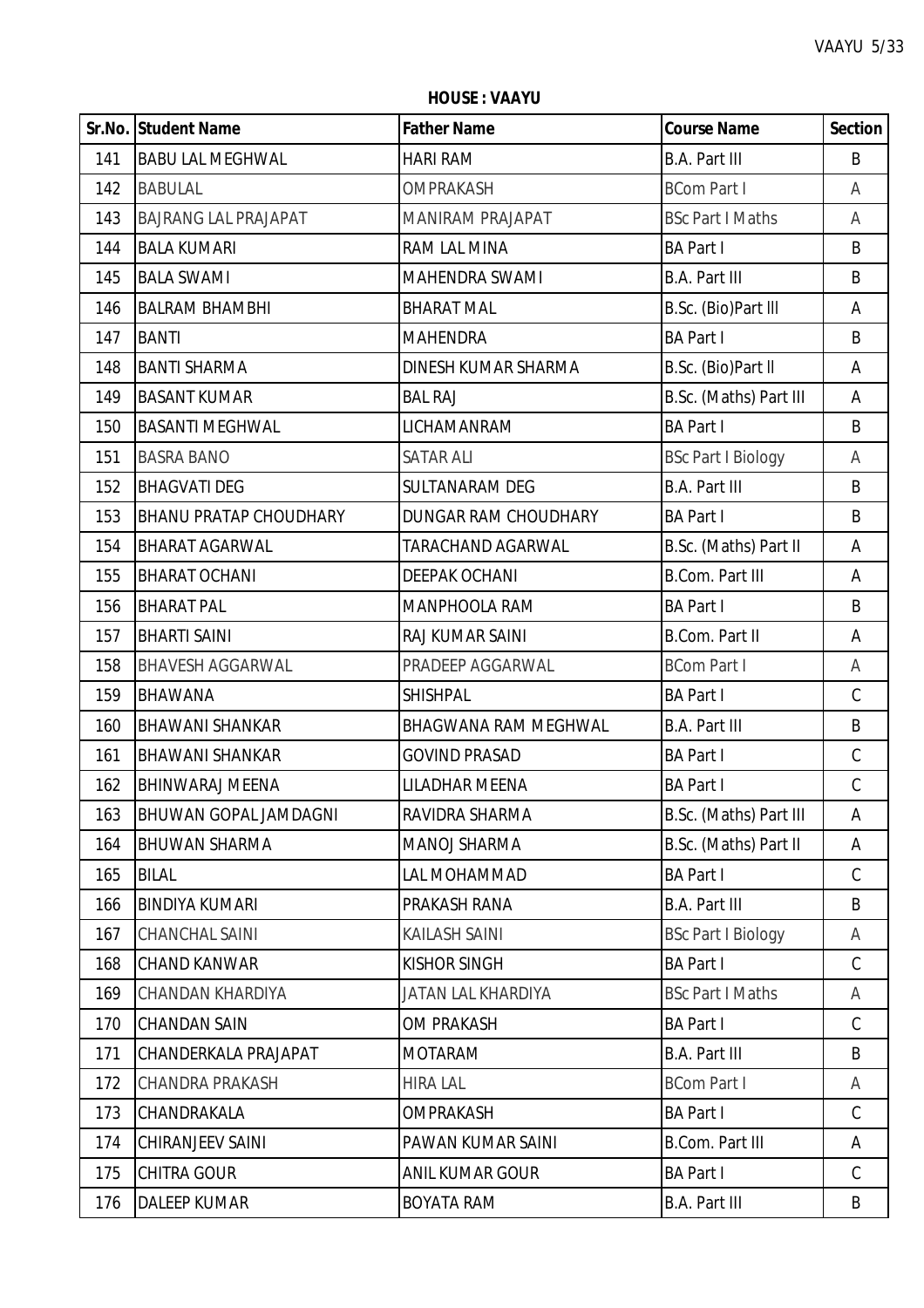**HOUSE : VAAYU**

|     | Sr.No. Student Name            | <b>Father Name</b>       | <b>Course Name</b>        | <b>Section</b> |
|-----|--------------------------------|--------------------------|---------------------------|----------------|
| 177 | <b>DALIP KUMAR</b>             | DAYA SHANKAR GHINTALA    | <b>BA Part I</b>          | $\mathsf C$    |
| 178 | <b>DASHRATH SINGH</b>          | <b>KANU SINGH</b>        | B.Sc. (Bio)Part III       | Α              |
| 179 | DAYANAND KHARDIA               | SITA RAM                 | <b>BA Part I</b>          | $\mathsf C$    |
| 180 | <b>DEEP CHAND</b>              | <b>MOHAR SINGH</b>       | <b>B.A. Part III</b>      | B              |
| 181 | <b>DEEPAK BHATI</b>            | RAJKUMAR BHATI           | <b>B.Com. Part II</b>     | Α              |
| 182 | <b>DEEPAK KUMAR</b>            | <b>BANSHILAL</b>         | B.Sc. (Maths) Part III    | Α              |
| 183 | <b>DEEPAK KUMAR</b>            | RAMKISHAN                | <b>BA Part I</b>          | $\mathsf C$    |
| 184 | <b>DEEPAK SINGH JATUTANWAR</b> | RAJENDRA SINGH           | <b>BA Part I</b>          | $\mathsf C$    |
| 185 | <b>DEEPIKA JANGIR</b>          | PRABHUDAYAL JANGIR       | B.Sc. (Maths) Part II     | Α              |
| 186 | <b>DEEPIKA KUMARI</b>          | <b>ARJUN LAL</b>         | <b>B.A. Part III</b>      | B              |
| 187 | <b>DEEPIKA SAINI</b>           | SHYAM LAL SAINI          | <b>B.Com. Part III</b>    | Α              |
| 188 | DEEPIKA SHARMA                 | PUSHKAR DUTTA SHARMA     | <b>BA Part I</b>          | $\mathsf C$    |
| 189 | <b>DEVAT RAM</b>               | RAM CHANDRA              | <b>B.A. Part III</b>      | B              |
| 190 | <b>DEVENDRA SINGH</b>          | <b>RAMDHAN SINGH</b>     | <b>BSc Part I Biology</b> | A              |
| 191 | <b>DEVKARAN</b>                | TIKU RAM MEGHWAL         | <b>BA Part I</b>          | $\mathsf C$    |
| 192 | DEVKARAN SINGH                 | <b>SUKHA RAM</b>         | B.Sc. (Bio)Part II        | Α              |
| 193 | <b>DEVRAJ SINWAR</b>           | PAPPURAM SINWAR          | <b>B.A. Part III</b>      | B              |
| 194 | DHANESH KUMAR MEGHWAL          | PHOOLARAM MEGHWAL        | <b>BA Part I</b>          | $\mathsf C$    |
| 195 | <b>DHARAMVEER</b>              | <b>SUBHASH</b>           | <b>BA Part I</b>          | $\mathsf C$    |
| 196 | <b>DHARMENDRA</b>              | RAMESHWAR LAL            | <b>BCom Part I</b>        | A              |
| 197 | DHARMENDRA                     | DANA RAM MEGHWAL         | <b>BSc Part I Maths</b>   | Α              |
| 198 | DHARMENDRA BHAMI               | <b>NORANG LAL</b>        | <b>B.A. Part II</b>       | $\mathsf C$    |
| 199 | <b>DHARMPAL SARAN</b>          | <b>MAHAVEER SARAN</b>    | <b>BA Part I</b>          | $\mathcal{C}$  |
| 200 | <b>DIMPAL SAINI</b>            | <b>BHANWAR LAL SAINI</b> | B.A. Part II              | $\mathcal{C}$  |
| 201 | <b>DIMPLE</b>                  | <b>KARNI SINGH</b>       | <b>BA Part I</b>          | $\mathsf{C}$   |
| 202 | <b>DINESH KUMAR</b>            | <b>ARJUN RAM SONI</b>    | B.Com. Part II            | Α              |
| 203 | <b>DINESH KUMAR</b>            | RAJMAL                   | <b>B.A. Part III</b>      | $\mathsf C$    |
| 204 | <b>DINESH KUMAR</b>            | <b>OM PRAKASH</b>        | <b>BA Part I</b>          | $\mathcal{C}$  |
| 205 | DINESH KUMAR PANDIYA           | <b>MAHAVIR PRASAD</b>    | <b>BA Part I</b>          | $\mathcal{C}$  |
| 206 | <b>DINESH KUMAR SAINI</b>      | SAJAN KUMAR SAINI        | <b>BSc Part I Maths</b>   | A              |
| 207 | <b>DINESH MALI</b>             | <b>SURESH MALI</b>       | <b>BCom Part I</b>        | A              |
| 208 | <b>DINESH SHARMA</b>           | <b>MANGI LAL SHARMA</b>  | <b>BA Part I</b>          | D              |
| 209 | <b>DIVYA KANWAR</b>            | BHANWAR SINGH NATHAWAT   | <b>BA Part I</b>          | D              |
| 210 | DIVYAM POONIA                  | <b>SANJAY POONIA</b>     | <b>B.A. Part III</b>      | C              |
| 211 | <b>DULICHAND</b>               | LALCHAND                 | <b>B.A. Part III</b>      | $\mathcal{C}$  |
| 212 | <b>DURGA</b>                   | CHUNA RAM                | B.A. Part II              | $\mathsf{C}$   |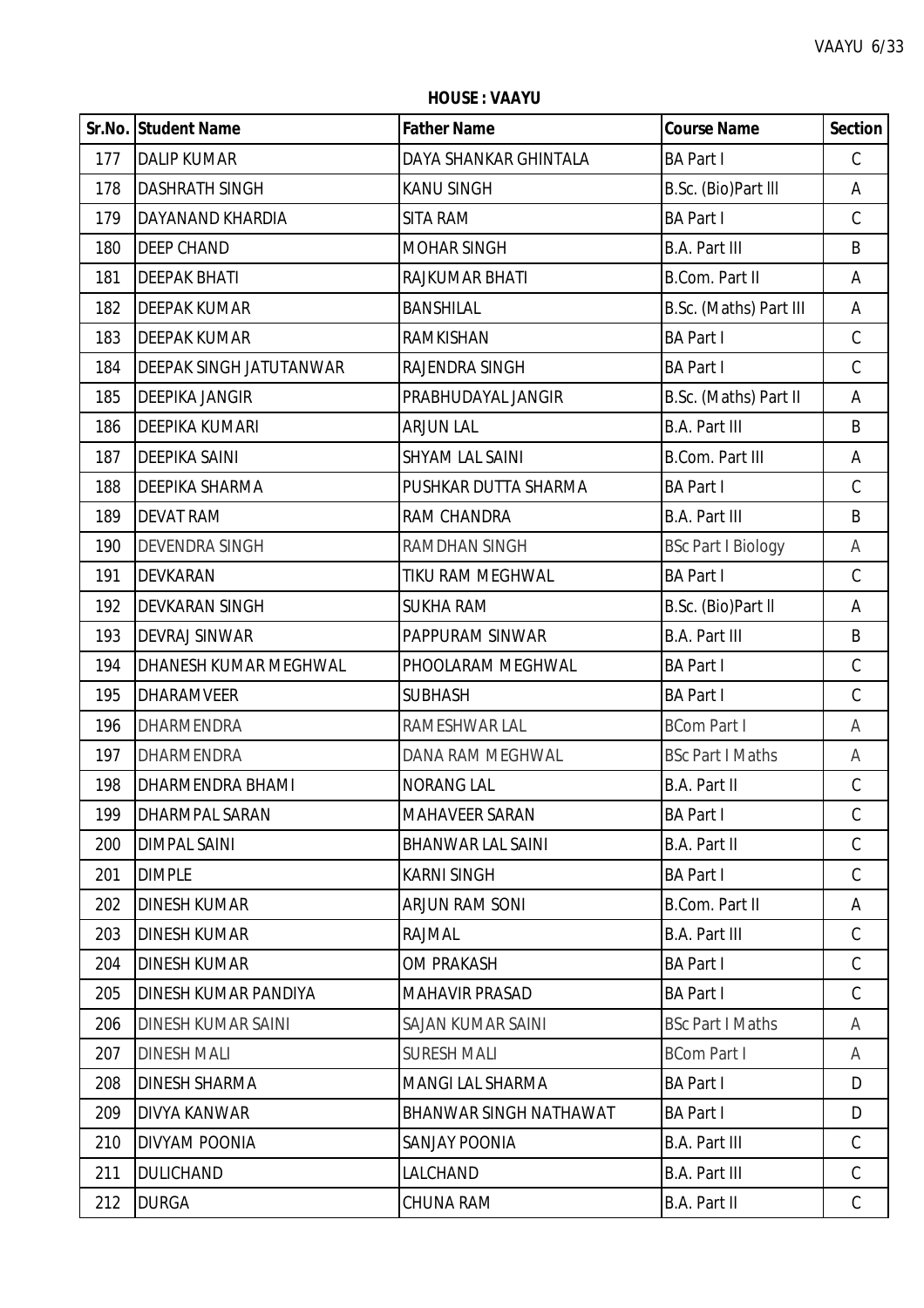|     | Sr.No. Student Name          | <b>Father Name</b>         | <b>Course Name</b>        | <b>Section</b> |
|-----|------------------------------|----------------------------|---------------------------|----------------|
| 213 | <b>DURGESH KUMAR AGRAWAL</b> | UMMED KUMAR AGRAWAL        | <b>B.Com. Part III</b>    | Α              |
| 214 | <b>EKATA</b>                 | <b>HARI RAM</b>            | <b>BA Part I</b>          | D              |
| 215 | <b>EKTA SONI</b>             | <b>MAHESH KUMAR SONI</b>   | B.Sc. (Bio)Part II        | $\mathcal{C}$  |
| 216 | <b>FALAK</b>                 | MOHAMMAD AMREESH           | B.Sc. (Bio)Part III       | Α              |
| 217 | <b>FARJANA KHANM</b>         | WAHID ALI                  | B.A. Part II              | C              |
| 218 | <b>FARUKH KAZI</b>           | FEJ MOHAMMAD KAZI          | <b>BA Part I</b>          | D              |
| 219 | <b>FARUQ ALI</b>             | MUSTAQ ALI                 | B.Sc. (Maths) Part III    | A              |
| 220 | <b>GAJENDRA</b>              | <b>MANI RAM</b>            | <b>B.A. Part II</b>       | $\mathsf C$    |
| 221 | <b>GANESH KUMAR</b>          | PRATAP CHOUHAN             | <b>B.A. Part III</b>      | $\mathcal{C}$  |
| 222 | <b>GANESH SHARMA</b>         | <b>SURESH SHARMA</b>       | <b>BSc Part I Maths</b>   | Α              |
| 223 | <b>GANESH SINGH</b>          | RANVEER SINGH SANKHLA      | <b>BA Part I</b>          | D              |
| 224 | <b>GARIMA RATHORE</b>        | <b>MOTI SINGH</b>          | <b>B.A. Part II</b>       | $\mathsf C$    |
| 225 | <b>GAURAV AGRAWAL</b>        | RAJESH AGRAWAL             | <b>B.Com. Part II</b>     | Α              |
| 226 | <b>GAURAV MOYAL</b>          | RAJA BABU                  | <b>BSc Part I Biology</b> | Α              |
| 227 | <b>GAURAV SHARMA</b>         | PRAKASH CHANDRA SHARMA     | <b>BCom Part I</b>        | A              |
| 228 | <b>GAURI SANKAR</b>          | <b>SANT LAL</b>            | <b>BA Part I</b>          | D              |
| 229 | <b>GAYATRI KASWAN</b>        | RAJENDRA KUMAR KASWAN      | <b>B.A. Part III</b>      | $\mathsf C$    |
| 230 | <b>GEETA</b>                 | <b>NETRAM</b>              | <b>BA Part I</b>          | D              |
| 231 | <b>GEETA KUMARI</b>          | RANVEER KUMAR              | B.A. Part II              | $\mathsf C$    |
| 232 | <b>GEETA THALOR</b>          | LICHHAMAN RAM              | <b>B.A. Part III</b>      | $\mathcal{C}$  |
| 233 | <b>GHANSHYAM SAINI</b>       | RAMNIWAS SAINI             | <b>B.A. Part II</b>       | D              |
| 234 | <b>GOPI RAM PATEER</b>       | <b>BUDH RAM PATEER</b>     | <b>BA Part I</b>          | D              |
| 235 | <b>GORI SHANKAR</b>          | NARAYAN PRASAD             | <b>BSc Part I Biology</b> | A              |
| 236 | <b>GOURAV</b>                | <b>MOHAN LAL</b>           | B.Sc. (Maths) Part III    | Α              |
| 237 | <b>GOVIND KANWAR RATHORE</b> | <b>RAJU SINGH</b>          | B.A. Part II              | C              |
| 238 | <b>GOVIND SHARMA</b>         | SHYAM LAL SHARMA           | <b>BA Part I</b>          | D              |
| 239 | <b>GUDDI KANWAR</b>          | <b>ABHAY SINGH RATHORE</b> | <b>B.A. Part III</b>      | $\mathsf C$    |
| 240 | <b>GULAM KADIR</b>           | LIYAKAT ALI                | <b>B.Com. Part II</b>     | Α              |
| 241 | <b>GULFAM BANO</b>           | LIYAKAT KHAN               | B.A. Part II              | C              |
| 242 | <b>GULSHAN</b>               | RADHAKRISHAN JANGID        | <b>BA Part I</b>          | D              |
| 243 | <b>GUNIT OJHA</b>            | <b>BRAJESH OJHA</b>        | <b>B.Com. Part III</b>    | A              |
| 244 | <b>GUNJAN KANWAR</b>         | <b>MOTI SINGH</b>          | B.Sc. (Bio)Part III       | A              |
| 245 | <b>HAIDAR ALI</b>            | <b>MAHBOOB KHAN</b>        | <b>BA Part I</b>          | D              |
| 246 | <b>HAJRAT JUBER</b>          | <b>ISRAYK KHAN</b>         | <b>BSc Part I Maths</b>   | Α              |
| 247 | <b>HARI PRASAD</b>           | <b>BEGA RAM PRAJAPAT</b>   | B.A. Part II              | C              |
| 248 | <b>HARI RAM</b>              | SHANKAR LAL                | <b>BA Part I</b>          | D              |

**HOUSE : VAAYU**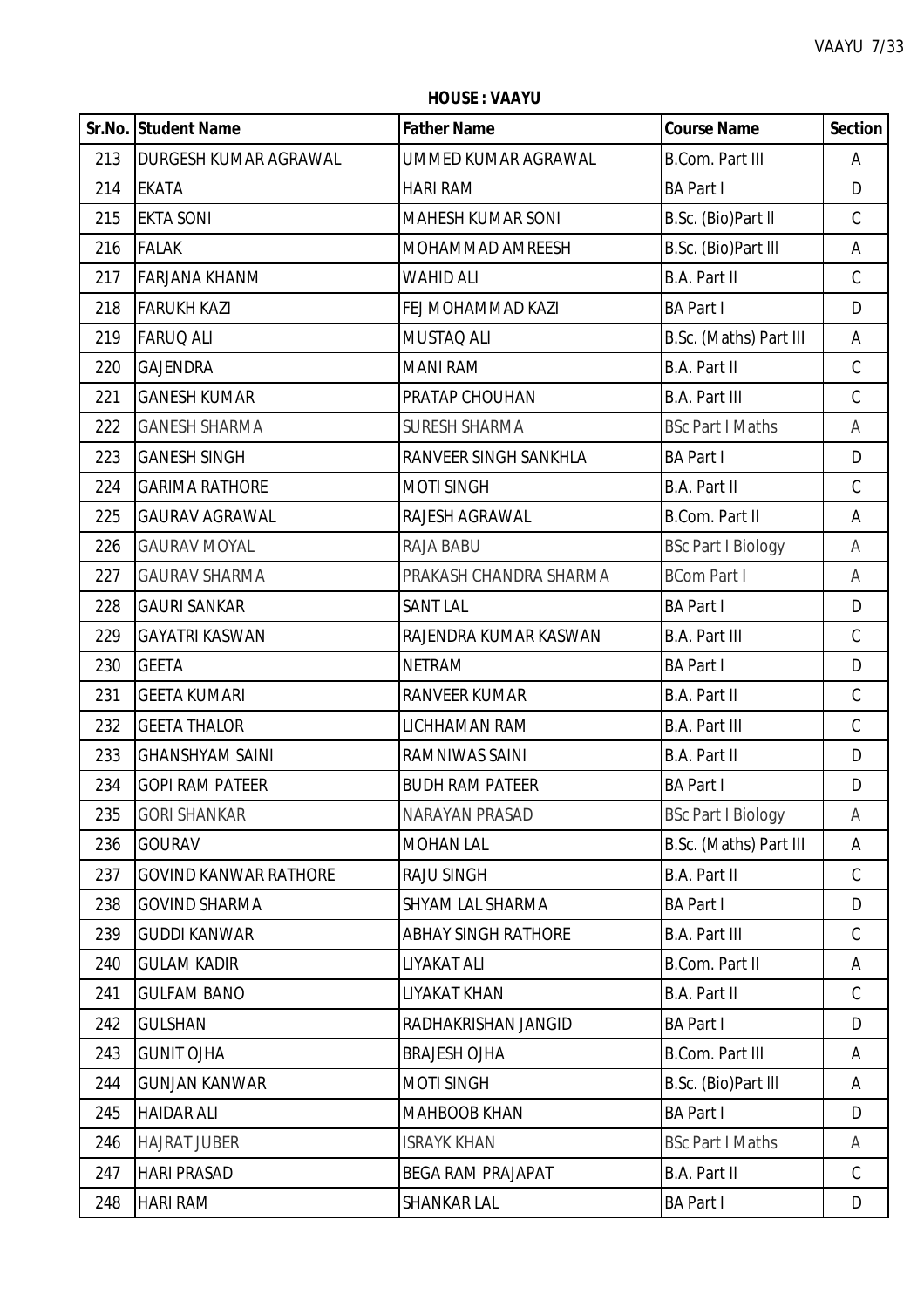**Sr.No. Student Name Father Name Course Name Section** 249 HARISH KUMAR POONIA RAM KUMAR BSC Part I Maths A HARISH SAINI BANWARI LAL B.A. Part II C HARITA MAYAL GOPIRAM MAYAL B.A. Part III C HARSH VARDHAN JOSHI MUKESH JOSHI B.Sc. (Bio)Part ll A HARSH VERMA SANJAY VERMA BCom Part I A 254 | HEERA LAL MEENA SHYAM LAL MEENA B.Sc. (Maths) Part III | A HEERA LAL MEGHWAL BHAGIRATH MEGHWAL BA Part I D HEMANT KUMAR SAINI HANUMAN PRASAD SAINI BSc Part I Biology A HEMANT SAINI JAGDISH PRASAD SAINI B.A. Part II C HEMANT SINGH VIJAY SINGH BCom Part I A 259 HEMLATA ISANWAR MAL GURJAR IBSc Part I Maths A HEMLATA SHARMA BUDHRAM SHARMA B.A. Part III C HETRAM RAV CHIMANA RAM RAV BA Part I D 262 HIIMANSHI TAIWALA MANOJ KUMAR TAIWALA B.Com. Part II A HIMANSHU SIRSWA PRAHLAD SIRSWA B.Sc. (Maths) Part II A HIMANSU KHANDELWAL SUSHIL KUMAR KHANDELWAL B.Com. Part III A HIMMAT SINGH ANOP SINGH B.A. Part III C HITENDRA MEENA GIRDHARI LAL MEENA B.A. Part II C IMRAN CHHIMPA MAHBUB ALI B.Sc. (Maths) Part III A IMRAN KHAN IKBAL KHAN B.A. Part II C 269 IMRAN KHAN MOHD RAFIK B.A. Part III C IRFAN KHAN SHAKIR AHMED BA Part I D 271 IIRSAD KHAN MOHAMMAD ALI KHAN B.A. Part II C 272 ISHIKA JANGIR NIRANJAN JANGIR BCom Part I A ISLAM KHAN BHAVARU KHAN BA Part I D 274 JJAGDEEP LEKARA PRAKASH CHANDRA PRAKASH CHANDRA B.Sc. (Bio)Part III A JAGDISH RAMLAL B.Sc. (Maths) Part II A JAHID BHATI ABDUL SALAM BHATI BA Part I D JAI PRAKASH SUBHASH CHANDRA BA Part I D JAI PRAKASH SAINI BHAGIRATH SAINI B.A. Part II C 279 JJAI SHREE NAVEL AND ANAV RATAN SHARMA BASIC. (Bio)Part II A JAIDEEP KUMAR KHUDIWAL SHRAVAN KUMAR BA Part I D JAIKARAN SUMER SINGH BSc Part I Maths A JAINAB BANO IKBAL KHAN B.A. Part III C JAMNA SAHARAN HAR LAL SAHARAN B.A. Part II C JANGSHER KHAN JAKIR ALI B.A. Part III C

**HOUSE : VAAYU**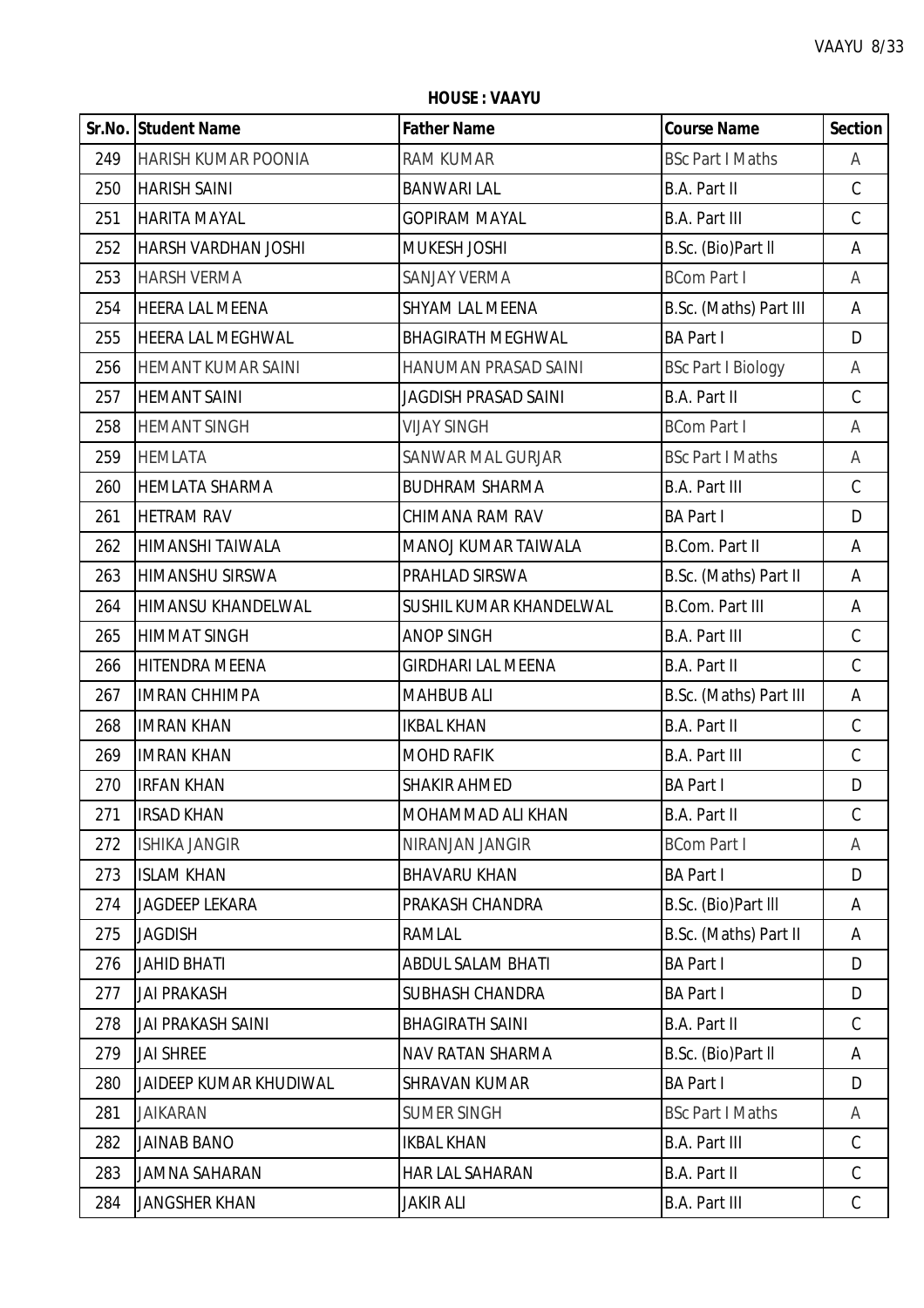ï

|     | Sr.No. Student Name        | <b>Father Name</b>        | <b>Course Name</b>        | <b>Section</b> |
|-----|----------------------------|---------------------------|---------------------------|----------------|
| 285 | <b>JAY PRAKASH NYOL</b>    | <b>GOPICHAND NYOL</b>     | B.A. Part II              | $\mathsf C$    |
| 286 | JAY PRAKASH SHARMA         | SANWAR MAL SHARMA         | <b>BA Part I</b>          | D              |
| 287 | <b>JAY TANWAR</b>          | <b>SUNIL TANWAR</b>       | <b>B.Com. Part II</b>     | Α              |
| 288 | <b>JHEEMA KUMARI</b>       | RAWTA RAM FAGERIA         | <b>BA Part I</b>          | E              |
| 289 | <b>JITENDRA KUMAR</b>      | <b>DEVA RAM</b>           | <b>B.A. Part III</b>      | $\mathsf C$    |
| 290 | <b>JOGENDRA SINGH</b>      | <b>JAGU SINGH</b>         | B.A. Part II              | $\mathsf C$    |
| 291 | JOYANA MAHALA              | <b>GOPIRAM MAHALA</b>     | <b>BA Part I</b>          | E              |
| 292 | <b>JULFEN BANO</b>         | <b>ISHAK KHAN</b>         | <b>B.A. Part III</b>      | $\mathcal{C}$  |
| 293 | <b>JYOTI</b>               | PEMA RAM                  | B.Sc. (Maths) Part III    | B              |
| 294 | <b>JYOTI BARJATI</b>       | TARACHAND BARJATI         | <b>BSc Part I Biology</b> | Α              |
| 295 | <b>JYOTI KANWAR</b>        | <b>MAHENDRA SINGH</b>     | B.A. Part II              | $\mathsf C$    |
| 296 | <b>JYOTI KOUSHIK</b>       | PANKAJ SHARMA             | <b>B.A. Part III</b>      | $\mathsf C$    |
| 297 | <b>JYOTI KUMARI</b>        | <b>INDRA SINGH</b>        | <b>BCom Part I</b>        | A              |
| 298 | <b>JYOTI KUMARI PAREEK</b> | <b>BANWARI LAL</b>        | <b>BSc Part I Maths</b>   | A              |
| 299 | <b>JYOTI SAINI</b>         | <b>BHANWAR LAL SAINI</b>  | B.Sc. (Bio)Part II        | Α              |
| 300 | <b>JYOTI SAINI</b>         | <b>LADU RAM SAINI</b>     | <b>BA Part I</b>          | $\mathsf E$    |
| 301 | <b>JYOTI SHARMA</b>        | SAJJAN KUMAR SHARMA       | B.Sc. (Bio)Part III       | Α              |
| 302 | <b>KAILASH CHANDRA</b>     | <b>DWARKA PRASAD</b>      | <b>B.Com. Part III</b>    | Α              |
| 303 | KAILASH KANWAR             | <b>ROOP SINGH</b>         | <b>B.A. Part III</b>      | $\mathcal{C}$  |
| 304 | KAILASH KUMARI             | <b>NATHU RAM</b>          | B.A. Part II              | D              |
| 305 | <b>KALPANA</b>             | <b>SHISHPAL</b>           | <b>BA Part I</b>          | E              |
| 306 | <b>KALPANA DULAR</b>       | SATYAVEER DULAR           | B.Sc. (Maths) Part II     | A              |
| 307 | KALPANA KUMARI             | <b>HARI PRASAD</b>        | <b>B.A. Part III</b>      | D              |
| 308 | <b>KALSUM BANO</b>         | YASIN KHAN                | B.A. Part II              | D              |
| 309 | <b>KAMAL KUMAR</b>         | <b>BABU LAL</b>           | <b>B.Com. Part II</b>     | Α              |
| 310 | KAMALA                     | <b>SHIV CHAND DEHRU</b>   | <b>B.A. Part III</b>      | D              |
| 311 | KAMLESH KUMAR KASWAN       | <b>BHANWAR LAL KASWAN</b> | <b>BA Part I</b>          | E.             |
| 312 | <b>KAMLESH SONI</b>        | DHANPAT SONI              | <b>B.A. Part III</b>      | D              |
| 313 | KANAHAIYA LAL              | PAWAN KUMAR SAINI         | <b>B.Com. Part III</b>    | A              |
| 314 | <b>KANCHAN</b>             | <b>CHUNI LAL</b>          | B.A. Part II              | D              |
| 315 | <b>KANCHAN</b>             | <b>MAIRAM</b>             | <b>BA Part I</b>          | E              |
| 316 | <b>KANCHAN</b>             | <b>JESARAM</b>            | <b>BSc Part I Biology</b> | A              |
| 317 | <b>KANCHAN SAINI</b>       | RAKESH KUMAR SAINI        | <b>BSc Part I Maths</b>   | A              |
| 318 | <b>KANHAIYA LAL</b>        | <b>RUPCHAND</b>           | <b>BA Part I</b>          | E              |
| 319 | <b>KANTA GURJAR</b>        | <b>SUMER SINGH</b>        | <b>BA Part I</b>          | E              |
| 320 | KANTA KUMARI               | <b>MAYA SAINI</b>         | B.A. Part II              | D              |

**HOUSE : VAAYU**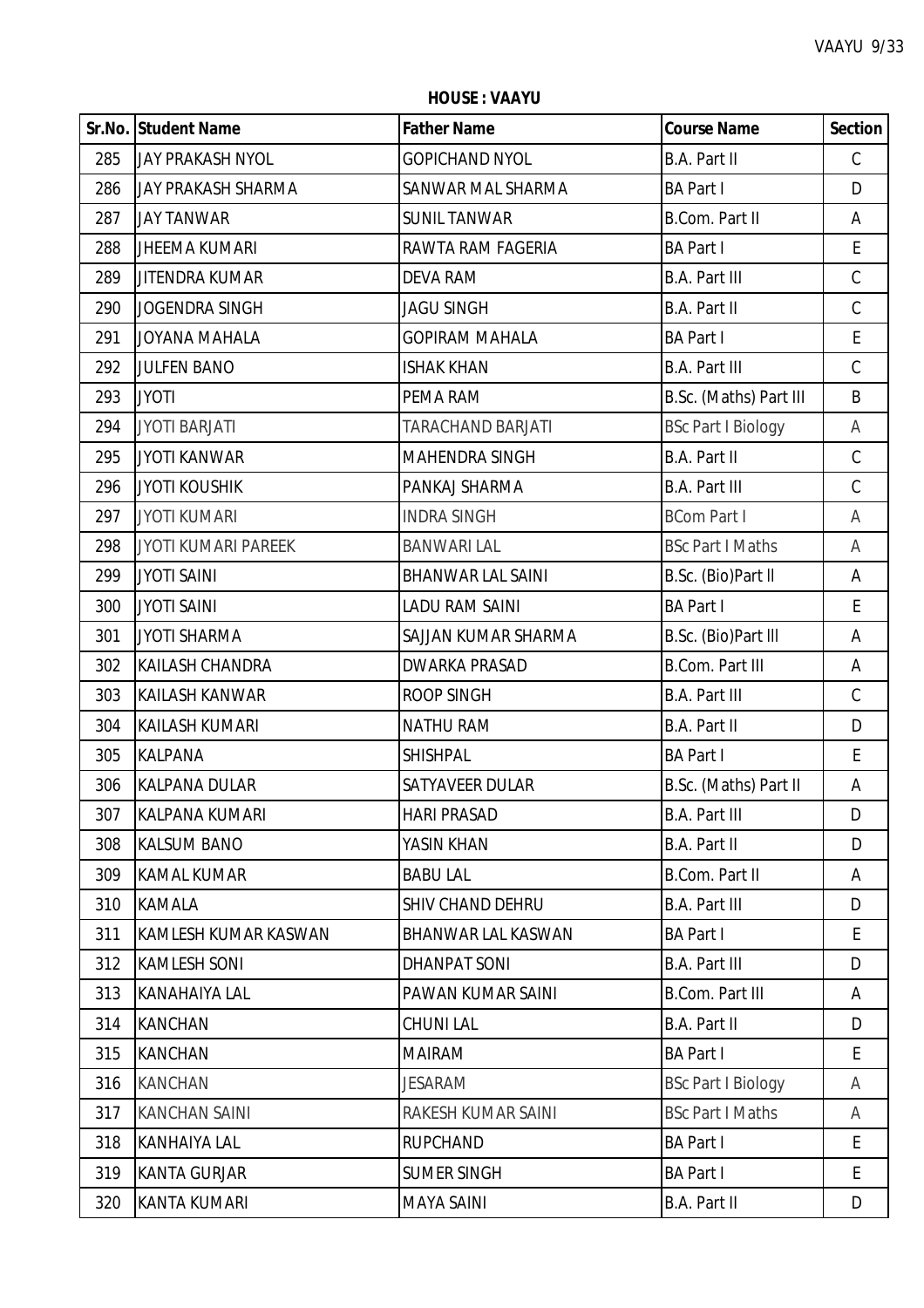|     | Sr.No. Student Name     | <b>Father Name</b>       | <b>Course Name</b>        | <b>Section</b> |
|-----|-------------------------|--------------------------|---------------------------|----------------|
| 321 | KANTA KUMARI SARAN      | <b>INDRACHAND SARAN</b>  | <b>B.A. Part III</b>      | D              |
| 322 | <b>KAPIL KUMAR</b>      | RAMRATAN JOSHI           | <b>BCom Part I</b>        | A              |
| 323 | <b>KAPIL SIHAG</b>      | <b>BHANWAR LAL SIHAG</b> | <b>B.A. Part III</b>      | D              |
| 324 | <b>KARAN KUMAR</b>      | <b>TULSHA RAM</b>        | <b>B.A. Part II</b>       | D              |
| 325 | <b>KARAN SWAMI</b>      | <b>ASHOK SWAMI</b>       | <b>BA Part I</b>          | E              |
| 326 | <b>KARMVEER KUMAR</b>   | <b>SURJARAM</b>          | B.A. Part II              | D              |
| 327 | <b>KARNPAL MEGHWAL</b>  | SUMER SINGH MEGHWAL      | <b>B.A. Part III</b>      | D              |
| 328 | <b>KARTIK SWAMI</b>     | <b>RAJESH KUMAR</b>      | B.Sc. (Maths) Part III    | B              |
| 329 | KAUSHALYA KUMARI PAPTAN | RAJKUMAR PAPTAN          | B.Sc. (Bio)Part III       | A              |
| 330 | KAUSHALYA SWAMI         | <b>INDARCHAND</b>        | <b>BSc Part I Biology</b> | A              |
| 331 | <b>KAUSHLYA</b>         | <b>PRAMVEER</b>          | B.Sc. (Bio)Part II        | Α              |
| 332 | <b>KAVITA</b>           | PHOOL CHAND              | B.A. Part II              | D              |
| 333 | <b>KAVITA</b>           | PRABHUDAYAL              | B.A. Part II              | D              |
| 334 | <b>KAVITA</b>           | PAWAN KUMAR SHARMA       | <b>BA Part I</b>          | E              |
| 335 | <b>KAVITA BARWAR</b>    | <b>GHANGADHAR BARWAR</b> | <b>B.A. Part III</b>      | D              |
| 336 | <b>KAVITA KANWAR</b>    | <b>RANJEET SINGH</b>     | <b>BA Part I</b>          | E              |
| 337 | <b>KAVITA KUMARI</b>    | RAJENDRA KALER           | B.A. Part II              | D              |
| 338 | KAVITA KUMARI MEGHWAL   | BHANWAR LAL MEGHWAL      | <b>B.A. Part III</b>      | D              |
| 339 | <b>KAVITA MEGHWAL</b>   | <b>BRIJ LAL</b>          | <b>BA Part I</b>          | E              |
| 340 | <b>KAVITA SHARMA</b>    | <b>GORDHAN SHARMA</b>    | B.A. Part II              | D              |
| 341 | <b>KAYUM KHAN</b>       | <b>GULAM NABI</b>        | <b>BA Part I</b>          | E              |
| 342 | <b>KESAR BAI</b>        | HADMANA RAM              | <b>B.A. Part II</b>       | D              |
| 343 | <b>KESREE NANDAN</b>    | CHHAGAN LAL CHHIMPI      | B.Com. Part II            | А              |
| 344 | <b>KHALIL AHMED</b>     | <b>BASHEER KHAN</b>      | <b>B.A. Part III</b>      | D              |
| 345 | KHINWCHAND              | <b>SANWAR MAL</b>        | <b>BA Part I</b>          | E              |
| 346 | KHUSHBOO SHARMA         | HEERA LAL SHARMA         | <b>BSc Part I Biology</b> | Α              |
| 347 | <b>KHUSHBU GODARA</b>   | PURANMAL GODARA          | B.Sc. (Maths) Part II     | A              |
| 348 | <b>KHUSHBU SAINI</b>    | <b>MANGILAL SAINI</b>    | B.Sc. (Bio)Part III       | A              |
| 349 | KHUSHBU SHARMA          | SATYANARAYAN SHARMA      | <b>BSc Part I Maths</b>   | B              |
| 350 | KHUSHI MOHAMMAD         | <b>YUNUS</b>             | <b>BA Part I</b>          | E              |
| 351 | KINJAL AGARWAL          | MANOJ KUMAR AGARWAL      | <b>BCom Part I</b>        | Α              |
| 352 | KIRAN DHOLPURIYA        | <b>BABULAL</b>           | B.A. Part II              | D              |
| 353 | <b>KIRAN KUMARI</b>     | SAMERA RAM               | <b>B.A. Part III</b>      | D              |
| 354 | <b>KIRAN MEGHWAL</b>    | RAM LAL MEGHWAL          | <b>BA Part I</b>          | E              |
| 355 | <b>KISHAN KUMAR</b>     | RAMESHAWAR LAL PRAJAPAT  | <b>B.A. Part II</b>       | D              |
| 356 | KISHAN KUMAR MEGHWAL    | MAHENDRA KUMAR MEGHWAL   | <b>BA Part I</b>          | E              |

**HOUSE : VAAYU**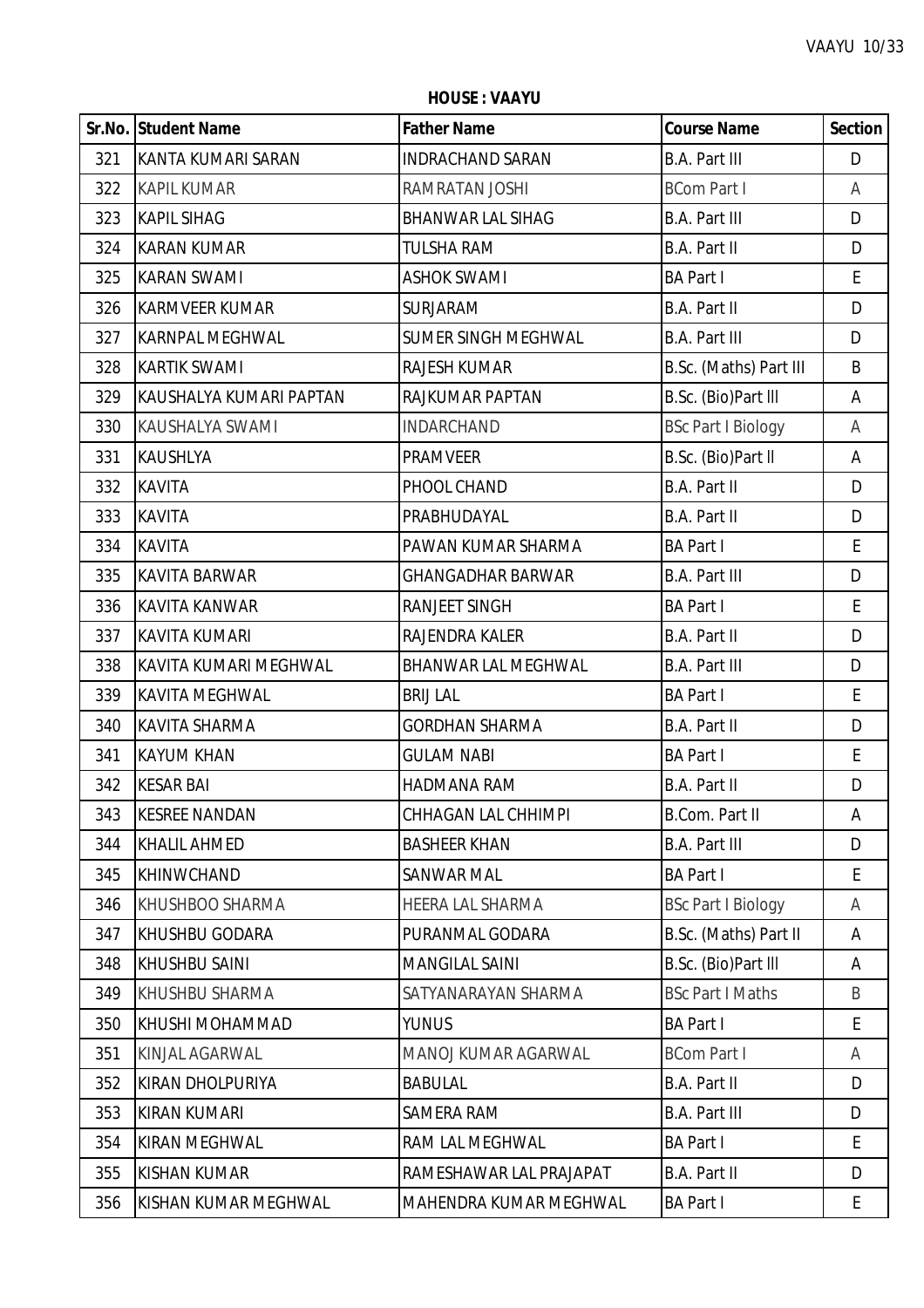|     | Sr.No. Student Name          | <b>Father Name</b>            | <b>Course Name</b>        | <b>Section</b> |
|-----|------------------------------|-------------------------------|---------------------------|----------------|
| 357 | KISHAN SINGH CHAUHAN         | <b>GOPAL SINGH CHAUHAN</b>    | <b>B.A. Part III</b>      | D              |
| 358 | <b>KISMAT</b>                | <b>ARIF KHAN</b>              | <b>BA Part I</b>          | E              |
| 359 | <b>KOMAL JANGID</b>          | <b>MUKESH KUMAR</b>           | B.Sc. (Bio)Part II        | Α              |
| 360 | <b>KOSHALYA CHARAN</b>       | RAGHUVEER DAN CHARAN          | B.A. Part II              | D              |
| 361 | <b>KOUSHALYA</b>             | <b>DEBULAL KHICHAR</b>        | B.Sc. (Bio)Part III       | Α              |
| 362 | <b>KOUSHILLY</b>             | CHAGANLAL                     | <b>BSc Part I Biology</b> | Α              |
| 363 | <b>KRISHAN</b>               | <b>DARA SINGH</b>             | <b>B.A. Part III</b>      | D              |
| 364 | <b>KRISHAN KUMAR</b>         | SHISHPAL SARAN                | <b>BA Part I</b>          | E              |
| 365 | <b>KRISHAN KUMAR SAINI</b>   | <b>LALCHAND SAINI</b>         | <b>B.Com. Part III</b>    | A              |
| 366 | <b>KRISHAN KUMAR SHARMA</b>  | <b>BANSHIDHAR SHARMA</b>      | <b>BA Part I</b>          | F              |
| 367 | <b>KRISHANA GAHANOLIA</b>    | <b>GHANSHYAM</b>              | B.A. Part II              | D              |
| 368 | KRISHNA KUMARI DHAKA         | <b>BANWARI LAL</b>            | <b>B.A. Part III</b>      | D              |
| 369 | <b>KULDEEP</b>               | SURENDRA SINGH                | <b>BA Part I</b>          | F              |
| 370 | <b>KULDEEP KASWAN</b>        | DHANESH KASWAN                | B.A. Part II              | D              |
| 371 | <b>KULDEEP KASWAN</b>        | <b>GUGAN RAM KASWAN</b>       | <b>BSc Part I Maths</b>   | B              |
| 372 | <b>KULDEEP NEHRA</b>         | <b>JAGDISH PRASAD</b>         | <b>BA Part I</b>          | F              |
| 373 | <b>KULDEEP SINGH</b>         | <b>KISHORE SINGH</b>          | <b>B.Com. Part II</b>     | B              |
| 374 | <b>KULDEEP SINGH</b>         | <b>BIRAM SINGH</b>            | <b>B.A. Part III</b>      | D              |
| 375 | <b>KULDEEP SINGH RATHORE</b> | MAHENDRA SINGH                | <b>BA Part I</b>          | F              |
| 376 | <b>KUNAL RAMGADIYA</b>       | <b>GIRDHARI LAL RAMGADIYA</b> | <b>B.Com. Part III</b>    | Α              |
| 377 | <b>KUNDAN</b>                | <b>RAJESH KUMAR</b>           | B.Sc. (Maths) Part II     | Α              |
| 378 | <b>KUSUM</b>                 | <b>MOHAN RAM</b>              | <b>B.A. Part III</b>      | D              |
| 379 | KUSUM PRAJAPAT               | <b>TOLARAM PRAJAPAT</b>       | B.Sc. (Bio)Part II        | Α              |
| 380 | <b>KUSUMLATA SAINI</b>       | <b>HARI PRASAD SAINI</b>      | B.A. Part II              | M              |
| 381 | LACHITA                      | NARAYAN RAM                   | B.Sc. (Maths) Part III    | B              |
| 382 | <b>LAL CHAND</b>             | MANGLA RAM                    | <b>BA Part I</b>          | F              |
| 383 | LAL CHAND MEGHWAL            | <b>GANGA RAM MEGHWAL</b>      | <b>B.A. Part III</b>      | D              |
| 384 | <b>LAL CHAND SAINI</b>       | <b>GOVIND RAM SAINI</b>       | <b>BCom Part I</b>        | B              |
| 385 | <b>LAL SINGH</b>             | HANUMAN SINGH                 | <b>BA Part I</b>          | P              |
| 386 | LALITA                       | LEELADHAR                     | B.A. Part II              | D              |
| 387 | <b>LALITA KUMARI</b>         | <b>RAM LAL</b>                | <b>B.A. Part III</b>      | E              |
| 388 | <b>LALITA NAI</b>            | RAMU RAM NAI                  | <b>BA Part I</b>          | F              |
| 389 | <b>LATASHA SAIN</b>          | <b>TOLARAM SAIN</b>           | B.A. Part II              | D              |
| 390 | LAXMI JALAN                  | KAMAL KUMAR JALAN             | <b>BCom Part I</b>        | B              |
| 391 | LAXMI PRAJAPAT               | <b>HARI SINGH</b>             | B.A. Part II              | D              |
| 392 | LICHCHHURAM MEGHWAL          | DHANNA RAM                    | B.A. Part II              | D              |

**HOUSE : VAAYU**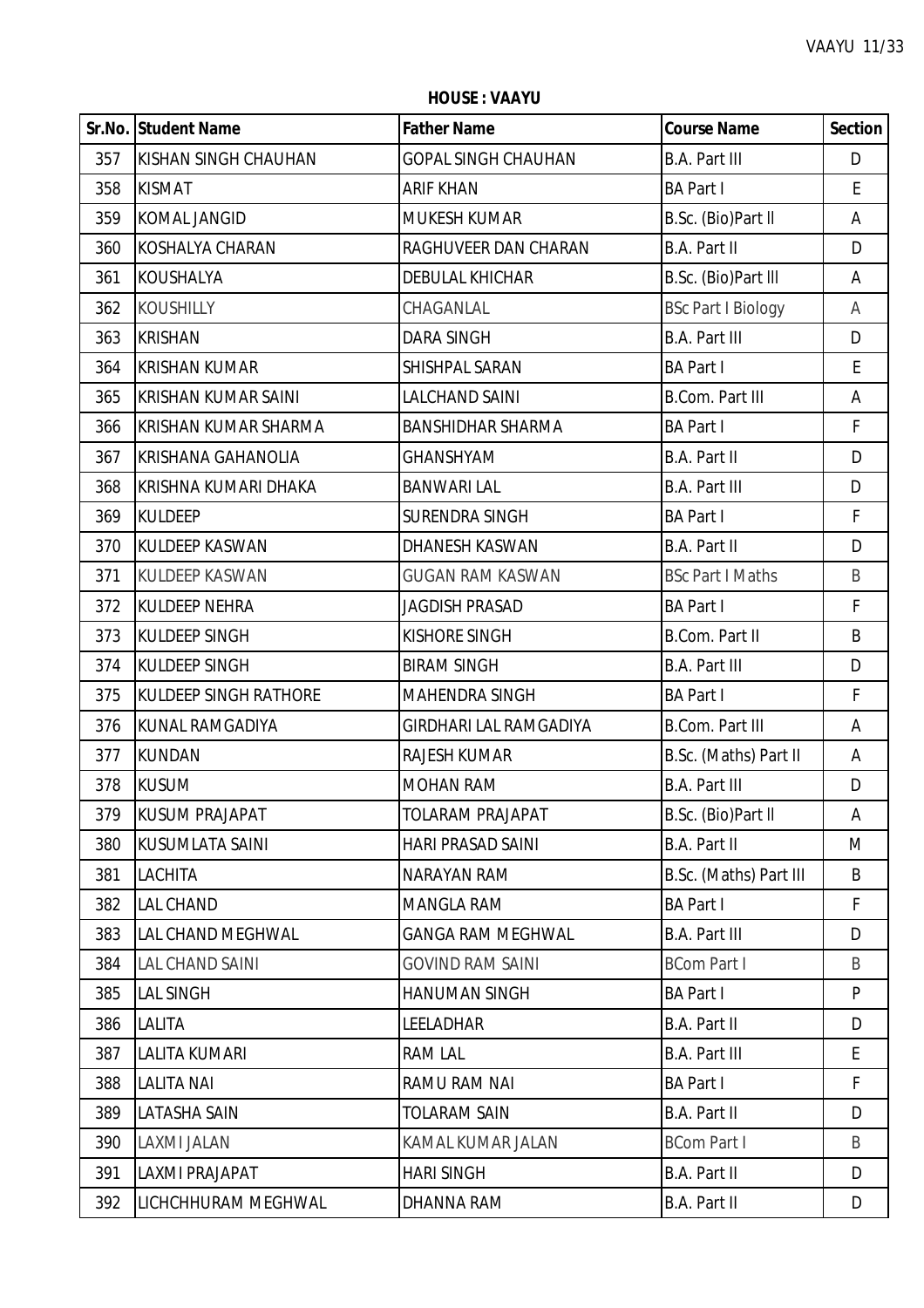|     | Sr.No. Student Name          | <b>Father Name</b>          | <b>Course Name</b>        | <b>Section</b> |
|-----|------------------------------|-----------------------------|---------------------------|----------------|
| 393 | LICHHAMA CHOUHAN             | RAMPRATAP                   | <b>B.A. Part III</b>      | E              |
| 394 | LILAWATI CHAYAL              | <b>PARAMVEER</b>            | <b>BA Part I</b>          | F              |
| 395 | LOKESH KUMAR PRAJAPAT        | NATHURAM PRAJAPAT           | <b>BSc Part I Biology</b> | B              |
| 396 | <b>LOKESH KUMAR SAINI</b>    | <b>BABU LAL</b>             | <b>BSc Part I Maths</b>   | B              |
| 397 | LOKESH SHARMA                | ASHOK KUMAR SHARMA          | <b>B.Com. Part III</b>    | Α              |
| 398 | <b>MADAN LAL</b>             | CHETRAM                     | B.Sc. (Maths) Part III    | B              |
| 399 | <b>MADAN LAL NYOL</b>        | <b>DEVKISHAN</b>            | <b>BA Part I</b>          | F              |
| 400 | <b>MADHU KUMARI</b>          | <b>NETRAM</b>               | B.Sc. (Bio)Part III       | A              |
| 401 | <b>MADHU SHARMA</b>          | <b>DAMODAR SHARMA</b>       | B.A. Part II              | E              |
| 402 | MAFRUJA BANO                 | <b>ADARISH KHATRI</b>       | <b>BA Part I</b>          | F              |
| 403 | <b>MAHAK SHARMA</b>          | SANJAY KUMAR SHARMA         | <b>BCom Part I</b>        | B              |
| 404 | <b>MAHENDRA KUMAR CHAHAR</b> | <b>MOHAN LAL</b>            | <b>B.A. Part III</b>      | E              |
| 405 | <b>MAHESH KUMAR</b>          | <b>BHANWAR LAL</b>          | B.A. Part II              | E              |
| 406 | <b>MAHESH KUMAR MEGHWAL</b>  | <b>BHAGWANA RAM MEGHWAL</b> | <b>BA Part I</b>          | $\mathsf F$    |
| 407 | <b>MAHESH NATH</b>           | DHANARAJ NATH               | B.A. Part II              | E              |
| 408 | <b>MAHIPAL SINGH</b>         | SHIVDAN SINGH               | <b>BA Part I</b>          | $\mathsf{F}$   |
| 409 | <b>MAINA</b>                 | SATYNARAYAN                 | <b>B.A. Part III</b>      | E.             |
| 410 | <b>MAINA</b>                 | <b>GORU RAM</b>             | B.Sc. (Maths) Part III    | B              |
| 411 | <b>MALIKA</b>                | <b>DILIPCHAND MUHAL</b>     | B.Sc. (Maths) Part II     | Α              |
| 412 | MAMATA JHAJHARA              | PHOOL CHAND JHAJHARA        | B.A. Part II              | E              |
| 413 | <b>MAMTA</b>                 | <b>GOPI RAM</b>             | B.A. Part II              | E              |
| 414 | <b>MAMTA</b>                 | <b>SUBHASH</b>              | B.Sc. (Bio)Part II        | A              |
| 415 | <b>MAMTA</b>                 | SHUBH RAM                   | B.A. Part III             | E              |
| 416 | <b>MAMTA</b>                 | <b>MOHAN LAL</b>            | <b>BA Part I</b>          | F              |
| 417 | <b>MAMTA DHAKA</b>           | <b>MANI RAM DHAKA</b>       | <b>BA Part I</b>          | F              |
| 418 | <b>MAMTA JANGIR</b>          | JAGDISH PRASAD JANGIR       | <b>B.A. Part III</b>      | E              |
| 419 | <b>MAMTA KANWAR</b>          | RANVEER SINGH               | B.A. Part II              | E              |
| 420 | <b>MAMTA KANWAR</b>          | <b>KAILASH DAN</b>          | <b>BSc Part I Maths</b>   | B              |
| 421 | <b>MAMTA KUMHAR</b>          | <b>DATA RAM</b>             | B.A. Part II              | E              |
| 422 | <b>MAMTA ROW</b>             | RAJENDRA KUMAR ROW          | <b>BSc Part I Biology</b> | B              |
| 423 | MAMTA SARAWAG                | RADHESHYAM SARAWAG          | <b>BA Part I</b>          | $\mathsf{F}$   |
| 424 | <b>MAMTA SOLANKI</b>         | KISHANA RAM SOLANKI         | <b>B.A. Part III</b>      | E              |
| 425 | <b>MANDEEP</b>               | <b>DIWAN SINGH</b>          | <b>B.A. Part II</b>       | E              |
| 426 | MANGEJ DEHRU                 | RAM LAL DEHRU               | <b>B.A. Part III</b>      | E.             |
| 427 | <b>MANI RAM</b>              | DHANNA RAM                  | <b>BA Part I</b>          | $\mathsf{F}$   |
| 428 | <b>MANISH</b>                | NIWAS MEGHWAL               | B.Sc. (Bio)Part III       | A              |

**HOUSE : VAAYU**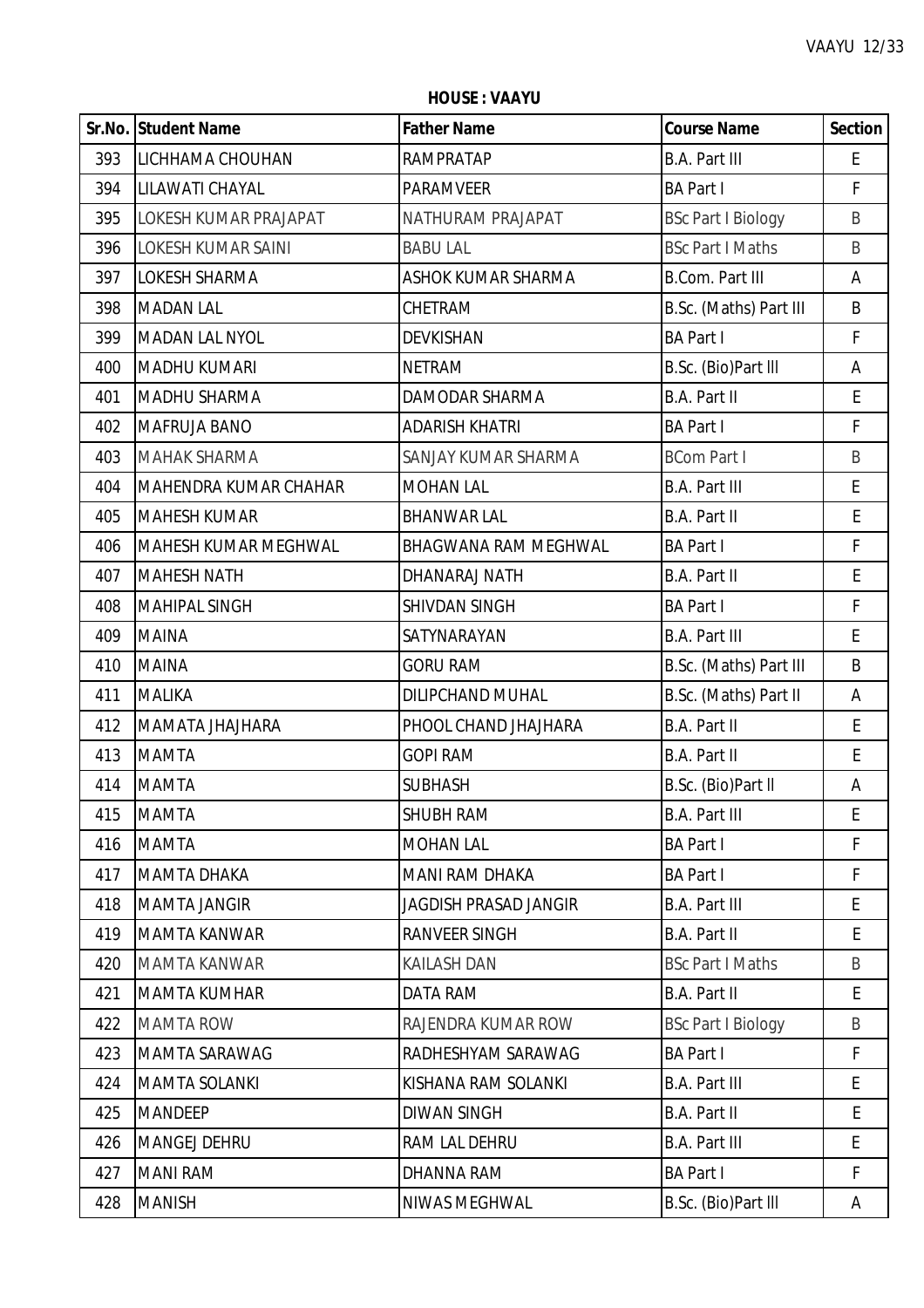**HOUSE : VAAYU**

|     | Sr.No. Student Name         | <b>Father Name</b>        | <b>Course Name</b>        | <b>Section</b>     |
|-----|-----------------------------|---------------------------|---------------------------|--------------------|
| 429 | <b>MANISH BHADU</b>         | ARJUN LAL BHADU           | <b>BA Part I</b>          | $\mathsf{F}$       |
| 430 | <b>MANISH JANGIR</b>        | NAND LAL JANGIR           | <b>B.Com. Part III</b>    | B                  |
| 431 | <b>MANISH KUMAR</b>         | PRAHLAD RAM               | <b>B.A. Part II</b>       | E                  |
| 432 | MANISH KUMAR BHANWARIYA     | MANIRAM BHANWARIYA        | <b>BA Part I</b>          | $\mathsf F$        |
| 433 | <b>MANISH KUMAR CHEJARA</b> | MAHESH KUMAR CHEJARA      | B.Com. Part II            | $\sf B$            |
| 434 | <b>MANISH MEENA</b>         | <b>BANWARI LAL MEENA</b>  | <b>BA Part I</b>          | $\mathsf{F}$       |
| 435 | <b>MANISH PRAJAPAT</b>      | OM PRAKASH PRAJAPAT       | <b>B.A. Part III</b>      | E                  |
| 436 | <b>MANISH PRAJAPAT</b>      | <b>GIRADHARI LAL</b>      | <b>BCom Part I</b>        | $\sf B$            |
| 437 | <b>MANISHA</b>              | <b>VIDYADHAR</b>          | <b>B.A. Part II</b>       | $\mathsf E$        |
| 438 | <b>MANISHA</b>              | <b>NORANG LAL</b>         | <b>B.A. Part II</b>       | E                  |
| 439 | <b>MANISHA</b>              | <b>MANI RAM</b>           | <b>BSc Part I Biology</b> | $\sf B$            |
| 440 | <b>MANISHA</b>              | <b>BHAGIRATH SIHAG</b>    | <b>BSc Part I Maths</b>   | B                  |
| 441 | <b>MANISHA DHAKA</b>        | RANJEET SINGH DHAKA       | B.Sc. (Bio)Part II        | A                  |
| 442 | <b>MANISHA DHAKA</b>        | SUBHASHCHANDRA DHAKA      | <b>BA Part I</b>          | $\mathsf F$        |
| 443 | <b>MANISHA DHOLI</b>        | <b>OMPRAKASH DHOLI</b>    | <b>B.A. Part II</b>       | $\mathsf{E}% _{0}$ |
| 444 | <b>MANISHA FAGERIA</b>      | RATIRAM FAGERIA           | B.Sc. (Maths) Part II     | A                  |
| 445 | <b>MANISHA KANWAR</b>       | <b>VIKRAM SINGH</b>       | B.A. Part II              | E                  |
| 446 | <b>MANISHA KANWAR</b>       | RAMSWAROOP SINGH          | <b>B.A. Part III</b>      | E                  |
| 447 | <b>MANISHA PRAJAPAT</b>     | RADHESHYAM PRAJAPAT       | <b>BA Part I</b>          | $\mathsf F$        |
| 448 | <b>MANISHA SEN</b>          | <b>SURESH KUMAR SEN</b>   | <b>B.A. Part III</b>      | $\mathsf{E}% _{0}$ |
| 449 | MANISHA SHARMA              | SUBHASH SHARMA            | <b>BA Part I</b>          | G                  |
| 450 | <b>MANJEET MEGHWAL</b>      | <b>HARLAL SINGH</b>       | B.Sc. (Maths) Part III    | B                  |
| 451 | <b>MANJU</b>                | <b>SHISHPAL</b>           | <b>B.A. Part II</b>       | E                  |
| 452 | <b>MANJU</b>                | <b>BHAGIRATH</b>          | <b>B.A. Part III</b>      | E                  |
| 453 | <b>MANJU KUMARI</b>         | <b>SUMER SINGH KASWAN</b> | <b>B.A. Part II</b>       | E                  |
| 454 | <b>MANKESH</b>              | <b>JAGDISH PRASAD</b>     | <b>BA Part I</b>          | G                  |
| 455 | <b>MANMOHAN</b>             | <b>ARJUN LAL</b>          | <b>B.A. Part II</b>       | E.                 |
| 456 | <b>MANOJ KUMAR</b>          | <b>VIDYADHAR</b>          | <b>B.A. Part III</b>      | E                  |
| 457 | <b>MANOJ KUMAR</b>          | <b>RAMESH KUMAR</b>       | <b>BA Part I</b>          | G                  |
| 458 | <b>MANOJ KUMAR</b>          | <b>BANWARI LAL</b>        | <b>BSc Part I Maths</b>   | B                  |
| 459 | <b>MANOJ KUMAR GURJAR</b>   | <b>NANU RAM GURJAR</b>    | B.A. Part II              | E                  |
| 460 | <b>MANOJ KUMAR PAREEK</b>   | NAGAR MAL PAREEK          | <b>BCom Part I</b>        | B                  |
| 461 | MANOJ KUMAR POONIA          | <b>BHAGIRATH MAL</b>      | <b>BSc Part I Biology</b> | B                  |
| 462 | <b>MANOJ KUMARI</b>         | OMPRAKASH DHAKA           | B.Sc. (Bio)Part III       | A                  |
| 463 | <b>MANOJ MEENA</b>          | SATYA NARAYAN MEENA       | <b>B.A. Part III</b>      | E                  |
| 464 | <b>MANOJ SAINI</b>          | DHANA RAM SAINI           | <b>BA Part I</b>          | G                  |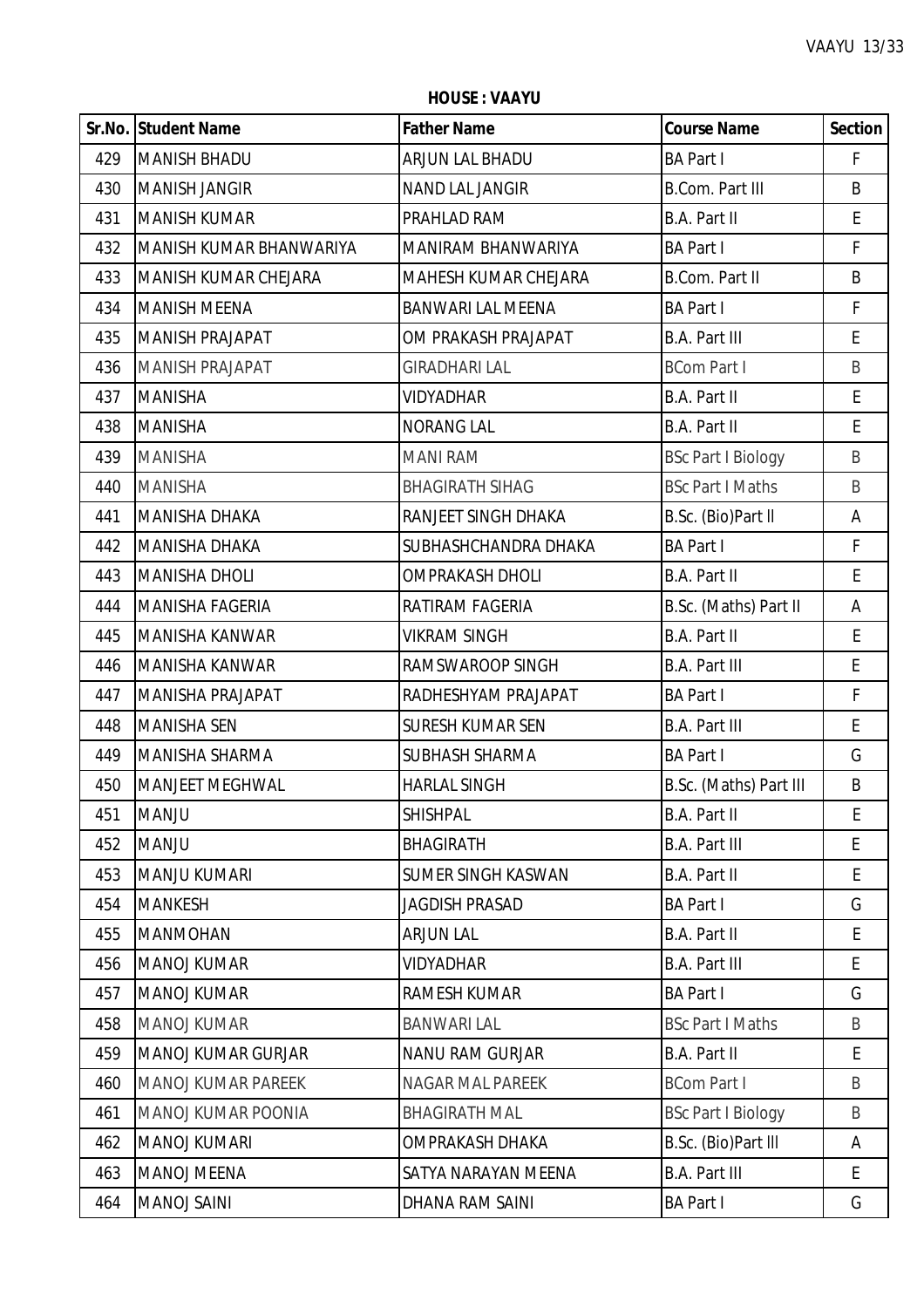**HOUSE : VAAYU**

|     | Sr.No. Student Name        | <b>Father Name</b>           | <b>Course Name</b>        | <b>Section</b>     |
|-----|----------------------------|------------------------------|---------------------------|--------------------|
| 465 | <b>MAYA</b>                | <b>SHISHRAM</b>              | B.A. Part II              | E                  |
| 466 | <b>MAYA</b>                | <b>KUMBHA RAM</b>            | <b>B.A. Part III</b>      | $\mathsf{E}% _{0}$ |
| 467 | <b>MAYA KANWAR RATHORE</b> | <b>MADAN SINGH</b>           | B.A. Part II              | E                  |
| 468 | <b>MAYA KUMARI</b>         | <b>BHAGIRATH MAL MEGHWAL</b> | <b>BA Part I</b>          | G                  |
| 469 | MAYA KUMARI SAINI          | SATYAVEER SAINI              | <b>B.Com. Part III</b>    | B                  |
| 470 | <b>MAYA SHARMA</b>         | AMAR CHAND SHARMA            | B.A. Part II              | $\mathsf E$        |
| 471 | <b>MAYAWATI</b>            | <b>ROHITASH</b>              | <b>B.A. Part III</b>      | $\mathsf{E}% _{0}$ |
| 472 | <b>MAYAWATI</b>            | <b>CHHOTU RAM</b>            | <b>BA Part I</b>          | G                  |
| 473 | <b>MEENU TAK</b>           | BHANWAR LAL PRAJAPAT         | B.A. Part II              | F                  |
| 474 | <b>MEGHA CHOUDHARY</b>     | <b>KISHAN LAL</b>            | <b>BSc Part I Maths</b>   | $\sf B$            |
| 475 | <b>MEHRUNNISSA</b>         | <b>ISLAM KHAN</b>            | <b>BA Part I</b>          | G                  |
| 476 | <b>MO IRFAN KHATRI</b>     | AAMIR ALI KHATRI             | <b>BSc Part I Biology</b> | $\sf B$            |
| 477 | <b>MO MUSLIM</b>           | <b>KASU KHAN</b>             | <b>BA Part I</b>          | G                  |
| 478 | <b>MOH FIROJ BISAYTI</b>   | MOH TOFIQ BISAYTI            | B.A. Part II              | $\mathsf F$        |
| 479 | <b>MOHAMMAD ADIL</b>       | <b>SARWAR ALI</b>            | <b>BA Part I</b>          | G                  |
| 480 | <b>MOHAMMED ARSHAD</b>     | MOHAMMED RASHEED             | B.Sc. (Bio)Part II        | A                  |
| 481 | MOHAMMED JASAR GHORI       | MOHAMMED DILAWAR GHORI       | <b>B.Com. Part II</b>     | B                  |
| 482 | <b>MOHAMMED MOIN KHAN</b>  | <b>ALI SHER KHAN</b>         | <b>BA Part I</b>          | G                  |
| 483 | MOHAMMED SHOYAB CHIMPA     | MOHAMMED YUNUS CHIMPA        | B.A. Part II              | F                  |
| 484 | <b>MOHD ADIL</b>           | MOHD SALIM                   | <b>BA Part I</b>          | G                  |
| 485 | <b>MOHD ASIF</b>           | MOHD ALI KASAI               | B.A. Part II              | $\mathsf F$        |
| 486 | MOHD MUSTAFA BAHALEEM      | <b>MOHD AYYUB BAHALEEM</b>   | <b>BA Part I</b>          | G                  |
| 487 | <b>MOHD SALMAN</b>         | MOHD SIKANDAR KHAN           | <b>B.A. Part III</b>      | Ł                  |
| 488 | <b>MOHD SHAD</b>           | MOHD UMAR                    | <b>BCom Part I</b>        | B                  |
| 489 | <b>MOHD SOHEL</b>          | <b>ABU BAKAR</b>             | B.A. Part II              | $\mathsf{F}$       |
| 490 | <b>MOHIT BAJAJ</b>         | DEV KRISHAN BAJAJ            | <b>B.Com. Part III</b>    | B                  |
| 491 | <b>MOHIT KUMAR</b>         | RAMESH SHARMA                | B.Sc. (Maths) Part II     | B                  |
| 492 | <b>MOHIT SAINI</b>         | <b>BHANWAR LAL SAINI</b>     | <b>B.Com. Part II</b>     | B                  |
| 493 | <b>MONIKA</b>              | <b>MOHAN LAL</b>             | <b>B.A. Part III</b>      | F                  |
| 494 | <b>MONIKA</b>              | <b>ARUN KUMAR</b>            | <b>B.A. Part III</b>      | F.                 |
| 495 | <b>MONIKA</b>              | <b>BASTI RAM</b>             | <b>BCom Part I</b>        | B                  |
| 496 | <b>MONIKA BAGRI</b>        | <b>SURESH KUMAR BAGRI</b>    | <b>BA Part I</b>          | G                  |
| 497 | <b>MONIKA JANGID</b>       | SURENDRA KUMAR JANGID        | B.Sc. (Bio)Part III       | A                  |
| 498 | <b>MONIKA KANWAR</b>       | JOGENDRA SINGH               | <b>B.A. Part III</b>      | F                  |
| 499 | <b>MONIKA KANWAR</b>       | PRABHU SINGH                 | <b>BA Part I</b>          | G                  |
| 500 | MONIKA KANWAR              | <b>MAHAVEER SINGH</b>        | <b>BSc Part I Biology</b> | B                  |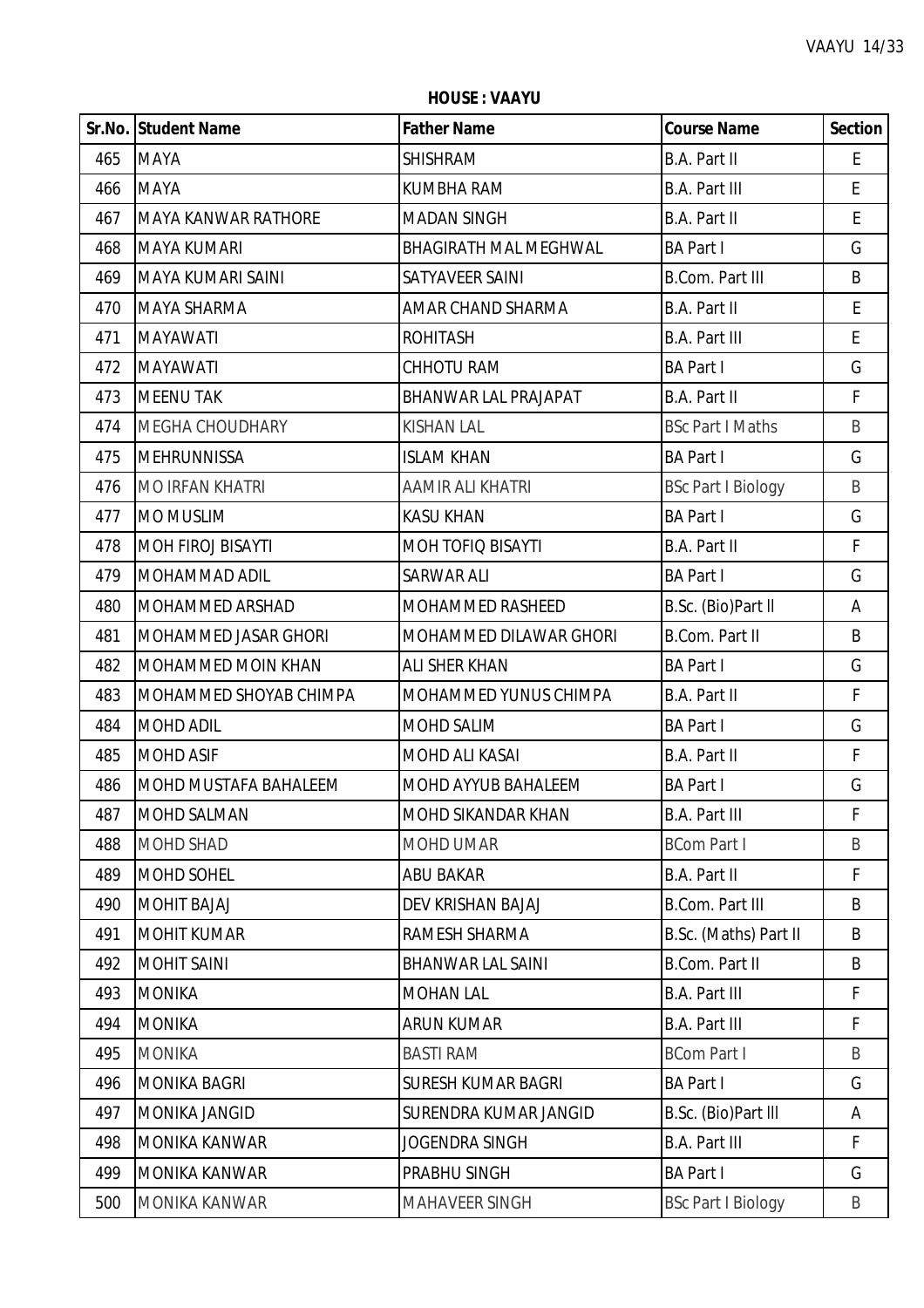**Sr.No. Student Name Father Name Course Name Section** MONIKA KUMARI SURENDRA KUMAR B.A. Part II F 502 | MONIKA PRAJAPAT | SHYAM LAL PRAJAPAT | BA Part I G MONIKA RATHORE PRATAP SINGH RATHORE B.A. Part II F 504 | MONIKA RULANIYA | LICHHAMAN RULANIYA | B.Sc. (Bio)Part II B MONIKA SAINI JAGDISH PRASAD SAINI B.A. Part III F 506 | MONIKA SHARMA | OMPRAKASH SHARMA |B.Sc. (Maths) Part III B MONIT VIDYADHAR BSc Part I Maths B MONU KUMARI BIHARI LAL B.A. Part II F 509 MONU YOGI BALRAM BALRAM BSc Part I Biology B MUKENDRA KUMAR REGAR SHANKAR LAL BA Part I G 511 |MUKESH |BHAGURAM |B.A. Part III F MUKESH DAN DEEP DAN B.A. Part II F 513 | MUKESH DIGWAL | LAL CHAND DIGWAL | B.Com. Part III | B MUKESH KUMAR SOHAN RAM B.A. Part II F 515 MUKESH KUMAR MADAN LAL TALANIA RISESE (Maths) Part II B MUKESH KUMAR RATIRAM B.A. Part III F MUKESH KUMAR PRABHUDAYAL BA Part I G 518 | MUKESH KUMAR | SANWARMAL | BA Part I | G MUKESH KUMAR MEGHWAL JAGDISH PRASAD MEGHWAL B.A. Part II F MUKESH KUMAR SAINI MANIRAM SAINI BA Part I G MUKESH SINGH HANUMAN SINGH B.A. Part III F MUKUL JANGIR SANJAY JANGIR B.Com. Part II B MUKUL PANJWANI DILIP KUMAR PANJWANI BCom Part I B MULAYAM SINGH KISHAN SINGH B.A. Part II F 525 MUSKAAN KHAN SALEEM JAVED B.A. Part II F MUSKAN BANO SHARIF AHAMED B.A. Part III F MUSKAN JANGIR BABU LAL JANGIR B.Sc. (Bio)Part ll B 528 MUSKAN KHAN LIYAKAT ALI KHAN B.Sc. (Bio)Part III | A MUSKAN KHAN BHANWARU ALI BA Part I H NADEEM KHAN BHANWARU KHAN B.A. Part II F NADIM KHAN SALIM AHAMAD B.A. Part III F NAHIDA PATHAN SHAKEEL AHAMAD B.A. Part II F NAJMA BANO YAKUB KHAN B.A. Part II F NAKUL TANWAR JEETKARAN TANWAR BA Part I H 535 NANI BAI KHEMKA RATI RAM B.A. Part III FRAM B.A. Part III FRAM B.A. Part III F

NARENDRA SHRAWAN KUMAR B.A. Part II F

**HOUSE : VAAYU**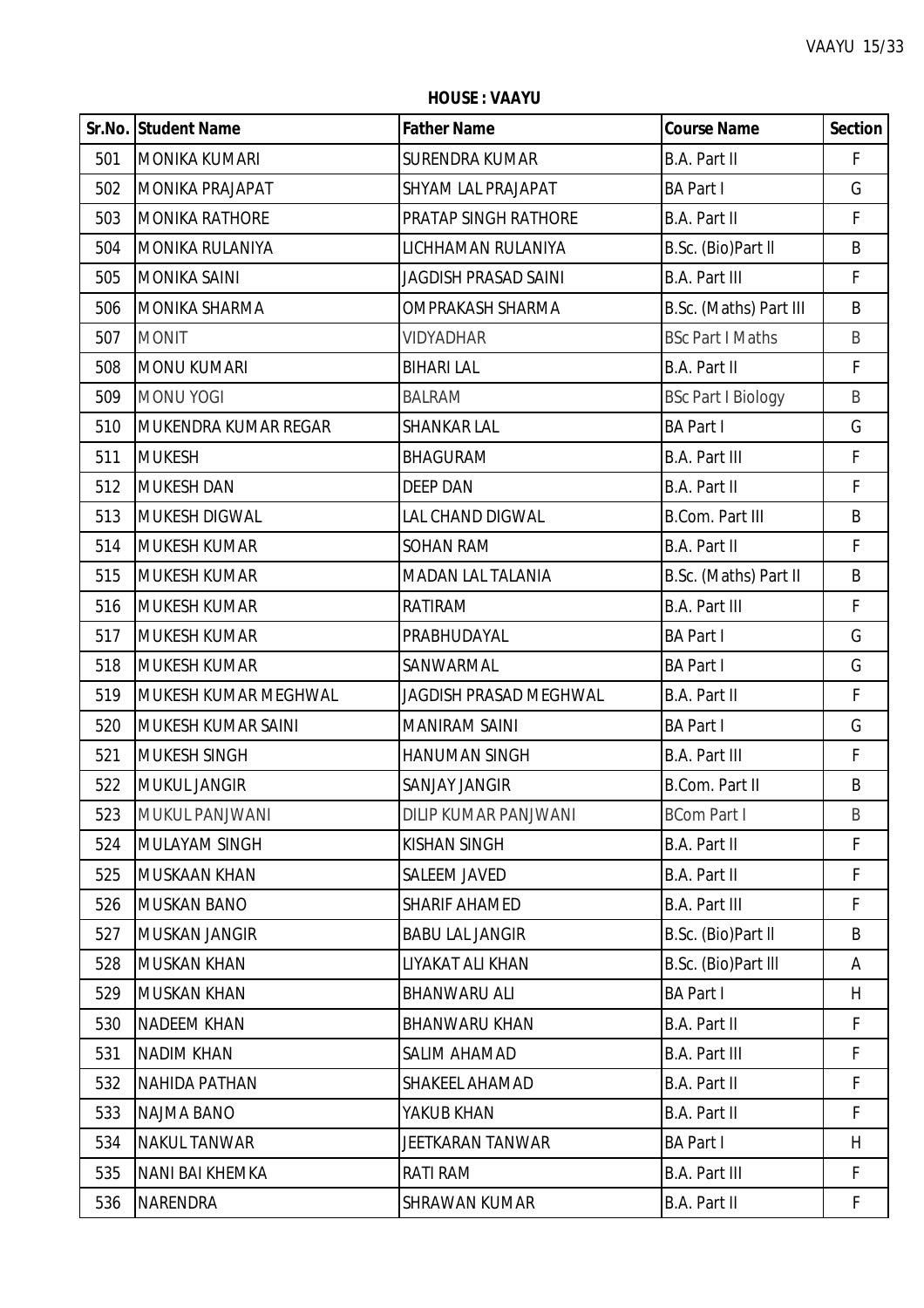**HOUSE : VAAYU**

|     | Sr.No. Student Name   | <b>Father Name</b>           | <b>Course Name</b>        | <b>Section</b> |
|-----|-----------------------|------------------------------|---------------------------|----------------|
| 537 | <b>NARENDRA</b>       | <b>SUWA RAM</b>              | B.Sc. (Maths) Part II     | B              |
| 538 | NARENDRA DHEENWAL     | <b>KESAR DEV DHEENWAL</b>    | <b>B.A. Part III</b>      | F.             |
| 539 | NARENDRA JOIYA        | DEVKARAN JOIYA               | <b>BSc Part I Maths</b>   | B              |
| 540 | NARENDRA KUMAR        | <b>GOVERDHAN</b>             | B.A. Part II              | $\mathsf F$    |
| 541 | <b>NARENDRA KUMAR</b> | DARA SINGH                   | B.A. Part III             | $\mathsf{F}$   |
| 542 | <b>NARENDRA KUMAR</b> | <b>INDRA CHAND PRAJAPAT</b>  | B.Sc. (Maths) Part III    | B              |
| 543 | <b>NARENDRA KUMAR</b> | LICHHU RAM                   | <b>BA Part I</b>          | H              |
| 544 | <b>NARENDRA KUMAR</b> | RUKAMANAND KARIR             | <b>BSc Part I Biology</b> | B              |
| 545 | <b>NARENDRA NAI</b>   | LILA DHAR NAI                | <b>BA Part I</b>          | H              |
| 546 | NARENDRA SHARMA       | <b>SURESH KUMAR</b>          | B.Sc. (Maths) Part II     | $\mathsf C$    |
| 547 | NARENDRA SINGH        | RANVEER SINGH                | <b>BCom Part I</b>        | B              |
| 548 | <b>NARESH KASWAN</b>  | RAJENDRA KASWAN              | <b>B.A. Part III</b>      | $\mathsf F$    |
| 549 | <b>NARESH KUMAR</b>   | <b>SUBHASH BHAKAR</b>        | B.A. Part II              | $\mathsf F$    |
| 550 | <b>NARESH KUMAR</b>   | RAM CHANDRA BANGARWA         | <b>BA Part I</b>          | H              |
| 551 | <b>NARESH KUMAR</b>   | <b>MALA RAM DHANK</b>        | <b>BA Part I</b>          | H              |
| 552 | <b>NARESH MEENA</b>   | PANNA LAL MEENA              | B.A. Part II              | F              |
| 553 | <b>NARESH SHARMA</b>  | <b>SUNIL SHARMA</b>          | <b>B.Com. Part III</b>    | $\mathsf C$    |
| 554 | <b>NAVEEN KUMAR</b>   | <b>SURAT SINGH</b>           | B.Sc. (Bio)Part III       | Α              |
| 555 | <b>NAVEEN KUMAR</b>   | RAJENDRA KUMAR               | <b>BA Part I</b>          | H              |
| 556 | NAVEEN KUMAR TANWAR   | NAGENDRA TANWAR              | <b>B.Com. Part II</b>     | B              |
| 557 | <b>NAVIN KUMAR</b>    | <b>SUBHASH CHANDRA</b>       | <b>B.A. Part III</b>      | $\mathsf F$    |
| 558 | <b>NAVRATAN GIRI</b>  | AMARSINGH GOSWAMI            | B.A. Part II              | G              |
| 559 | <b>NAVRATAN NAI</b>   | <b>BHANWAR LAL NAI</b>       | B.Sc. (Maths) Part III    | B              |
| 560 | <b>NAZMEEN</b>        | <b>INAYAT KHAN</b>           | <b>BA Part I</b>          | H              |
| 561 | <b>NEETU</b>          | <b>RAMCHANDRA</b>            | <b>BSc Part I Maths</b>   | B              |
| 562 | <b>NEETU MEGHWAL</b>  | <b>SOHAN LAL</b>             | <b>BSc Part I Biology</b> | B              |
| 563 | <b>NEHA</b>           | RAJ KUMAR                    | <b>B.A. Part III</b>      | F              |
| 564 | <b>NEHA DAIYA</b>     | <b>ANIL DAIYA</b>            | B.A. Part II              | G              |
| 565 | <b>NEHA KUMARI</b>    | <b>SUBHASH CHANDRA</b>       | <b>BA Part I</b>          | H              |
| 566 | <b>NEHA SHARMA</b>    | <b>JAGDISH PRASAD SHARMA</b> | <b>BCom Part I</b>        | B              |
| 567 | <b>NEHA TAK</b>       | <b>ASHOK KUMAR TAK</b>       | <b>B.A. Part II</b>       | G              |
| 568 | <b>NIKHAT FATMA</b>   | MOHAMMED RAFIQ BHATI         | B.Sc. (Bio)Part II        | B              |
| 569 | <b>NIKHIL</b>         | PREM SINGH                   | <b>B.A. Part II</b>       | G              |
| 570 | NIKHIL BHAGASARA      | RAMNIWAS BHAGASARA           | <b>BSc Part I Maths</b>   | B              |
| 571 | <b>NIKHIL SHARMA</b>  | RAKESH SHARMA                | B.Sc. (Bio)Part II        | $\mathsf{C}$   |
| 572 | NIKITA BAJAJ          | MANOJ KUMAR BAJAJ            | B.Com. Part II            | B              |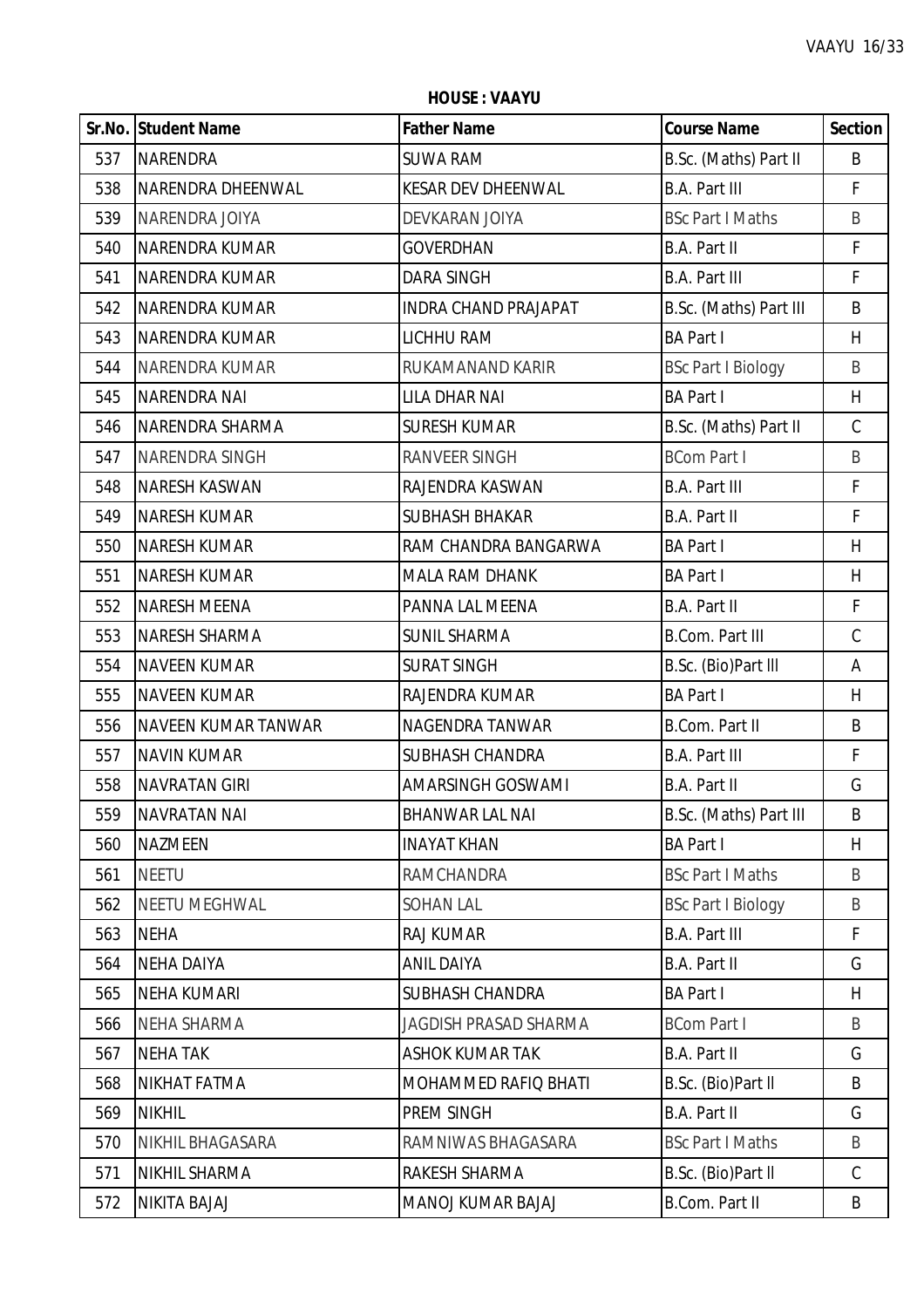**HOUSE : VAAYU**

|     | Sr.No. Student Name      | <b>Father Name</b>          | <b>Course Name</b>        | <b>Section</b> |
|-----|--------------------------|-----------------------------|---------------------------|----------------|
| 573 | <b>NIKITA JANGIR</b>     | <b>VIDYADHAR JANGIR</b>     | <b>B.A. Part III</b>      | G              |
| 574 | <b>NIKITA JANGIR</b>     | NARENDRA KUMAR JANGIR       | <b>B.Com. Part III</b>    | B              |
| 575 | <b>NIKITA KHATIK</b>     | <b>NANDLAL KHATIK</b>       | <b>BA Part I</b>          | H              |
| 576 | NIKITA KUMARI            | <b>OM PRAKASH</b>           | <b>B.A. Part II</b>       | G              |
| 577 | <b>NIKITA RAHAR</b>      | MANPHOOL SINGH              | <b>BSc Part I Biology</b> | B              |
| 578 | NIKITA SHARMA            | <b>BHANUPRAKASH SHARMA</b>  | <b>BA Part I</b>          | H              |
| 579 | <b>NIKU KUMARI</b>       | <b>VIJENDRA SINGH</b>       | <b>B.A. Part III</b>      | G              |
| 580 | NIRANJAN KUMAR           | <b>SHRAWAN KUMAR</b>        | B.Sc. (Bio)Part II        | B              |
| 581 | NIRMAL KUMAR REGAR       | <b>HUKMI CHAND REGAR</b>    | B.Sc. (Maths) Part II     | B              |
| 582 | <b>NIRMALA</b>           | RAJENDRA KUMAR              | <b>BA Part I</b>          | H              |
| 583 | NIRMALA CHOUPARA         | <b>DEVA RAM</b>             | B.Sc. (Bio)Part III       | B              |
| 584 | NIRMALA SARAN            | <b>BHANWAR LAL</b>          | <b>B.A. Part II</b>       | G              |
| 585 | <b>NIRMLA</b>            | <b>MANIRAM</b>              | <b>BSc Part I Biology</b> | B              |
| 586 | NIRMLA DHAYAL            | OM PRAKASH DHAYAL           | <b>B.A. Part III</b>      | G              |
| 587 | <b>NISHA KANWAR</b>      | <b>KISHOR SINGH</b>         | <b>B.A. Part II</b>       | G              |
| 588 | NISHA NIMEL              | <b>BHAGIRATH MEGHWAL</b>    | B.Sc. (Bio)Part III       | B              |
| 589 | <b>NISHA PODDAR</b>      | OMPRAKASH PODDAR            | B.Sc. (Maths) Part III    | B              |
| 590 | NISHA RAJPUROHIT         | BHANWAR LAL RAJPUROHIT      | <b>BA Part I</b>          | H              |
| 591 | <b>NISHA RATHORE</b>     | <b>MAHESH SINGH RATHORE</b> | <b>B.A. Part III</b>      | G              |
| 592 | NISHANT LAKHOTIYA        | PREM LAKHOTIYA              | <b>BCom Part I</b>        | B              |
| 593 | <b>NITESH KUMAR</b>      | <b>VEERPAL NAYAK</b>        | B.A. Part II              | G              |
| 594 | <b>NITESH KUMAR</b>      | <b>SUBHASH SIHAG</b>        | <b>BSc Part I Maths</b>   | B              |
| 595 | NITIN CHOUHAN            | <b>INDRAJ CHOUHAN</b>       | <b>B.Com. Part II</b>     | B              |
| 596 | <b>NITISH KHARDIYA</b>   | SITARAM KHARDIYA            | B.A. Part II              | G              |
| 597 | <b>NITU KANWAR</b>       | RANVEER SINGH               | <b>BA Part I</b>          | H              |
| 598 | <b>NITU KUMARI TITAN</b> | PRAKASH CHANDRA             | <b>B.A. Part III</b>      | G              |
| 599 | <b>NORAT MAL</b>         | <b>SOHAN LAL</b>            | <b>B.A. Part III</b>      | G              |
| 600 | <b>NOSHIN NIZAMI</b>     | <b>MASUDUL HAQUE</b>        | B.A. Part II              | G              |
| 601 | <b>OM PRAKASH</b>        | AMILAL                      | <b>B.Com. Part III</b>    | B              |
| 602 | OM PRAKASH JANGIR        | RADHESHYAM JANGIR           | <b>B.A. Part II</b>       | G              |
| 603 | <b>OMPRAKASH</b>         | <b>CHHOTU RAM</b>           | <b>B.A. Part III</b>      | G              |
| 604 | <b>OMPRAKASH MEGHWAL</b> | <b>HAJARIRAM MEGHWAL</b>    | <b>B.A. Part III</b>      | G              |
| 605 | OMPRAKASH MEGHWAL        | MAHENDRA KUMAR MEGHWAL      | <b>BA Part I</b>          | H              |
| 606 | <b>PALLAVI</b>           | <b>MAHAVEER</b>             | <b>BSc Part I Maths</b>   | B              |
| 607 | PANKAJ                   | CHAMPALAL                   | B.A. Part II              | G              |
| 608 | PANKAJ BAROR             | SAMDAR RAM                  | <b>BA Part I</b>          | H              |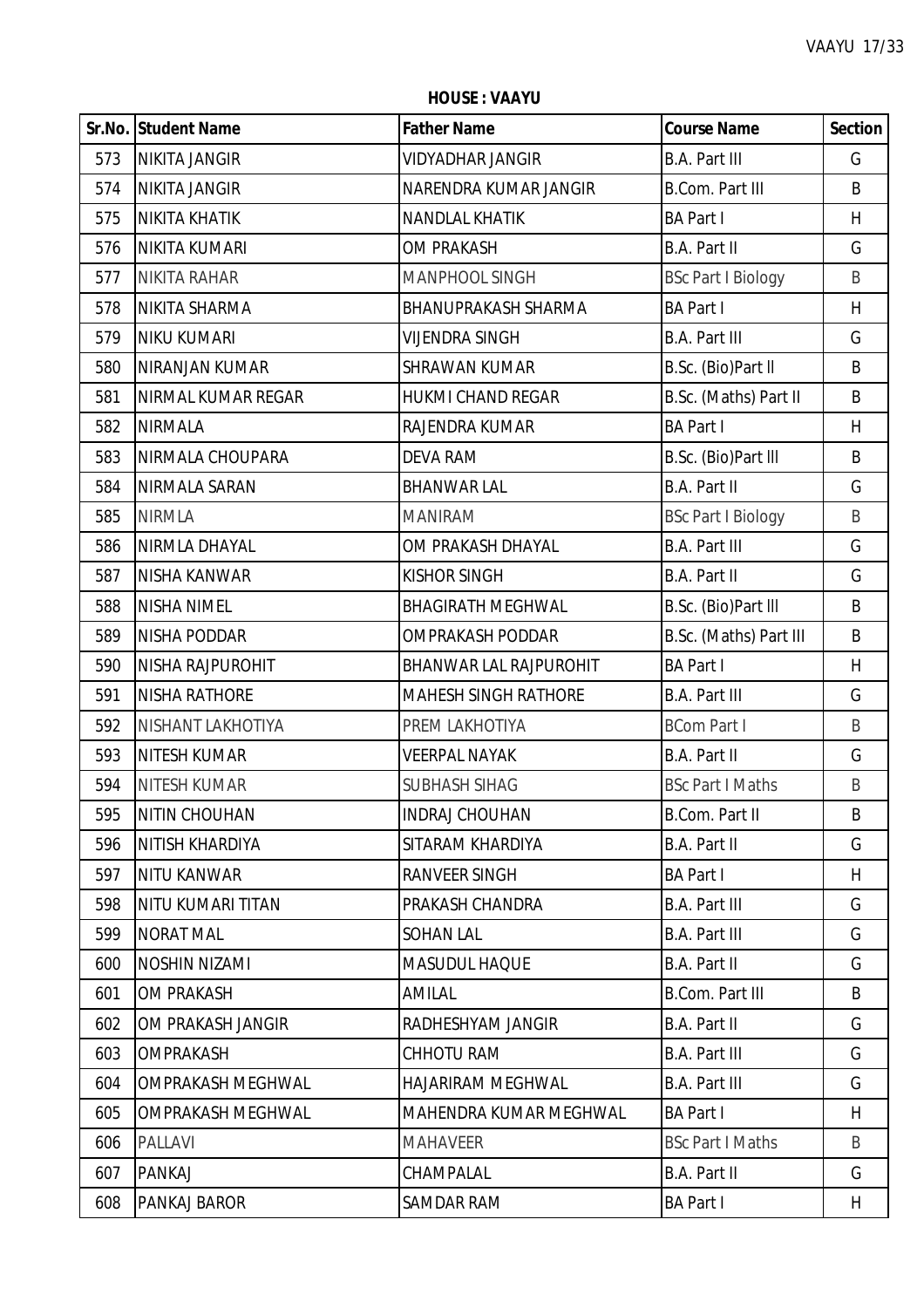**HOUSE : VAAYU**

|     | Sr.No. Student Name      | <b>Father Name</b>         | <b>Course Name</b>        | <b>Section</b> |
|-----|--------------------------|----------------------------|---------------------------|----------------|
| 609 | <b>PANKAJ KUMAR</b>      | <b>CHHAGAN LAL</b>         | B.Sc. (Bio)Part II        | B              |
| 610 | PANKAJ KUMAR             | AMILAL                     | <b>B.A. Part III</b>      | G              |
| 611 | PANKAJ KUMAR             | RAM GOPAL                  | B.Sc. (Maths) Part III    | B              |
| 612 | PANKAJ KUMAR DHOLI       | <b>DALIP DHOLI</b>         | <b>BA Part I</b>          | H              |
| 613 | PANKAJ KUMAR NIMEL       | PARASA RAM                 | B.Sc. (Maths) Part II     | B              |
| 614 | PANKAJ MEENA             | RAMSWROOP MEENA            | <b>B.A. Part III</b>      | G              |
| 615 | PANKAJ PRAJAPAT          | PYARE LAL PRAJAPAT         | <b>B.A. Part II</b>       | G              |
| 616 | PANKAJ SHARMA            | HANUMAN PRASHAD SHARMA     | <b>B.Com. Part III</b>    | B              |
| 617 | PANKAJ TANAN             | <b>BHANWAR LAL</b>         | <b>B.A. Part III</b>      | G              |
| 618 | <b>PANKEJ PANWAR</b>     | <b>MANGTU RAM PANWAR</b>   | B.A. Part II              | G              |
| 619 | <b>PARAS BAKOLIA</b>     | <b>SURESH KUMAR</b>        | <b>BA Part I</b>          | H              |
| 620 | PARKASH KUMAR            | <b>MAHESH CHOUHAN</b>      | <b>BCom Part I</b>        | B              |
| 621 | PARMJEET SHARMA          | MOHINDRAPAL SHARMA         | <b>BA Part I</b>          | H              |
| 622 | PAWAN BANGARWA           | <b>DIRAMA RAM</b>          | <b>B.A. Part II</b>       | G              |
| 623 | <b>PAWAN KUMAR</b>       | RAJENDRA SINGH             | B.Sc. (Maths) Part II     | B              |
| 624 | <b>PAWAN KUMAR</b>       | RAMESHWAR LAL MEENA        | <b>B.A. Part III</b>      | N              |
| 625 | <b>PAWAN KUMAR</b>       | <b>MADANLAL MEENA</b>      | <b>BA Part I</b>          | $\overline{1}$ |
| 626 | <b>PAWAN KUMAR</b>       | MOHANA RAM                 | <b>BSc Part I Maths</b>   | B              |
| 627 | PAWAN KUMAR KARAILA      | <b>JAGDISH CHANDRA</b>     | <b>B.A. Part II</b>       | G              |
| 628 | PAWAN KUMAR MEENA        | <b>SURESH KUMAR</b>        | <b>B.A. Part III</b>      | G              |
| 629 | <b>PAWAN SINGH</b>       | <b>GANGA SINGH</b>         | <b>BA Part I</b>          | T              |
| 630 | PAWAR DIVYA MAHENDRABHAI | <b>MAHENDRABHAI</b>        | <b>B.Com. Part III</b>    | $\sf B$        |
| 631 | PINKI                    | <b>BHANWAR LAL JINOLIA</b> | <b>BA Part I</b>          |                |
| 632 | PINKU KUMARI             | <b>MAHENDRA</b>            | B.A. Part II              | G              |
| 633 | <b>PINKY KALLA</b>       | SHISPAL KALLA              | B.Sc. (Maths) Part III    | B              |
| 634 | <b>PINKY MEENA</b>       | <b>BHOLARAM MEENA</b>      | B.Sc. (Bio)Part II        | B              |
| 635 | <b>PINKY SAINI</b>       | RAMAVATAR SAINI            | <b>B.A. Part III</b>      | G              |
| 636 | PIYUSH CHANDELIYA        | SUNIL CHANDELIYA           | <b>BA Part I</b>          |                |
| 637 | <b>POOJA</b>             | SURENDRA KUMAR DHAKA       | B.A. Part II              | G              |
| 638 | <b>POOJA</b>             | <b>MOHAN LAL</b>           | <b>B.A. Part III</b>      | G              |
| 639 | POOJA                    | <b>DEEP CHAND</b>          | <b>BA Part I</b>          | $\mathsf{I}$   |
| 640 | <b>POOJA</b>             | <b>RAJKUMAR</b>            | <b>BA Part I</b>          |                |
| 641 | <b>POOJA</b>             | KUNANA RAM                 | <b>BA Part I</b>          |                |
| 642 | <b>POOJA</b>             | <b>SHISH RAM</b>           | <b>BSc Part I Biology</b> | B              |
| 643 | POOJA BAGARIA            | PURNA RAM                  | B.Sc. (Bio)Part III       | B              |
| 644 | POOJA BHAMBHU            | <b>OM PRAKASH</b>          | <b>BA Part I</b>          | T              |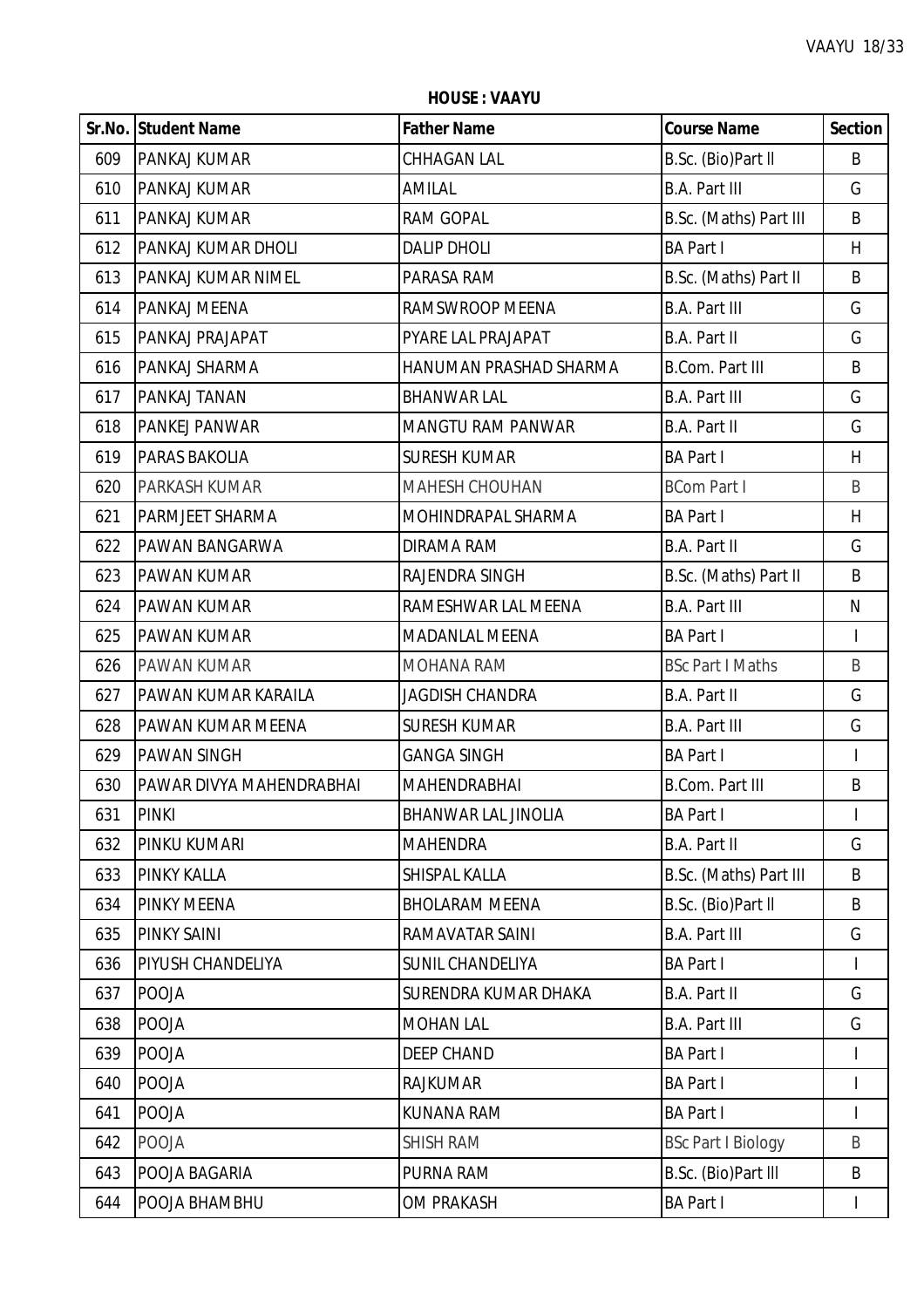**HOUSE : VAAYU**

|     | <b>Sr.No. Student Name</b> | <b>Father Name</b>       | <b>Course Name</b>        | <b>Section</b>           |
|-----|----------------------------|--------------------------|---------------------------|--------------------------|
| 645 | POOJA CHARAN               | RATAN DAN CHARAN         | <b>B.A. Part III</b>      | G                        |
| 646 | POOJA JOSHI                | <b>GOPAL JOSHI</b>       | B.Com. Part II            | B                        |
| 647 | POOJA KANWAR               | <b>SHRAWAN SINGH</b>     | <b>B.A. Part III</b>      | G                        |
| 648 | POOJA KANWAR               | SAMADAR SINGH            | <b>BA Part I</b>          | $\overline{\phantom{a}}$ |
| 649 | POOJA KOUSHIK              | PANKAJ SHARMA            | <b>B.A. Part III</b>      | H                        |
| 650 | POOJA KULHARI              | <b>MAILAL</b>            | <b>BA Part I</b>          | $\overline{1}$           |
| 651 | POOJA KUMARI               | <b>JESA RAM</b>          | <b>BSc Part I Biology</b> | B                        |
| 652 | POOJA KUMARI JANGIR        | <b>MAHENDRA JANGIR</b>   | <b>BA Part I</b>          | I                        |
| 653 | POOJA KUMARI MEENA         | <b>HARIRAM MEENA</b>     | B.A. Part II              | G                        |
| 654 | POOJA MEEL                 | <b>RANVEER SINGH</b>     | <b>B.A. Part III</b>      | N                        |
| 655 | POOJA MEENA                | <b>BIMLESH MEENA</b>     | <b>B.A. Part III</b>      | H                        |
| 656 | POOJA NAWAL                | <b>RAM KUMAR</b>         | B.Sc. (Bio)Part II        | B                        |
| 657 | POOJA NAYAK                | <b>OM PRAKASH</b>        | <b>BA Part I</b>          | $\overline{1}$           |
| 658 | POOJA PATIR                | PRAHALAD PATIR           | B.A. Part II              | G                        |
| 659 | POOJA PRAJAPAT             | LAXMAN RAM PRAJAPAT      | <b>BSc Part I Biology</b> | B                        |
| 660 | POOJA SAINI                | DHARMENDRA SAINI         | <b>BA Part I</b>          | $\overline{1}$           |
| 661 | POOJA SHARMA               | <b>VINOD KUMAR</b>       | B.A. Part II              | H                        |
| 662 | POOJA SHARMA               | KESHARI CHAND SHARMA     | <b>BA Part I</b>          | $\overline{1}$           |
| 663 | POOJA SIHAG                | <b>RANJIT SIHAG</b>      | B.A. Part II              | H                        |
| 664 | POOJA SONI                 | <b>FATEHA CHAND SONI</b> | <b>B.A. Part III</b>      | H                        |
| 665 | <b>POONAM</b>              | <b>RAMNIWAS</b>          | B.A. Part II              | H                        |
| 666 | <b>POONAM</b>              | <b>RAMLAL MEEL</b>       | B.Sc. (Maths) Part II     | B                        |
| 667 | <b>POONAM</b>              | <b>BUDHA RAM</b>         | <b>B.A. Part III</b>      | H                        |
| 668 | <b>POONAM</b>              | <b>BRIJ LAL BARWAR</b>   | <b>BSc Part I Maths</b>   | B                        |
| 669 | POONAM CHAND SONI          | <b>NAGAR MAL SONI</b>    | B.Sc. (Bio)Part III       | B                        |
| 670 | POONAM CHOUHAN             | RANJEET CHOUHAN          | <b>BSc Part I Biology</b> | B                        |
| 671 | POONAM DHAKA               | RAMNIWAS DHAKA           | B.A. Part II              | H                        |
| 672 | POONAM KANWAR              | <b>BALVEER SINGH</b>     | <b>B.A. Part II</b>       | H                        |
| 673 | POONAM KANWAR              | <b>MADAN SINGH</b>       | <b>B.A. Part III</b>      | H.                       |
| 674 | POONAM KANWAR              | RANVIR SINGH             | <b>BA Part I</b>          | $\mathsf{I}$             |
| 675 | POONAM KANWAR SHEKHAWAT    | RAJENDRA SINGH           | B.A. Part II              | H                        |
| 676 | POONAM KUMARI              | RANJEET BARWAR           | B.A. Part II              | H                        |
| 677 | POONAM KUMARI              | <b>KRISHNA KUMAR</b>     | <b>BA Part I</b>          | T                        |
| 678 | POONAM KUMARI DHAKA        | <b>MANFUL DHAKA</b>      | B.Sc. (Bio)Part II        | B                        |
| 679 | POONAM KUMARI KASWAN       | <b>ISHWAR RAM KASWAN</b> | <b>B.A. Part III</b>      | H                        |
| 680 | POONAM MEGHWAL             | SUGANARAM                | <b>BA Part I</b>          | I                        |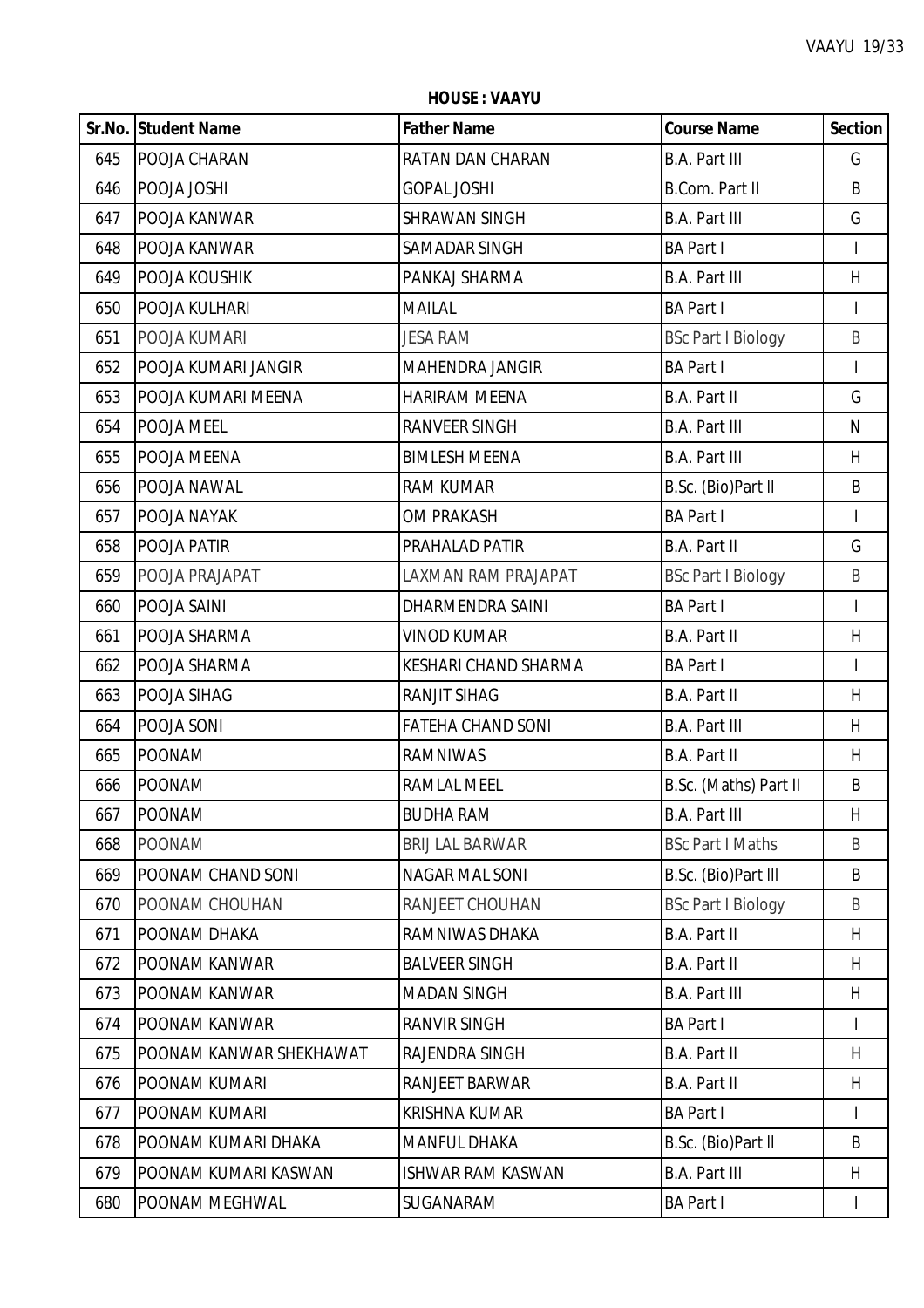|     | Sr.No. Student Name         | <b>Father Name</b>          | <b>Course Name</b>        | <b>Section</b> |
|-----|-----------------------------|-----------------------------|---------------------------|----------------|
| 681 | POONAM PRAJAPAT             | <b>BHANWAR LAL PRAJAPAT</b> | <b>B.A. Part II</b>       | H              |
| 682 | POONAM PRAJAPAT             | RAMKUMAR PRAJAPAT           | <b>B.A. Part III</b>      | H.             |
| 683 | POONAM SAINI                | RAJKUMAR SAINI              | <b>BA Part I</b>          | $\overline{1}$ |
| 684 | <b>PRADEEP</b>              | <b>DEWAT RAM</b>            | B.Sc. (Maths) Part III    | B              |
| 685 | PRADEEP KASWAN              | OM PRAKASH                  | <b>B.A. Part III</b>      | H.             |
| 686 | PRADEEP KUMAR               | <b>SUBHASH CHANDRA</b>      | <b>B.A. Part II</b>       | H              |
| 687 | <b>PRADEEP KUMAR</b>        | <b>MANNA LAL</b>            | <b>BA Part I</b>          |                |
| 688 | <b>PRADEEP SINGH</b>        | <b>VIJENDRA SINGH</b>       | <b>BA Part I</b>          | $\overline{1}$ |
| 689 | <b>PRADHAN</b>              | <b>BUDHA RAM</b>            | B.Sc. (Maths) Part II     | B              |
| 690 | PRAGATI SHARMA              | <b>VINOD KUMAR SHARMA</b>   | <b>B.A. Part III</b>      | H.             |
| 691 | PRAHLAD RAM                 | <b>JAGDISH PRASAD</b>       | <b>B.A. Part II</b>       | H              |
| 692 | <b>PRAKASH SAHARAN</b>      | <b>KHAMANA RAM</b>          | B.A. Part II              | M              |
| 693 | PRAKASH SAINI               | <b>JHUMAR MAL SAINI</b>     | <b>BCom Part I</b>        | B              |
| 694 | PRAMANAND                   | <b>RAJU SINGH</b>           | <b>BA Part I</b>          | $\mathsf{J}$   |
| 695 | PRAMESHWAR LAL SHARMA       | LILADHAR SHARMA             | <b>B.Com. Part III</b>    | B              |
| 696 | PRAMILA SAINI               | PAWAN KUMAR SAINI           | <b>B.Com. Part II</b>     | B              |
| 697 | PRAMOD JANGIR               | RAJKUMAR JANGIR             | <b>B.A. Part III</b>      | H              |
| 698 | PRAMOD KUMAR                | <b>DALIP KUMAR</b>          | B.A. Part II              | H              |
| 699 | PRAMOD KUMAR                | <b>GIGA CHAND</b>           | <b>BSc Part I Maths</b>   | B              |
| 700 | PRAMOD KUMAR GUDESAR        | <b>MUKHA RAM</b>            | <b>BA Part I</b>          | J              |
| 701 | PRASANT POONIA              | <b>KESHAR DEV</b>           | B.Sc. (Maths) Part II     | $\mathcal{C}$  |
| 702 | <b>PRATEEK</b>              | <b>VIJAY PRAKASH</b>        | B.A. Part II              | H              |
| 703 | <b>PRATEEK REGAR</b>        | SHRAWAN KUMAR               | <b>BA Part I</b>          | J              |
| 704 | <b>PRAVEEN KUMAR</b>        | LOKRAM                      | B.A. Part II              | H              |
| 705 | <b>PRAVEEN KUMAR</b>        | <b>SUBHASH</b>              | B.A. Part II              | M              |
| 706 | <b>PRAVEEN KUMAR JANGIR</b> | <b>UDA RAM JANGIR</b>       | <b>BA Part I</b>          | J              |
| 707 | PRAVEEN KUMAR MEENA         | RAMJILAL MEENA              | <b>B.A. Part III</b>      | H              |
| 708 | PRAVEEN SHARMA              | HARISH CHANDRA SHARMA       | <b>BSc Part I Biology</b> | B              |
| 709 | PREETI BHAMBU               | DHARM PAL SINGH             | <b>BA Part I</b>          | J              |
| 710 | <b>PREETI JANGID</b>        | RAJKUMAR JANGID             | B.Sc. (Maths) Part III    | B              |
| 711 | PREETI SHARMA               | PAWAN KUMAR SHARMA          | B.Sc. (Bio)Part II        | B              |
| 712 | PREM CHAND                  | TEJA RAM MEGHAWAL           | <b>BA Part I</b>          | J              |
| 713 | <b>PREM KANWAR CHARAN</b>   | <b>GHANSHYAM DAN CHARAN</b> | <b>B.A. Part III</b>      | H.             |
| 714 | <b>PREM SINGH RATHORE</b>   | <b>JIVRAJ SINGH</b>         | <b>BA Part I</b>          | J              |
| 715 | PRERANA SAINI               | SURENDRA KUMAR SAINI        | <b>B.A. Part II</b>       | H              |
| 716 | <b>PRIYA</b>                | SUBHASH KASWAN              | B.Sc. (Maths) Part II     | B              |

**HOUSE : VAAYU**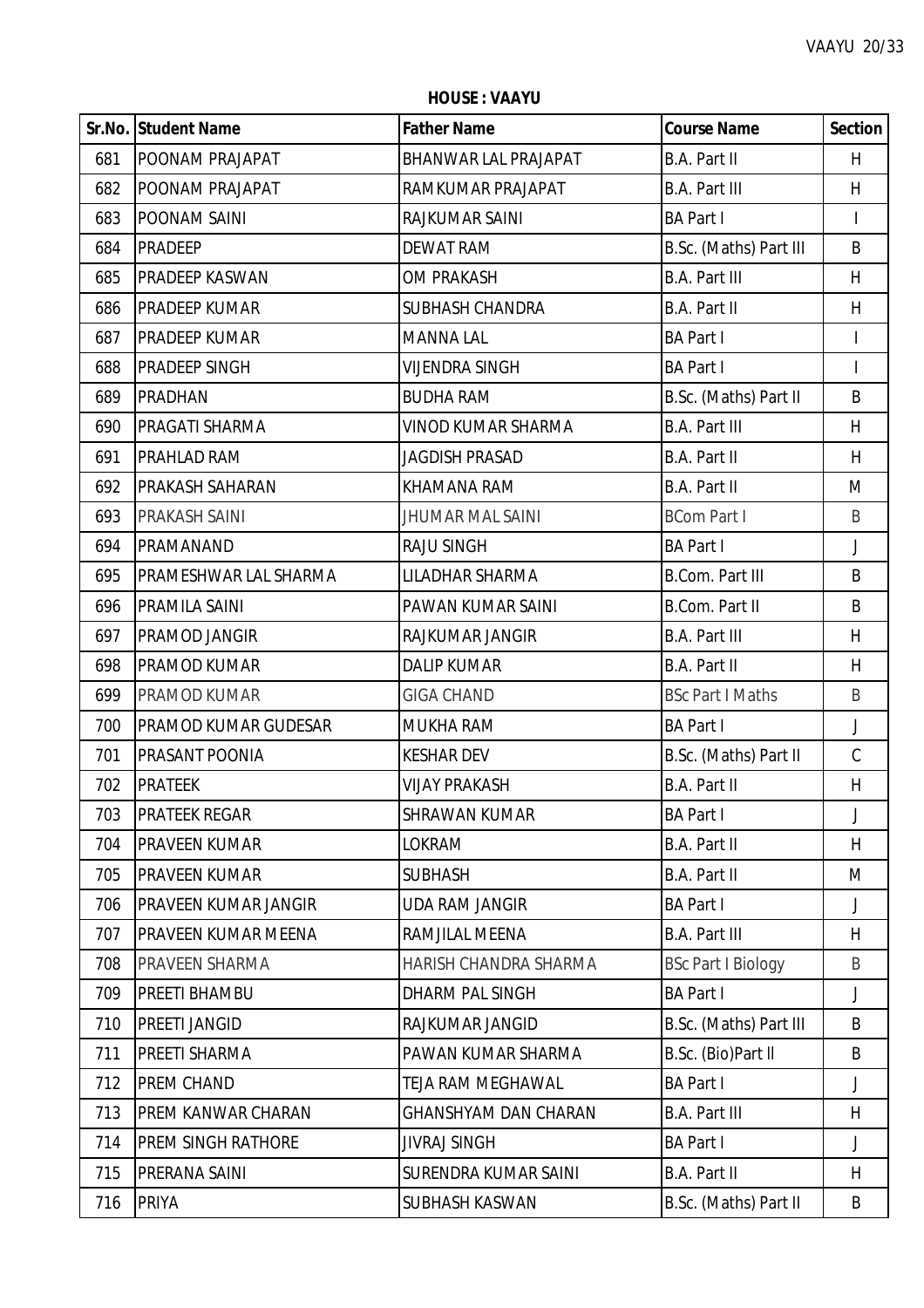**HOUSE : VAAYU**

|     | Sr.No. Student Name       | <b>Father Name</b>         | <b>Course Name</b>        | <b>Section</b> |
|-----|---------------------------|----------------------------|---------------------------|----------------|
| 717 | PRIYANKA                  | SURENDRA SINGH             | <b>B.A. Part III</b>      | H.             |
| 718 | PRIYANKA                  | PRAHALADRAY                | B.Sc. (Bio)Part III       | B              |
| 719 | PRIYANKA                  | <b>HARIRAM</b>             | <b>BA Part I</b>          | J              |
| 720 | PRIYANKA BANA             | <b>KANARAM BANA</b>        | B.Sc. (Bio)Part II        | B              |
| 721 | PRIYANKA BUNDELA          | RAJ KUMAR BUNDELA          | <b>B.A. Part II</b>       | H              |
| 722 | PRIYANKA GODARA           | MAHIPAL GODARA             | <b>BA Part I</b>          | J              |
| 723 | PRIYANKA GURJAR           | <b>SANTLAL GURJAR</b>      | <b>B.A. Part III</b>      | H              |
| 724 | PRIYANKA GURJAR           | <b>MAHENDER SINGH</b>      | <b>BSc Part I Maths</b>   | B              |
| 725 | PRIYANKA JASAIL           | SHANKAR LAL JASAIL         | <b>BA Part I</b>          | J              |
| 726 | PRIYANKA KANWAR           | <b>SURENDRA SINGH</b>      | B.A. Part II              | H              |
| 727 | PRIYANKA KANWAR           | <b>VIJENDRA SINGH</b>      | <b>BA Part I</b>          | J              |
| 728 | PRIYANKA KHARINTA         | RAMNIWAS KHARINTA          | <b>B.A. Part III</b>      | H              |
| 729 | PRIYANKA KUMARI           | <b>SURENDRA</b>            | <b>BSc Part I Biology</b> | B              |
| 730 | PRIYANKA MEGHWAL          | MANI RAM MEGHWAL           | B.A. Part II              | H              |
| 731 | PRIYANKA MEGHWAL          | <b>ASHA RAM MEGHWAL</b>    | <b>BA Part I</b>          | $\mathsf J$    |
| 732 | PRIYANKA MISHRA           | <b>ASHOK KUMAR MISHRA</b>  | B.Com. Part II            | $\mathsf C$    |
| 733 | PRIYANKA NAI              | RAMU RAM NAI               | <b>B.A. Part III</b>      | H              |
| 734 | PRIYANKA PRAJAPAT         | KHEM KARAN PRAJAPAT        | B.Sc. (Bio)Part III       | B              |
| 735 | PRIYANKA RATHOR           | <b>SURENDAR SINGH</b>      | B.A. Part II              | H              |
| 736 | PRIYANKA RATHORE          | <b>RAJU SINGH RATHORE</b>  | <b>B.A. Part III</b>      | $\overline{1}$ |
| 737 | PRIYANKA SHANSI           | <b>MANI RAM</b>            | B.A. Part II              | M              |
| 738 | PRIYANKA SHARMA           | SANJAY SHARMA              | B.Sc. (Bio)Part II        | B              |
| 739 | <b>PRIYANKA SHARMA</b>    | <b>SURESH KUMAR SHARMA</b> | <b>BA Part I</b>          | J              |
| 740 | PRIYANKA SHEKHAVAT        | <b>VIRENDRA SINGH</b>      | B.A. Part II              | H              |
| 741 | PRIYANSHA JANGID          | <b>MANOJ JANGID</b>        | <b>B.A. Part III</b>      |                |
| 742 | PUNEET AJMERIYA           | NAVRATAN AJMERIYA          | <b>BCom Part I</b>        | B              |
| 743 | <b>PUNIT NAI</b>          | OM PRAKASH NAI             | <b>B.A. Part III</b>      |                |
| 744 | <b>PURUSHOTAM KHARDIA</b> | KARNA RAM KHARDIA          | B.A. Part II              | H              |
| 745 | <b>PUSHPA KANWAR</b>      | <b>RATAN SINGH</b>         | <b>BA Part I</b>          | J              |
| 746 | PYARELAL                  | MUKHARAM CHALIA            | <b>B.A. Part III</b>      | L              |
| 747 | RADHESHYAM                | <b>DHARMPAL</b>            | B.A. Part II              | $\mathsf{I}$   |
| 748 | RADHIKA VERMA             | MAHENDRA KUMAR VERMA       | <b>B.Com. Part III</b>    | B              |
| 749 | <b>RAHISH KUMAR</b>       | LALCHAND                   | <b>BA Part I</b>          | J              |
| 750 | <b>RAHMAN KHAN</b>        | <b>SAMEER KHAN</b>         | <b>B.A. Part III</b>      | T              |
| 751 | <b>RAHUL BUNDELA</b>      | <b>GANGADHAR BUNDELA</b>   | <b>BA Part I</b>          | J              |
| 752 | <b>RAHUL GURJAR</b>       | KANHIYA LAL GURJAR         | <b>BSc Part I Maths</b>   | C              |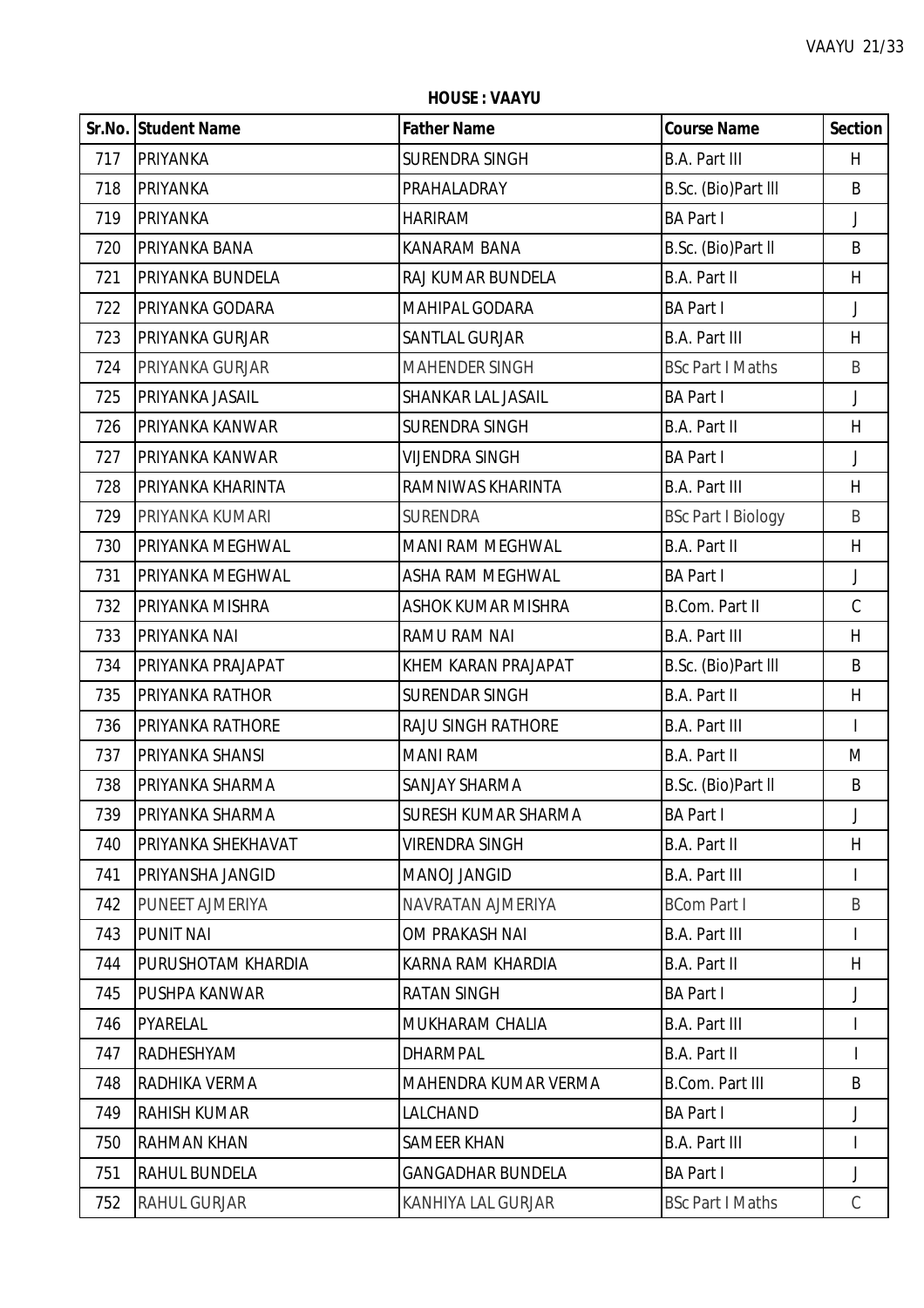**Sr.No. Student Name Father Name Course Name Section** RAHUL KUMAR SWAMI BIHARI LAL BA Part I J RAHUL MAHICHA HEERALAL BCom Part I B RAHUL MATOLIYA KALYAN MATOLIYA B.Sc. (Maths) Part III C 756 RAHUL RATHORE RAGHUVEER SINGH RATHORE B.Com. Part III B RAHUL SINGH MAHIPAL SINGH B.A. Part II I RAHUL SINGH SURENDRA SINGH B.A. Part III I RAHUL SINGH SATYAVEER SINGH BA Part I J RAJAYVARDHAN SINGH RATHORE BALBIR SINGH RATHORE BCom Part I B RAJBALA ROHITASH KUMAR B.A. Part II I 762 RAJBALA SHYOCHAND BSc Part I Biology C RAJENDRA MAHATAB BA Part I J RAJENDRA GOSWAMI KAILASH PURI B.A. Part III I 765 RAJENDRA MEENA RAM CHANDRA MEENA RAM B.A. Part III I RAJENDRA NAIN SHISHPAL B.A. Part II I RAJENDRA PRAJAPAT BHANWAR LAL PRAJAPAT B.Sc. (Bio)Part ll B RAJENDRA SINGH PALARAM BA Part I J RAJESH DIGWAL OMPRAKASH DIGWAL BSc Part I Maths C RAJESH KUMAR HARDUTT RAM SARAN B.A. Part II I RAJESH KUMAR JASSU RAM BA Part I K RAJESH KUMAR GAJANAND BA Part I K RAJESH KUMARI SATYANARAYAN B.A. Part III I RAJESH NYOL RAM KUMAR NYOL B.Sc. (Maths) Part III C RAJNEESH MAHENDERA KUMAR B.A. Part II I RAJNI ROSHAN LAL B.A. Part III I RAJPAL MOTI LAL BA Part I K 778 |RAJU RAM KANTIWAL |RAMLAL KANTIWAL | | | | 779 RAJU RAM MEENA KURDA RAM MEENA B.A. PART II I RAJU RAM MEGHWAL NANU RAM MEGHWAL BA Part I K 781 RAJVEER MEGHWAL SADHU RAM MEGHWAL BA Part I K RAKESH KUMAR RAJENDRA SINGH B.A. Part II I 783 RAKESH KUMAR LALA RAM MEGHWAL B.A. Part II I RAKESH KUMAR RAM KUMAR DHANIYA B.A. Part III I RAKESH KUMAR BHIKHARAM BA Part I K RAKESH KUMAR BHAIRA RAM BA Part I K RAKESH KUMAR NIMEL HANUMANA RAM B.A. Part II I RAKESH KUMAR SHARMA KUMBHA RAM B.Sc. (Bio)Part lll B

**HOUSE : VAAYU**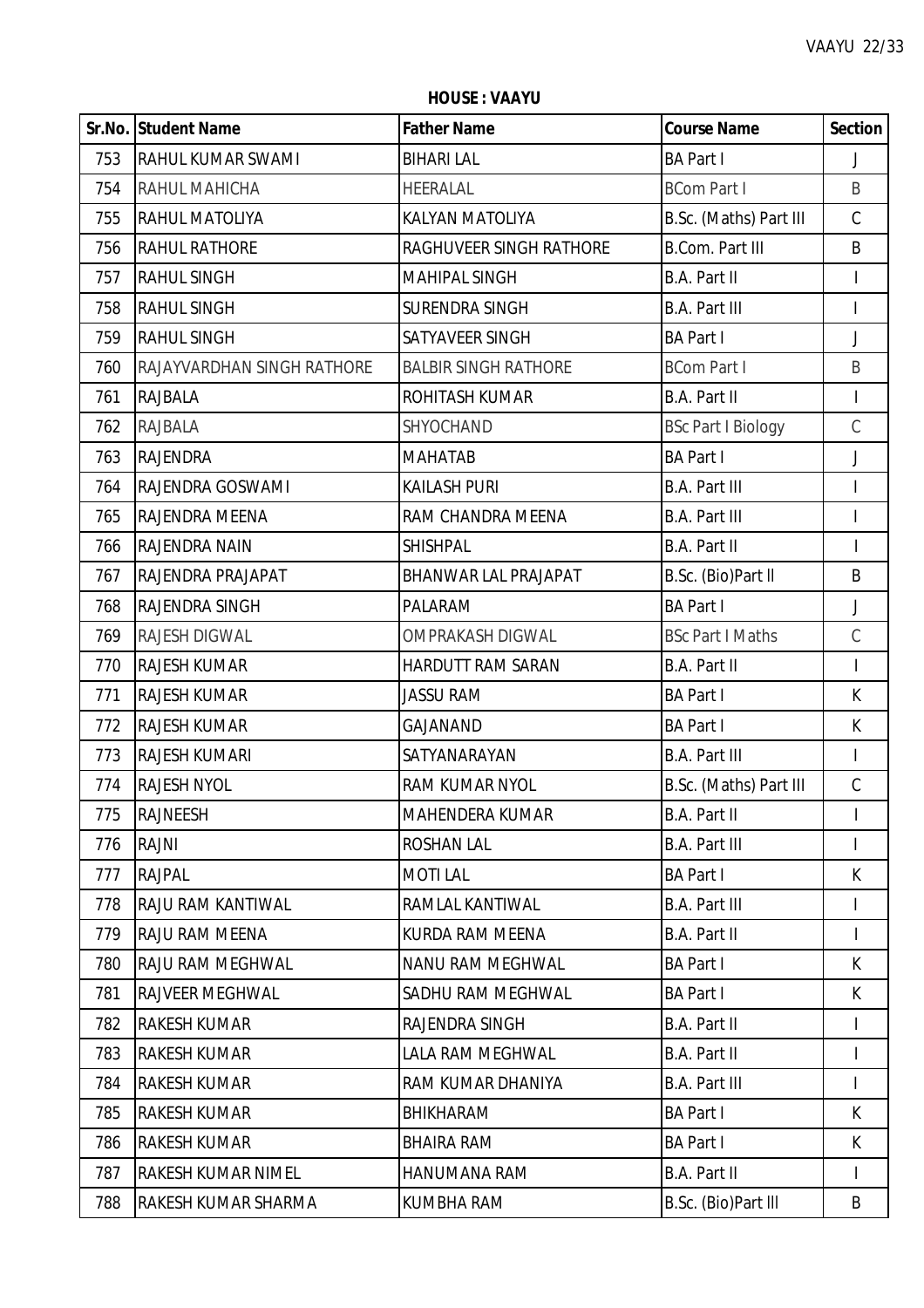**HOUSE : VAAYU**

|     | Sr.No. Student Name        | <b>Father Name</b>            | <b>Course Name</b>      | <b>Section</b>           |
|-----|----------------------------|-------------------------------|-------------------------|--------------------------|
| 789 | <b>RAKESH NYOL</b>         | <b>FUSHA RAM</b>              | <b>BA Part I</b>        | K                        |
| 790 | <b>RAKESH VESHNAV</b>      | LAXMAN VESHNAV                | <b>BA Part I</b>        | K                        |
| 791 | RAM CHANDRA TALANIA        | <b>KHINWA RAM</b>             | B.A. Part II            | I                        |
| 792 | <b>RAM JASH</b>            | <b>HARLAL GODARA</b>          | <b>B.A. Part III</b>    | $\overline{1}$           |
| 793 | <b>RAM LAL BENIWAL</b>     | <b>GOWARDHAN</b>              | B.Sc. (Maths) Part II   | B                        |
| 794 | RAM SWAROOP DHUKIA         | <b>GIRDHARI LAL</b>           | <b>BA Part I</b>        | K                        |
| 795 | <b>RAMCHANDAR</b>          | <b>MOHAN LAL</b>              | <b>BA Part I</b>        | K                        |
| 796 | <b>RAMESH</b>              | <b>RUPARAM</b>                | <b>B.A. Part III</b>    | I                        |
| 797 | <b>RAMESH KUMAR</b>        | VIDHADHAR MEGHWAL             | <b>B.A. Part II</b>     | $\overline{\phantom{a}}$ |
| 798 | <b>RAMESH KUMAR</b>        | SATYANARAYAN                  | <b>BA Part I</b>        | $\mathsf K$              |
| 799 | RAMESH KUMAR               | <b>SUBASH CHANDRA</b>         | <b>BSc Part I Maths</b> | $\mathsf C$              |
| 800 | RAMESH KUMAR SWAMI         | <b>JAY CHAND</b>              | B.A. Part II            | $\mathsf{I}$             |
| 801 | <b>RAMKISHAN MEGHWAL</b>   | KHEMA RAM MEGHWAL             | B.Sc. (Maths) Part III  | $\mathsf C$              |
| 802 | <b>RAMMURTI PAREEK</b>     | <b>SHRAWAN KUMAR</b>          | <b>B.A. Part III</b>    | $\mathsf{I}$             |
| 803 | <b>RAMNIWAS</b>            | <b>KOJA RAM</b>               | <b>BA Part I</b>        | $\mathsf K$              |
| 804 | RAMNIWAS BHAIDA            | <b>TEJARAM BHAIDA</b>         | B.A. Part II            | $\mathsf{I}$             |
| 805 | <b>RAMSWAROOP SAINI</b>    | SHUBHKARAN SAINI              | <b>BA Part I</b>        | K                        |
| 806 | RANJANA SWAMI              | HANUMAN DAS SWAMI             | B.A. Part II            | I                        |
| 807 | <b>RANJEET</b>             | <b>GOPI RAM</b>               | <b>B.A. Part III</b>    | $\mathsf{I}$             |
| 808 | RASHID QAZI                | <b>SATTAR QAZI</b>            | <b>BA Part I</b>        | К                        |
| 809 | <b>RASHMI</b>              | <b>SHAILENDER</b>             | B.Com. Part II          | $\mathsf C$              |
| 810 | RAVI DAYAMA                | <b>RATAN LAL</b>              | <b>BA Part I</b>        | K                        |
| 811 | <b>RAVI KUMAR</b>          | <b>DEWAT RAM</b>              | <b>BA Part I</b>        | K                        |
| 812 | RAVI PRAJAPAT              | <b>HIRALAL PRAJAPAT</b>       | B.Sc. (Bio)Part III     | B                        |
| 813 | <b>RAVI PRAKASH</b>        | RADHESHYAM JANGIR             | <b>B.A. Part III</b>    | J                        |
| 814 | <b>RAVI PRAKASH GURJAR</b> | OM PRAKASH GURJAR             | <b>B.Com. Part III</b>  | B                        |
| 815 | RAVI PRAKASH SHARMA        | MAHENDRA SHARMA               | B.A. Part II            |                          |
| 816 | <b>RAVINDRA</b>            | <b>BAJRANG LAL</b>            | <b>BSc Part I Maths</b> | $\mathcal{C}$            |
| 817 | RAVINDRA KUMAR BAROR       | RATAN LAL BAROR               | B.A. Part II            | T                        |
| 818 | RAVINDRA PRAJAPAT          | JAI PRAKASH PRAJAPAT          | <b>BA Part I</b>        | K                        |
| 819 | <b>RAVINDRA SINGH</b>      | <b>MAHAVEER SINGH</b>         | <b>B.A. Part III</b>    | J                        |
| 820 | RAVISHANKAR KANTIWAL       | RAMPRASAD                     | <b>BA Part I</b>        | L                        |
| 821 | <b>REENA SWAMI</b>         | <b>SURESH CHANDRA</b>         | <b>B.A. Part III</b>    | J                        |
| 822 | REETA JEWALIYA             | <b>BHAGIRATH RAM JEWALIYA</b> | B.Sc. (Bio)Part II      | B                        |
| 823 | <b>REKHA</b>               | <b>DEVKARAN</b>               | <b>BA Part I</b>        | L                        |
| 824 | REKHA KANWAR               | <b>PANNE SINGH</b>            | B.A. Part II            | $\mathsf{I}$             |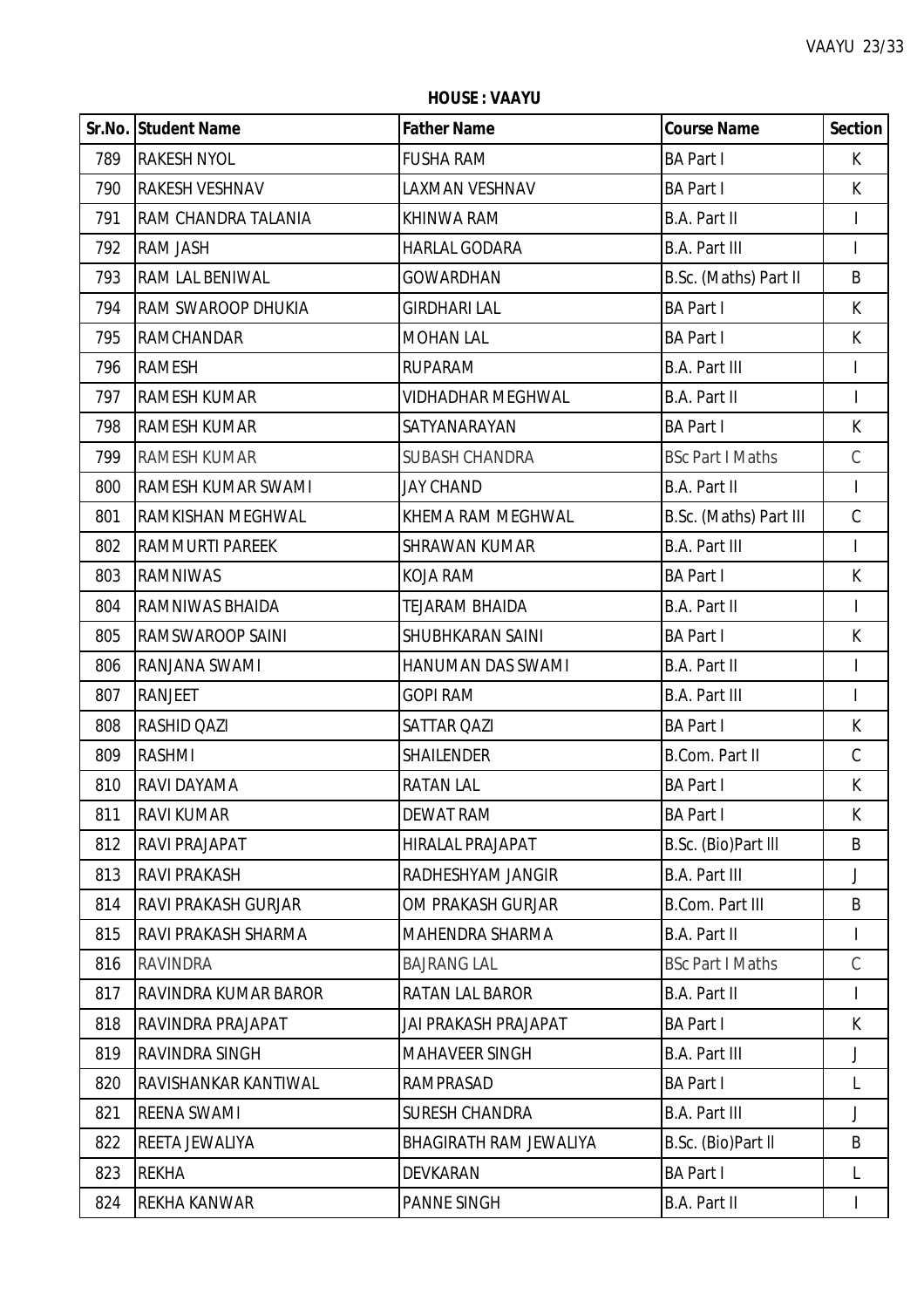**HOUSE : VAAYU**

|     | Sr.No. Student Name         | <b>Father Name</b>          | <b>Course Name</b>        | <b>Section</b> |
|-----|-----------------------------|-----------------------------|---------------------------|----------------|
| 825 | <b>REKHA KANWAR</b>         | OM SINGH                    | <b>B.A. Part III</b>      | J              |
| 826 | REKHA KASWAN                | <b>RAM NIWAS</b>            | <b>BSc Part I Biology</b> | $\mathsf C$    |
| 827 | REKHA PRAJAPAT              | <b>DURGADUTT PRAJAPAT</b>   | <b>BA Part I</b>          | L              |
| 828 | <b>REKHA SUNDA</b>          | <b>VIJAY KUMAR</b>          | B.Sc. (Bio)Part II        | B              |
| 829 | <b>RENU KANWAR</b>          | <b>BHAGIRATH SINGH</b>      | <b>BA Part I</b>          | L              |
| 830 | <b>RINKU KANWAR</b>         | <b>PAWAN SINGH</b>          | B.A. Part II              | $\mathsf{I}$   |
| 831 | RINKU SHARMA                | <b>MOTILAL</b>              | <b>BA Part I</b>          | L              |
| 832 | RISHABH KUDAL               | KASHRI KANT KUDAL           | <b>BCom Part I</b>        | B              |
| 833 | RISHABH SARAWAGI            | SUNIL SARAWAGI              | <b>B.Com. Part II</b>     | $\mathcal{C}$  |
| 834 | <b>RISHI KUMAR</b>          | <b>SHRAWAN KUMAR</b>        | B.Sc. (Maths) Part II     | B              |
| 835 | RISHI SARASWAT              | DEEPAK SARASWAT             | <b>B.A. Part III</b>      | J              |
| 836 | RITIKA KYAL                 | <b>CHANDRA PRAKASH KYAL</b> | <b>BSc Part I Maths</b>   | $\mathsf C$    |
| 837 | <b>RITIKA SONI</b>          | <b>CHANDANMAL SONI</b>      | B.A. Part II              | $\mathsf{I}$   |
| 838 | <b>RITU KUMARI</b>          | <b>MAHENDRA</b>             | B.Sc. (Bio)Part II        | $\mathsf C$    |
| 839 | <b>RIYA KANWAR</b>          | <b>MANOHAR SINGH</b>        | <b>BA Part I</b>          | L              |
| 840 | <b>ROBIN SINGH</b>          | RAN VEER SINGH              | B.Sc. (Bio)Part III       | B              |
| 841 | ROHAN KUMAR                 | <b>SUNIL KUMAR</b>          | <b>BCom Part I</b>        | B              |
| 842 | ROHIT DHAYAL                | <b>RAJPAL</b>               | <b>BSc Part I Biology</b> | $\mathsf C$    |
| 843 | ROHIT JHAJHARIYA            | <b>VIJAY PAL JHAJHARIYA</b> | <b>B.A. Part II</b>       | J              |
| 844 | <b>ROHIT KUMAR</b>          | <b>KASHI RAM GARG</b>       | B.Sc. (Maths) Part III    | $\mathsf C$    |
| 845 | <b>ROHIT KUMAR</b>          | DAYANAND                    | <b>BA Part I</b>          | L              |
| 846 | ROHITASH KUMAR              | CHANDU RAM BIJORIA          | <b>B.A. Part III</b>      | J              |
| 847 | <b>ROHITASH KUMAR MEENA</b> | RAMESHWAR LAL MEENA         | <b>B.A. Part III</b>      | N              |
| 848 | ROHITASH KUMARI             | <b>RANVEER SINGH</b>        | <b>B.A. Part II</b>       | J              |
| 849 | <b>RONAK BANA</b>           | DHARMENDRA BANA             | <b>BA Part I</b>          | L              |
| 850 | RONAK SIRSWA                | <b>RAMSWAROOP</b>           | <b>B.Com. Part II</b>     | $\mathsf C$    |
| 851 | <b>ROSHANI</b>              | <b>SUNDAR PAL BHAKAR</b>    | <b>B.A. Part III</b>      | J              |
| 852 | RUBINA BANO                 | <b>BHURE KHAN</b>           | B.Sc. (Maths) Part III    | $\mathcal{C}$  |
| 853 | <b>RUCHIKA</b>              | RAJVEER KASWAN              | B.Sc. (Maths) Part II     | B              |
| 854 | RUKAMANI NYAUL              | <b>NANGA RAM</b>            | <b>B.A. Part III</b>      | J              |
| 855 | <b>RUKHSANA</b>             | <b>KHALIL KAJI</b>          | <b>BA Part I</b>          | L              |
| 856 | <b>RUKHSAR</b>              | <b>ASLAM KHAN</b>           | <b>B.A. Part II</b>       | J              |
| 857 | <b>RUKMANI</b>              | <b>JAI KISHAN</b>           | <b>B.A. Part III</b>      | J              |
| 858 | RUKSANA KHAN                | <b>MOD RAFEEK KHAN</b>      | B.Sc. (Bio)Part III       | B              |
| 859 | <b>RUKSHANA</b>             | <b>SALIM</b>                | <b>BA Part I</b>          | L              |
| 860 | RUPESH BAKOLIA              | PAWAN KUMAR BAKOLIA         | <b>BSc Part I Maths</b>   | $\mathsf{C}$   |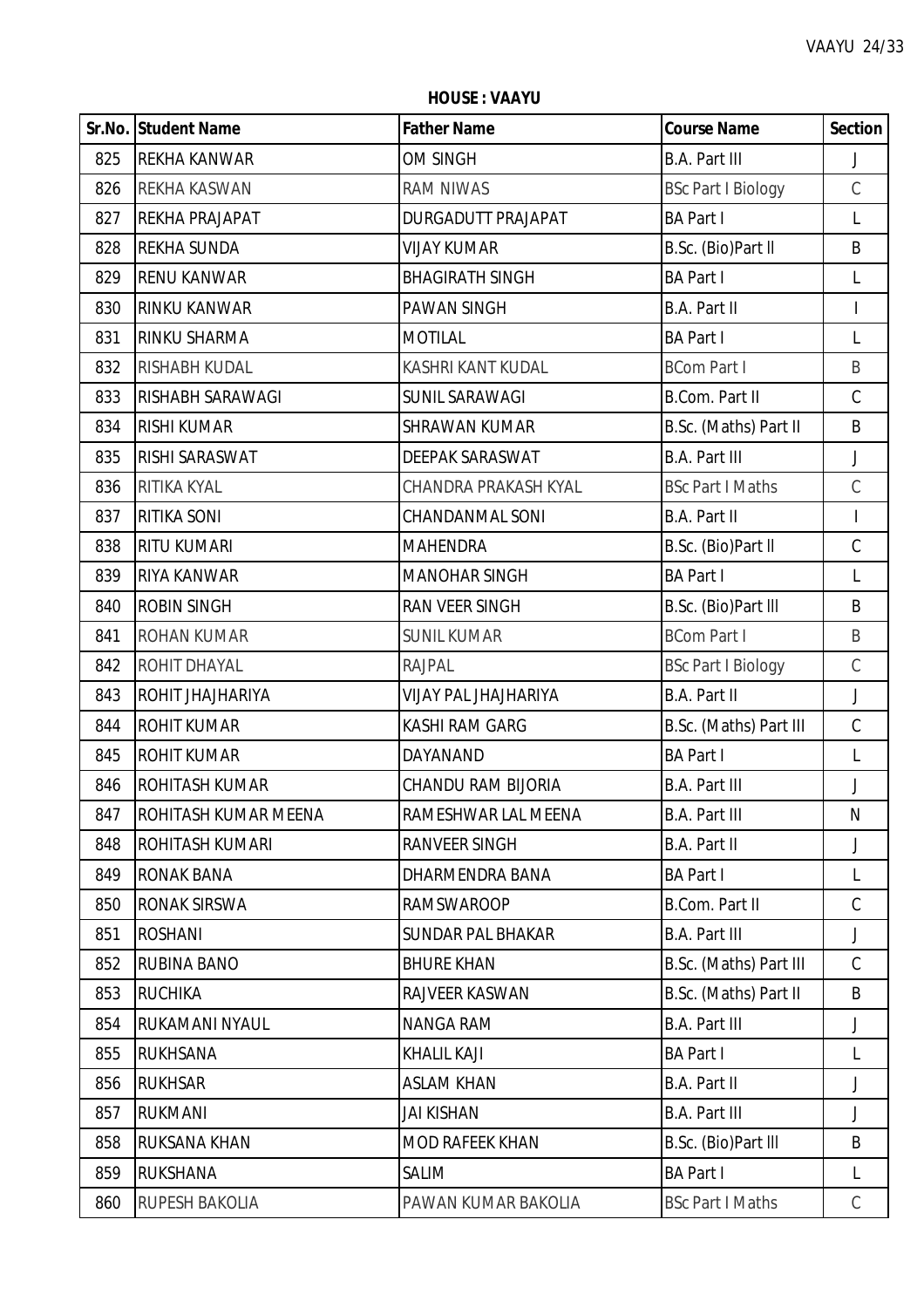**HOUSE : VAAYU**

|     | Sr.No. Student Name         | <b>Father Name</b>           | <b>Course Name</b>        | <b>Section</b> |
|-----|-----------------------------|------------------------------|---------------------------|----------------|
| 861 | <b>SABINA</b>               | <b>SATTAR KHAN</b>           | <b>B.Com. Part III</b>    | B              |
| 862 | <b>SABNAM BANO</b>          | <b>AMIN SEKH</b>             | B.A. Part III             | J              |
| 863 | SACHIN KASWAN               | RAJENDRA KASWAN              | B.A. Part II              | J              |
| 864 | <b>SACHIN KUMAR</b>         | <b>SANJAY KUMAR</b>          | <b>BA Part I</b>          | L              |
| 865 | <b>SACHIN SINGH RATHORE</b> | <b>SHARVAN SINGH</b>         | <b>BCom Part I</b>        | B              |
| 866 | <b>SADIYA BANO</b>          | <b>IQBAL AHAMED KHAN</b>     | <b>BSc Part I Biology</b> | $\mathsf C$    |
| 867 | <b>SAHEENA BANO</b>         | JANGSHER KHAN                | <b>BA Part I</b>          | $\mathsf{L}$   |
| 868 | <b>SAHIL</b>                | <b>VIJAY KUMAR</b>           | <b>B.Com. Part III</b>    | $\mathsf C$    |
| 869 | <b>SAHRUKH KHAN</b>         | <b>MUSLIM LUHAR</b>          | <b>B.A. Part III</b>      | J              |
| 870 | <b>SAJIDA BANO</b>          | <b>HABIB KHAN</b>            | <b>BA Part I</b>          | $\mathsf{L}$   |
| 871 | <b>SAKSHI</b>               | <b>SURENDER BHARGAVA</b>     | B.A. Part II              | J              |
| 872 | <b>SAMAR JANGIR</b>         | <b>ASHOK JANGIR</b>          | <b>BA Part I</b>          | L              |
| 873 | <b>SAMEER CHUNGAR</b>       | MOHD SALIM CHUNGAR           | B.A. Part II              | J              |
| 874 | <b>SAMEERA BANO</b>         | <b>SALIM KHAN</b>            | <b>B.A. Part III</b>      | J              |
| 875 | <b>SAMIR PANDAY</b>         | <b>JAGDISH PRASAD PANDAY</b> | <b>B.Com. Part III</b>    | B              |
| 876 | SAMPAT KUMARI SAINI         | PARMESHWAR LAL SAINI         | <b>BA Part I</b>          | L              |
| 877 | SANDEEP                     | <b>SUBHASH CHANDRA</b>       | B.A. Part II              | J              |
| 878 | SANDEEP                     | <b>DEVILAL</b>               | <b>B.A. Part III</b>      | J              |
| 879 | SANDEEP                     | RAMURAM                      | <b>BCom Part I</b>        | B              |
| 880 | SANDEEP KHOTH               | <b>TARACHAND KHOTH</b>       | <b>BSc Part I Maths</b>   | $\mathsf C$    |
| 881 | <b>SANDEEP KUMAR</b>        | <b>INDER CHAND</b>           | B.A. Part II              | J              |
| 882 | <b>SANDEEP KUMAR</b>        | <b>HARLAL GODARA</b>         | <b>B.A. Part III</b>      | J              |
| 883 | <b>SANDEEP KUMAR</b>        | <b>SURESH KUMAR</b>          | B.Sc. (Maths) Part III    | C              |
| 884 | <b>SANDEEP KUMAR</b>        | OM PRAKASH KHATIK            | <b>BA Part I</b>          | L              |
| 885 | <b>SANDEEP KUMAR</b>        | CHHOTU RAM                   | <b>BA Part I</b>          | $\mathsf{L}$   |
| 886 | <b>SANDEEP KUMAR</b>        | SHISHAPAL                    | <b>BSc Part I Biology</b> | $\mathsf C$    |
| 887 | SANDEEP KUMAR GINWARIYA     | MOHAN LAL GINWARIYA          | <b>BA Part I</b>          | L              |
| 888 | SANDEEP KUMAR SAINI         | RAJKUMAR SAINI               | <b>B.A. Part II</b>       | J              |
| 889 | <b>SANDEEP MAHARIYA</b>     | <b>INDAR CHAND MAHARIYA</b>  | <b>BA Part I</b>          | L              |
| 890 | <b>SANDEEP RAJPUT</b>       | RANJEET SINGH                | <b>B.A. Part III</b>      | J              |
| 891 | sandeep saini               | rajkumar saini               | <b>BA Part I</b>          | L              |
| 892 | SANDEEP SINGH               | DAYANAND                     | B.Sc. (Bio)Part II        | $\mathcal{C}$  |
| 893 | <b>SANDEEP SINGH</b>        | <b>BADAN SINGH</b>           | <b>BA Part I</b>          | M              |
| 894 | SANGEETA                    | RAMSWAROOP MEGHWAL           | <b>BA Part I</b>          | M              |
| 895 | SANGEETA DHAKA              | MAM RAJ DHAKA                | <b>B.A. Part III</b>      | J              |
| 896 | SANGEETA MEENA              | RAMLAL MEENA                 | <b>B.A. Part III</b>      | N              |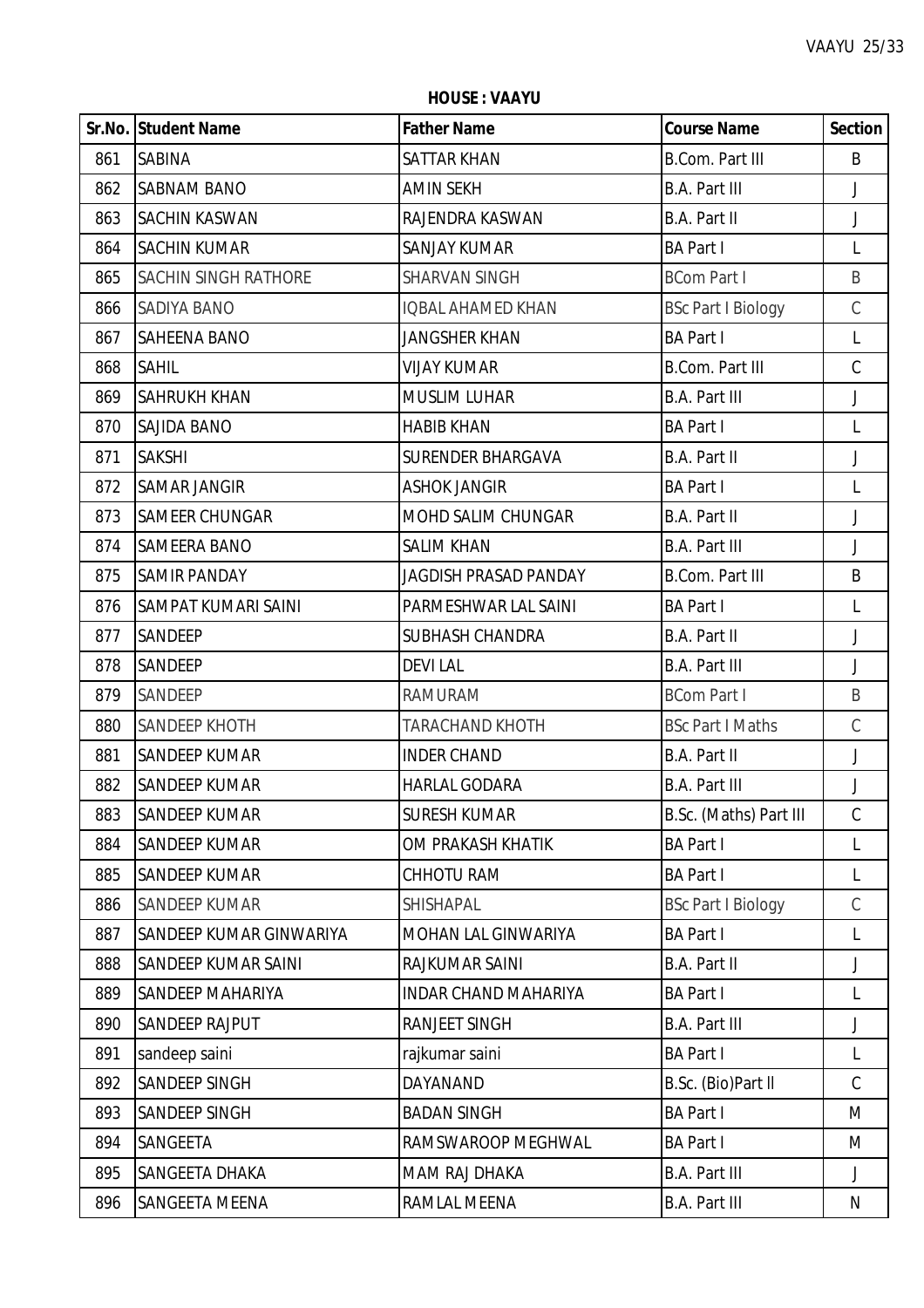**Sr.No. Student Name Father Name Course Name Section** SANGEETA MEGHWAL PARMESHWAR LAL MEGHWAL B.A. Part II J SANJANA SHARMA HIRA LAL SHARMA BSc Part I Maths C SANJAY JAY LAL B.A. Part II J 900 SANJAY KUMAR MARI MOHAN LAL BA Part I MINISTRATION DI MINISTRATORIA MENGINA DI MINISTRATORIA MENGINA DI M SANJAY KUMAR MEGHWAL BHANWAR LAL MEGHWAL B.A. Part II J 902 SANJAY SINGH RATHORE RUGHVEER SINGH RATHORE BA Part I SANJU HARI RAM KASWAN B.A. Part III J SANJU CHAHAR GIRDHARI LAL B.Com. Part II C SANJU KUMARI HARI RAM MEGHWAL BA Part I M SANJU REGAR GOVIND SINGH B.A. Part II J 907 ISANTOSH IRAMDEVARAM MEGHWAL B.A. Part III K 908 SANTOSH MEGHWAL GOGRAJ MEGHWAL B.A. Part II J SANTOSH PANDIYA TIKU RAM BA Part I M 910 SANU MEGHWAL **CONTRACTES IN THE UMARAM** B.A. Part III **K**  SAPANA JOSHI LILA DHAR BA Part I M 912 SAPNA COM PRAKASH MEGHWAL BSC Part I Biology C SARASWATI AMARCHAND B.A. Part II J SARITA RATAN LAL B.A. Part II J SARITA KUMBHARAM BA Part I M SARITA CHANAN RAM MEHRA BA Part I M SARITA BARWAR SHUBHKARAN BARWAR B.A. Part III K SARITA KUMARI PANNA LAL BA Part I M SARITA MACHHALPURIA CHIRANJI LAL B.A. Part III K SARITA SAINI GOARI SHANKAR SAINI BSc Part I Maths C 921 SARITA SHARMA MAMRAJ SHARMA MAMRAJ SHARMA NA BA Part I MAMRAJ SHARMA MAMRAJ SHARMA 922 SARITA THALOR RICHHAPAL THALOR B.A. Part III K SAROJ SHREEBHAGWAN B.A. Part II J 924 SAROJ CHOUDHARY MANI RAM B.Sc. (Bio)Part III B SAROJ DUDI BIRBAL RAM DUDI BA Part I M SAROJ JANGIR MANGAL CHAND B.A. Part II J 927 SARSVATI JANGIR SANJEEV JANGIR B.A. Part III K SATISH KUMAR RAKESH KUMAR B.A. Part II J SATISH KUMAR SUBHKARAN BA Part I M 930 SATPAL MEGHWAL **DHANNARAM MEGHWAL** B.A. Part II J PEP SINGH PEP SINGH BA Part I M SATY PRAKASH BANWARI LAL B.A. Part III K

**HOUSE : VAAYU**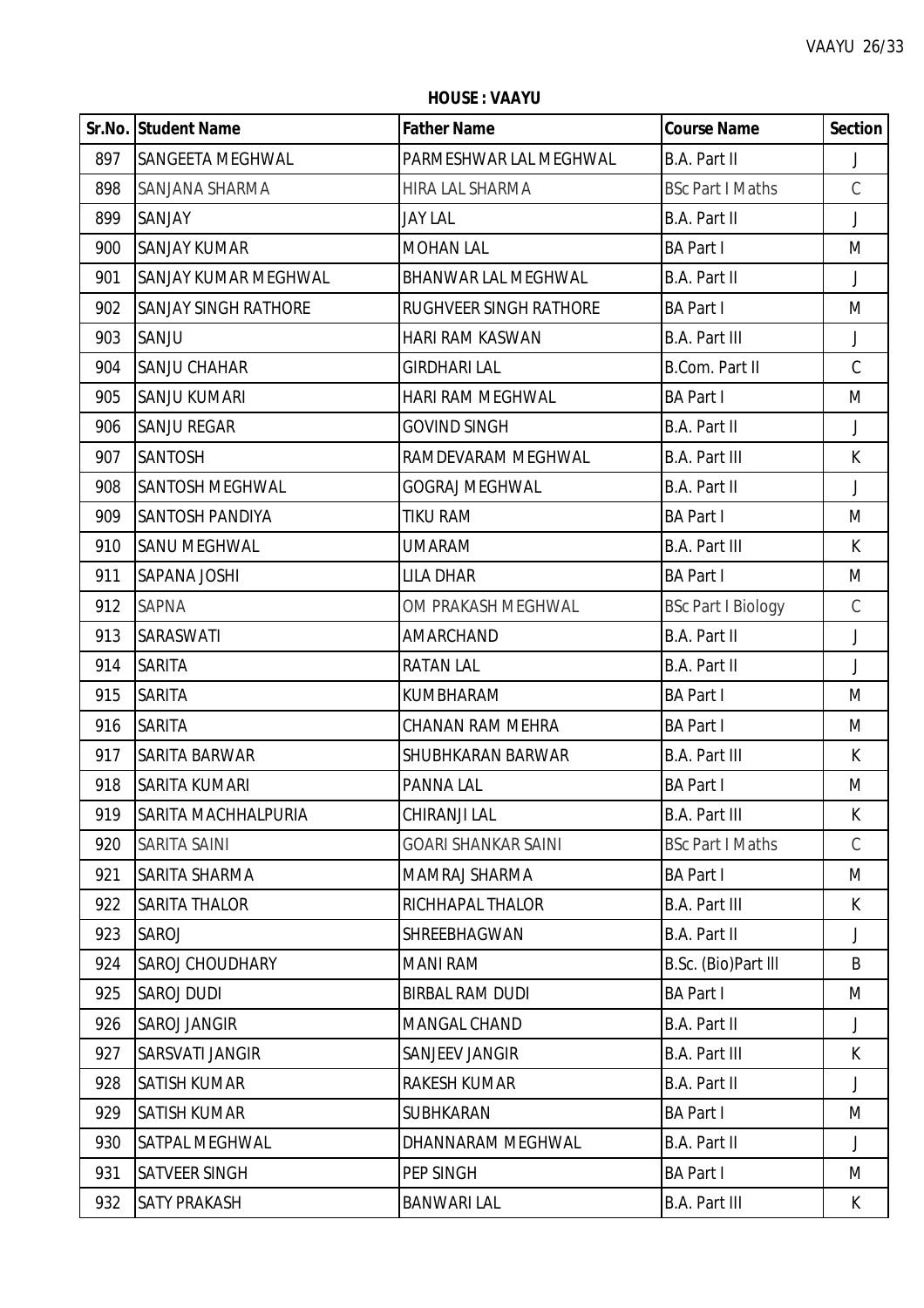**HOUSE : VAAYU**

|     | Sr.No. Student Name    | <b>Father Name</b>        | <b>Course Name</b>        | <b>Section</b> |
|-----|------------------------|---------------------------|---------------------------|----------------|
| 933 | <b>SATYENDRA</b>       | RAMKARAN                  | <b>BA Part I</b>          | M              |
| 934 | <b>SAURABH SHARMA</b>  | NAVNEET SHARMA            | B.Sc. (Bio)Part II        | $\mathsf{C}$   |
| 935 | <b>SAURABH TAK</b>     | SUSHIL KUMAR VERMA        | <b>B.Com. Part III</b>    | B              |
| 936 | <b>SAVITA</b>          | <b>MAHAVEER PRASAD</b>    | <b>BA Part I</b>          | M              |
| 937 | <b>SAVITA KUMARI</b>   | <b>MADAN LAL</b>          | <b>B.A. Part II</b>       | K              |
| 938 | SAVITRI KHARDIYA       | <b>BHAGIRATH KHARDIYA</b> | B.A. Part II              | $\mathsf K$    |
| 939 | <b>SAZID KHAN</b>      | <b>BHANWARU KHAN</b>      | <b>B.A. Part III</b>      | K.             |
| 940 | <b>SEEMA KHARDIA</b>   | MAHAVEER PRASAD KHARDIA   | B.Sc. (Maths) Part II     | B              |
| 941 | <b>SETHI BHARGAV</b>   | MUNNA LAL BHARGAV         | <b>BCom Part I</b>        | $\mathsf C$    |
| 942 | <b>SETHU RAM</b>       | <b>RAMCHANDRA</b>         | <b>B.A. Part III</b>      | $\mathsf{K}$   |
| 943 | SHABAJ                 | <b>RAMTULLA</b>           | <b>BA Part I</b>          | M              |
| 944 | <b>SHABBANA</b>        | <b>SABIR</b>              | <b>B.A. Part III</b>      | K              |
| 945 | <b>SHABNAM</b>         | <b>ASLAM KHAN</b>         | B.A. Part II              | K              |
| 946 | <b>SHAHID</b>          | <b>SABUDIN</b>            | <b>B.A. Part III</b>      | $\mathsf{K}$   |
| 947 | <b>SHAHIDA</b>         | <b>ASLAM KHAN</b>         | <b>BA Part I</b>          | M              |
| 948 | <b>SHAHIN BANO</b>     | <b>AZAD ALI</b>           | B.A. Part II              | K              |
| 949 | <b>SHAHRUKH KHAN</b>   | YUNAS KHAN                | <b>B.A. Part III</b>      | K              |
| 950 | <b>SHAHRUKH KHAN</b>   | <b>MUSTAK KHAN</b>        | <b>BA Part I</b>          | M              |
| 951 | <b>SHAHRUKH TANWAR</b> | <b>GULAB VYOPARI</b>      | <b>B.A. Part II</b>       | K              |
| 952 | <b>SHAMBHU PANWAR</b>  | ANAND KUMAR PANWAR        | <b>BSc Part I Biology</b> | $\mathsf C$    |
| 953 | <b>SHANI DHAWAL</b>    | <b>VINOD KUMAR DHAWAL</b> | <b>BA Part I</b>          | M              |
| 954 | <b>SHANKAR LAL</b>     | BHANWAR LAL MEGHWAL       | <b>B.A. Part III</b>      | K              |
| 955 | <b>SHARDA</b>          | <b>KUMBHA RAM</b>         | <b>B.A. Part II</b>       | K              |
| 956 | <b>SHARDA</b>          | <b>BIRBAL SINGH MEEL</b>  | B.Sc. (Bio)Part II        | $\mathsf C$    |
| 957 | <b>SHARDA KASWAN</b>   | <b>GOPIRAM KASWAN</b>     | <b>BA Part I</b>          | N              |
| 958 | <b>SHARMILA</b>        | <b>NORANG RAM</b>         | <b>B.A. Part III</b>      | K              |
| 959 | SHASHANK BUTOLIA       | RAJIV BUTOLIA             | B.Com. Part II            | $\mathcal{C}$  |
| 960 | <b>SHIKHA JANGIR</b>   | ROHITASH JANGIR           | <b>B.A. Part III</b>      | K.             |
| 961 | <b>SHIKHA PAREEK</b>   | <b>DEEN DAYAL PAREEK</b>  | B.Sc. (Maths) Part III    | $\mathsf C$    |
| 962 | <b>SHITAL KHATI</b>    | <b>DALIP KUMAR</b>        | B.A. Part II              | K              |
| 963 | <b>SHIV KUMAR</b>      | <b>SURENDRA KUMAR</b>     | <b>BA Part I</b>          | N              |
| 964 | <b>SHIVANI</b>         | <b>KISHORI LAL</b>        | <b>BA Part I</b>          | N              |
| 965 | SHIVKUMAR SINGH        | <b>UGAM SINGH</b>         | <b>BSc Part I Biology</b> | C              |
| 966 | SHIVRAJ INDLIYA        | <b>CHOTHU RAM</b>         | B.A. Part II              | K              |
| 967 | SHOBHNA BAJAD          | <b>CHATRU RAM BAJAD</b>   | <b>B.A. Part III</b>      | K              |
| 968 | SHREEJI DADHICH        | MANOJ DADHICH             | <b>BA Part I</b>          | N              |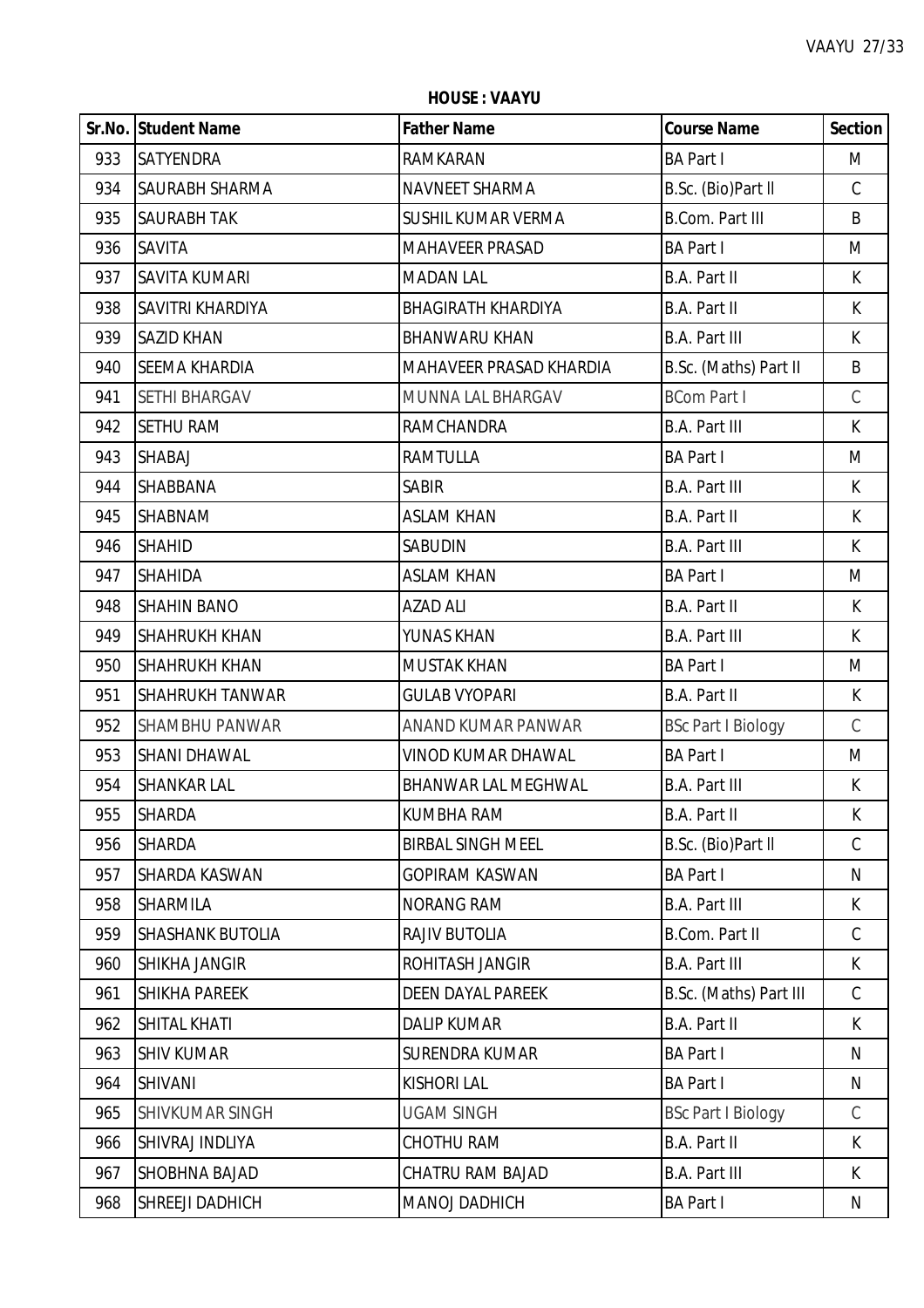**Sr.No. Student Name Father Name Course Name Section** 969 SHREYA KANWAR MAHENDRA SINGH B.A. Part II K 970 SHWETA MANDAR BHANWAR LAL BESC Part I Maths C 971 SHYAM SINGH HARENDRA SINGH SHEKHAWAT BA Part I N 972 SHYAM SUNDAR SONI RANJEET SONI BCom Part I C 973 SILOCHANA MALARAM B.A. Part II K 974 SILOCHANA KUMARI MANI MANI RAM PRAJAPAT B.A. Part III L 975 SIMRAN BANO NIJAMUDDIN B.Sc. (Bio)Part ll C 976 SITA JAKHAR SHISHUPAL B.A. Part II K 977 SITA RAM MOTSARA RANJEET MOTSARA BA Part I N 978 SITA RAM SAINI SHANKAR LAL SAINI B.Com. Part III B 979 SITARAM HANUMAN SINGH B.A. Part III L 980 SNEHLATA ARJUN RAM B.Sc. (Bio)Part lll B 981 SOFIYA BANO MOHD ARIF B.A. Part II K 982 SOMVEER POONIYA RAM KUMAR POONIYA B.A. Part II K 983 SONA NORANG RAM B.S.C. (Maths) Part III C 984 SONAM KANWAR PRAMOD SINGH BA Part I N 985 SONAM KUMARI SHRICHAND B.A. Part III L 986 SONU JANGIR BUDHI PRAKASH JANGIR BA Part I N 987 SONU KANWAR CHANDRA SINGH B.A. Part II K 988 SONU KANWAR NARAYAN SINGH B.A. Part III L 989 SONU KANWAR JAGDISH SINGH BSC Part I Biology C 990 SONU KUMAR RAMSINGH B.Sc. (Bio)Part II C 991 SONU KUMARI RADHAKRISHAN JANGID BA Part I N 992 SONU PRAJAPAT RAJU SINGH B.Com. Part II C 993 SONU SAINI KANHIYA LAL B.A. Part II K 994 SONU SHARMA MADAN LAL SHARMA RADAN BA Part I NIMBA NATURAL SHARMA NATURAL SHARMA 995 SONY BANO SATTAR KHAN BHUWAN B.A. Part III LI 996 SUBHASH BHANWAR LAL MEGHWAL B.A. Part III L 997 |SUBHASH |LALCHAND |BA Part I N 998 SUBHASH CHANDRA JAT MANKA RAM B.A. Part III L 999 SUBHASH KUMAR RAMCHANDRA B.Sc. (Maths) Part II B 1000 SUBHASH KUMAR THORI KANA RAM THORI B.A. Part II K 1001 SUBHASH SUTHAR MANOJ SUTHAR B.A. Part III L 1002 SUBHITA ISHWAR SINGH KASWAN BA Part I NIMBA PART I 1003 SUBITA RUYAL SHRAWAN KUMAR RUYAL B.A. Part II K 1004 SUDHIR JITENDRA KUMAR B.Sc. (Maths) Part III C

**HOUSE : VAAYU**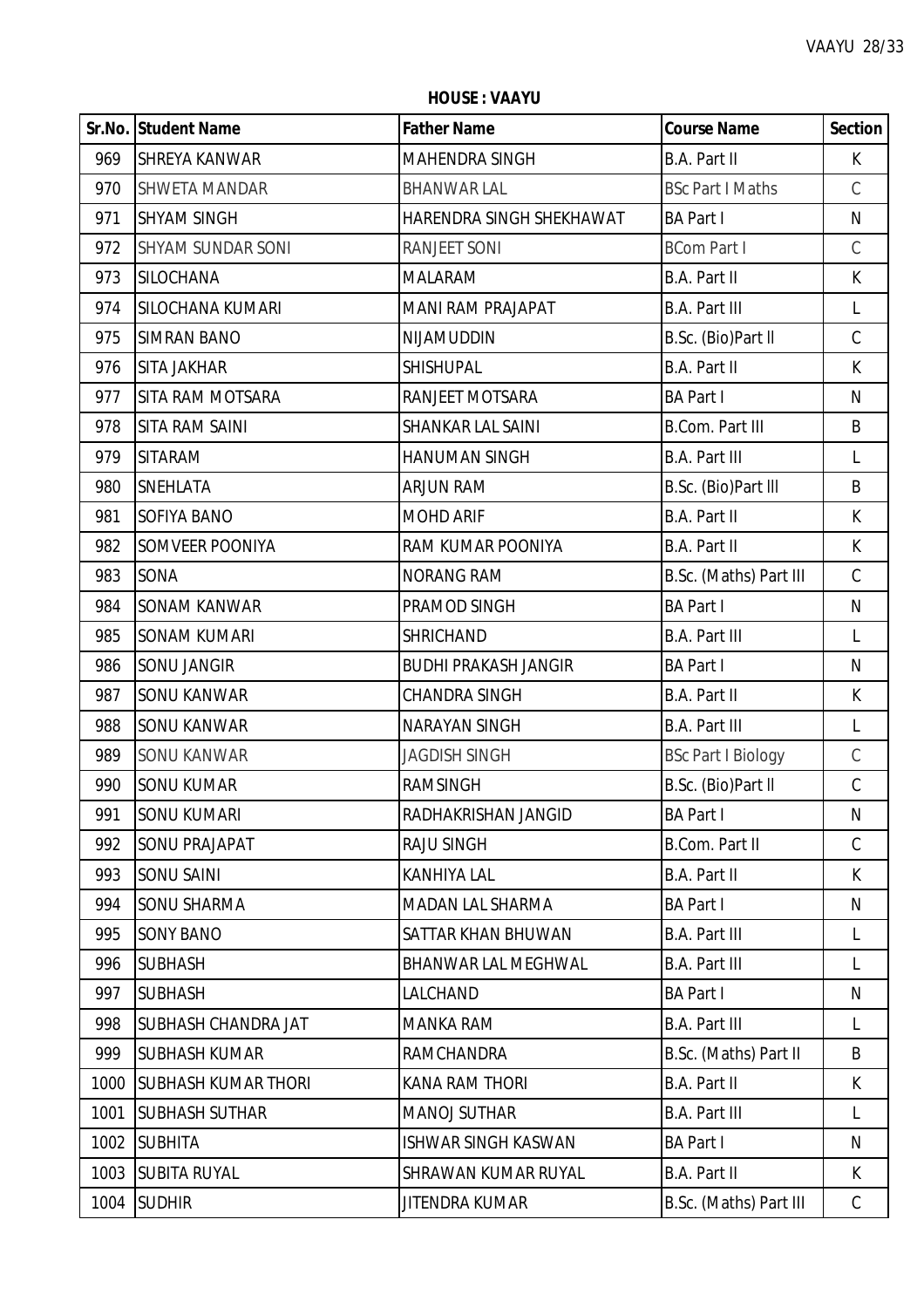**HOUSE : VAAYU**

|      | Sr.No. Student Name          | <b>Father Name</b>    | <b>Course Name</b>        | <b>Section</b> |
|------|------------------------------|-----------------------|---------------------------|----------------|
|      | 1005 SUHEL AHMED             | <b>IRSHAD AHMED</b>   | <b>B.A. Part III</b>      | L              |
|      | 1006 SUJATA KANWAR           | PAPPU SINGH           | B.A. Part II              | $\mathsf{K}$   |
|      | 1007 SULOCHANA               | <b>RAJ KUMAR</b>      | <b>BA Part I</b>          | $\mathsf{N}$   |
|      | 1008 SUMAN                   | <b>KRISHAN LAL</b>    | <b>B.A. Part II</b>       | $\mathsf K$    |
|      | 1009 SUMAN                   | PRAHALAD RAM          | <b>B.A. Part III</b>      | $\mathsf{L}$   |
|      | 1010 SUMAN                   | <b>SHISH RAM</b>      | <b>BA Part I</b>          | N              |
|      | 1011 SUMAN GODARA            | HANUMAN SINGH GODARA  | B.Sc. (Bio)Part III       | B              |
|      | 1012 SUMAN JANGIR            | PRABHU DAYAL JANGIR   | <b>B.A. Part III</b>      | L              |
|      | 1013 SUMAN KUMARI            | NANDRAM KAREL         | B.A. Part II              | $\mathsf K$    |
|      | 1014 SUMAN KUMARI            | <b>SATVEER</b>        | <b>BA Part I</b>          | $\mathsf{N}$   |
|      | 1015 SUMAN POONIA            | PHOOLCHAND POONIA     | <b>BSc Part I Biology</b> | $\mathsf C$    |
|      | 1016 SUMAN RANWA             | <b>SHANKAR LAL</b>    | <b>B.A. Part II</b>       | $\mathsf{K}$   |
|      | 1017 SUMAN SWAMI             | RAJENDRA SWAMI        | <b>B.A. Part III</b>      | $\mathsf{L}$   |
|      | 1018 SUMIT CHOUDHARY         | KISHAN LAL CHOUDHARY  | <b>BA Part I</b>          | $\mathsf{N}$   |
|      | 1019 SUMIT KUMAR             | <b>LILU RAM</b>       | B.Sc. (Bio)Part II        | $\mathsf C$    |
|      | 1020 SUMIT SHARMA            | <b>ANIL KUMAR</b>     | <b>BA Part I</b>          | ${\sf N}$      |
| 1021 | <b>SUNDAR KUMARI</b>         | <b>BHAGIRATH</b>      | <b>B.A. Part II</b>       | $\mathsf K$    |
|      | 1022 SUNIL                   | PURNA RAM KASWAN      | <b>B.Com. Part II</b>     | $\mathsf C$    |
|      | 1023 SUNIL                   | MAHENDRA SINGH        | <b>BA Part I</b>          | $\mathsf{N}$   |
|      | 1024 SUNIL KUMAR             | <b>MANGILAL</b>       | <b>B.A. Part II</b>       | K              |
|      | 1025 SUNIL KUMAR             | <b>VIDYADHAR</b>      | <b>B.A. Part III</b>      | L              |
|      | 1026 SUNIL KUMAR             | <b>NORANG RAM</b>     | <b>B.A. Part III</b>      | L              |
|      | 1027 SUNIL KUMAR             | LAXMI NARAYAN GODARA  | <b>B.Com. Part III</b>    | B              |
|      | 1028 SUNIL KUMAR             | PALA RAM MEGHWAL      | <b>BA Part I</b>          | N              |
|      | 1029 SUNIL KUMAR             | <b>BIJENDRA KUMAR</b> | <b>BA Part I</b>          | N              |
|      | 1030 SUNIL KUMAR             | RAMCHANDRA SAHARAN    | <b>BA Part I</b>          | $\overline{O}$ |
| 1031 | <b>ISUNIL KUMAR KANTIWAL</b> | OMPRAKASH KANTIWAL    | B.A. Part II              | K              |
|      | 1032 SUNIL KUMAR MEENA       | <b>INDAR CHAND</b>    | <b>BA Part I</b>          | 0              |
|      | 1033 SUNIL KUMAR NAI         | RATANA RAM NAI        | <b>BSc Part I Maths</b>   | $\mathsf C$    |
|      | 1034 SUNIL KUMAR SINGHMAR    | <b>RAJENDRA</b>       | <b>B.A. Part III</b>      | $\mathsf{L}$   |
|      | 1035 SUNIL LATA              | <b>BANWARI LAL</b>    | B.A. Part II              | K              |
|      | 1036 SUNIL MUNRIYA           | RANVEER SINGH         | <b>BA Part I</b>          | $\overline{O}$ |
|      | 1037 SUNITA                  | SHRAWAN KUMAR SARAN   | B.A. Part II              | L              |
|      | 1038 SUNITA                  | KANA RAM              | <b>B.A. Part III</b>      | L              |
|      | 1039 SUNITA                  | <b>HARLAL MEGHWAL</b> | <b>BA Part I</b>          | $\overline{O}$ |
|      | 1040 SUNITA GODARA           | <b>HANUMAN SINGH</b>  | B.A. Part II              | L              |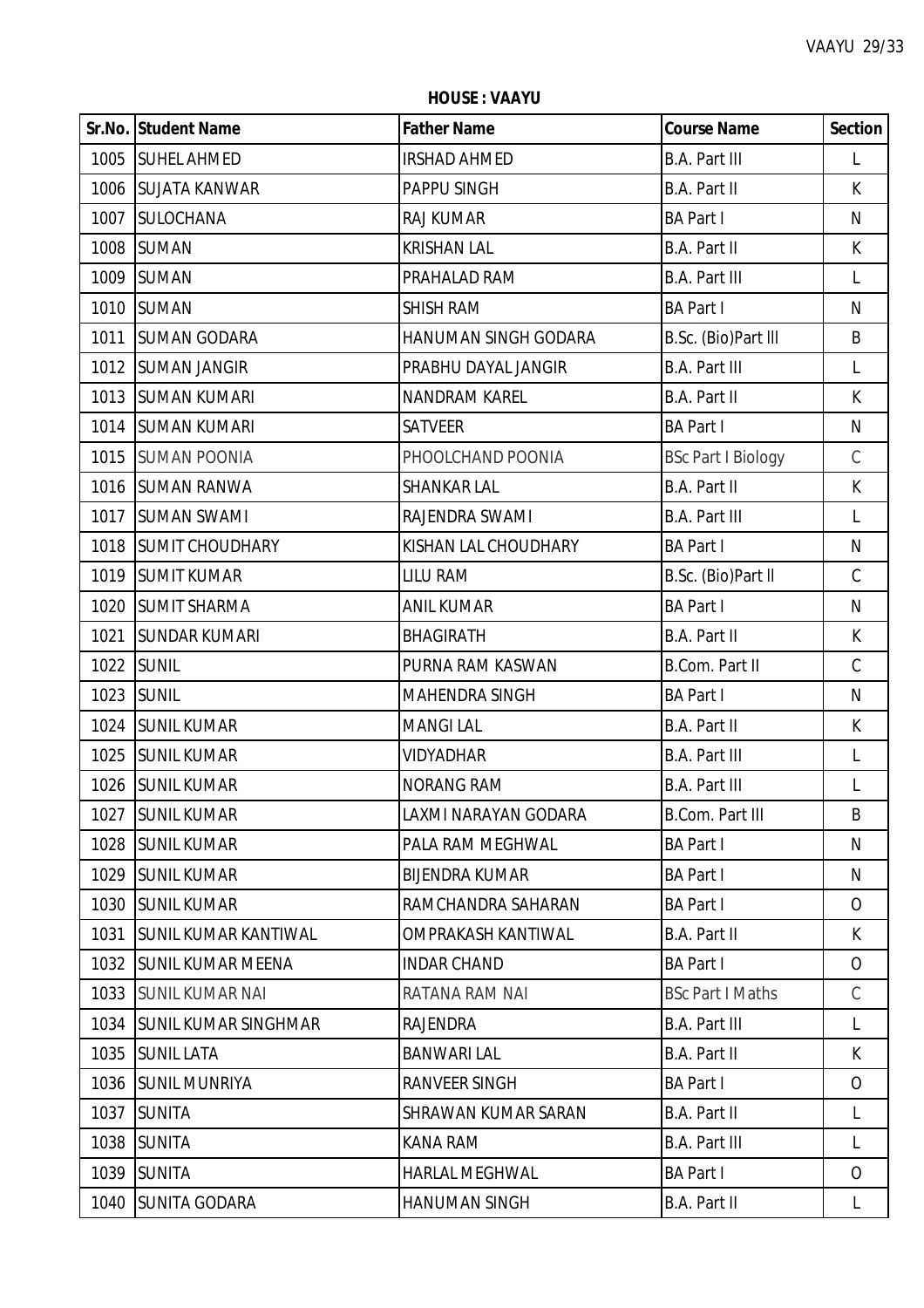**HOUSE : VAAYU**

|      | Sr.No. Student Name      | <b>Father Name</b>           | <b>Course Name</b>        | <b>Section</b> |
|------|--------------------------|------------------------------|---------------------------|----------------|
|      | 1041 SUNITA JAKHAR       | <b>JAGDISH PRASAD</b>        | <b>BA Part I</b>          | $\mathcal{O}$  |
|      | 1042 SUNITA JANGIR       | <b>HARI RAM</b>              | B.Sc. (Bio)Part III       | B              |
|      | 1043 SUNITA JHAJARA      | NATHMAL JHAJARA              | <b>B.A. Part III</b>      | M              |
|      | 1044 SUNITA KANWAR       | <b>DUNGAR SINGH</b>          | <b>BSc Part I Biology</b> | $\mathsf C$    |
|      | 1045 SUNITA KUMARI       | <b>MANPHOOL</b>              | B.A. Part II              | L              |
|      | 1046 SUNITA KUMARI       | PRAMESHWAR LAL               | <b>B.A. Part III</b>      | M              |
| 1047 | <b>SUNITA KUMARI</b>     | <b>BANWARI LAL</b>           | <b>BA Part I</b>          | $\overline{O}$ |
|      | 1048 SUNITA MEGHWAL      | MULA RAM MEGHWAL             | B.Sc. (Maths) Part III    | $\mathsf C$    |
|      | 1049 SUNITA POONIA       | <b>HARLAL POONIA</b>         | B.A. Part II              | L              |
|      | 1050 SUNITA PRAJAPAT     | SANWAR MAL PRAJAPAT          | <b>B.A. Part III</b>      | M              |
| 1051 | <b>SUNITA SHARMA</b>     | SHYAM SUNDER SHARMA          | B.A. Part II              | L              |
|      | 1052 SUNITA SINGHMAR     | <b>BHAGIRATH SINGHMAR</b>    | <b>BA Part I</b>          | $\overline{O}$ |
| 1053 | <b>SURAJ BHAN SINGH</b>  | <b>NOP SINGH</b>             | <b>B.A. Part III</b>      | M              |
|      | 1054 SURENDAR            | LAL CHAND MEGHWAL            | B.Sc. (Bio)Part II        | $\mathsf C$    |
|      | 1055 SURENDRA            | <b>MODI RAM</b>              | <b>BA Part I</b>          | $\mathsf O$    |
|      | 1056 SURENDRA KUMAR      | <b>BHINWA RAM</b>            | B.A. Part II              | L              |
| 1057 | <b>SURENDRA KUMAR</b>    | SHRAWAN KUMAR SHARMA         | <b>BA Part I</b>          | $\overline{O}$ |
| 1058 | <b>SURENDRA NAI</b>      | <b>BHANWARLAL NAI</b>        | <b>B.A. Part III</b>      | M              |
| 1059 | <b>SURENDRA SINGH</b>    | PRATAP SINGH                 | B.A. Part II              | L              |
| 1060 | <b>SURENDRA SINGH</b>    | MAHENDRA SINGH               | <b>BA Part I</b>          | $\mathsf O$    |
| 1061 | <b>SURENDRA SINGH</b>    | RAJENDRA SINGH               | <b>BCom Part I</b>        | $\mathsf C$    |
|      | 1062 SURESH KUMAR BABAL  | <b>SHISHUPAL SINGH BABAL</b> | B.A. Part II              | L              |
|      | 1063 SURESH KUMAR PATEER | <b>NORANG LAL</b>            | <b>BA Part I</b>          | 0              |
| 1064 | <b>SURJEET KUMAR</b>     | RUPA RAM FAGERIA             | <b>BA Part I</b>          | $\overline{O}$ |
|      | 1065 SUSHIL BHARGAV      | <b>BANWARI LAL BHARGAV</b>   | <b>BSc Part I Biology</b> | $\mathcal{C}$  |
|      | 1066 SUSHIL MEGHWAL      | <b>BHAGIRATH MEGHWAL</b>     | <b>BA Part I</b>          | $\overline{O}$ |
| 1067 | <b>SUSHIL TALNIA</b>     | <b>DAULAT RAM</b>            | <b>BSc Part I Maths</b>   | $\mathsf C$    |
| 1068 | <b>SUSHILA</b>           | <b>KARNI DAN</b>             | <b>B.A. Part III</b>      | M              |
| 1069 | <b>SUSHILA</b>           | <b>KISHAN LAL</b>            | <b>BA Part I</b>          | $\overline{O}$ |
| 1070 | <b>SUSHILA MUND</b>      | SHANKAR LAL                  | B.A. Part II              | L              |
| 1071 | <b>SUSHMA RINWA</b>      | MANISH KUMAR RINWA           | B.Sc. (Maths) Part II     | $\mathsf{C}$   |
| 1072 | <b>SWATI SONI</b>        | SHUBHKARAN SONI              | B.Sc. (Maths) Part III    | $\mathcal{C}$  |
| 1073 | <b>TABBASSUM BANO</b>    | MO SALIM KHAN                | <b>BA Part I</b>          | $\overline{O}$ |
| 1074 | <b>TABSUM BANO</b>       | <b>AYUB KHAN</b>             | <b>B.A. Part III</b>      | M              |
| 1075 | <b>TANJILA KHAN</b>      | <b>ASLAM KHAN</b>            | B.A. Part II              | L              |
| 1076 | <b>TANNU JANGIR</b>      | SHANKAR JANGIR               | <b>BSc Part I Biology</b> | C              |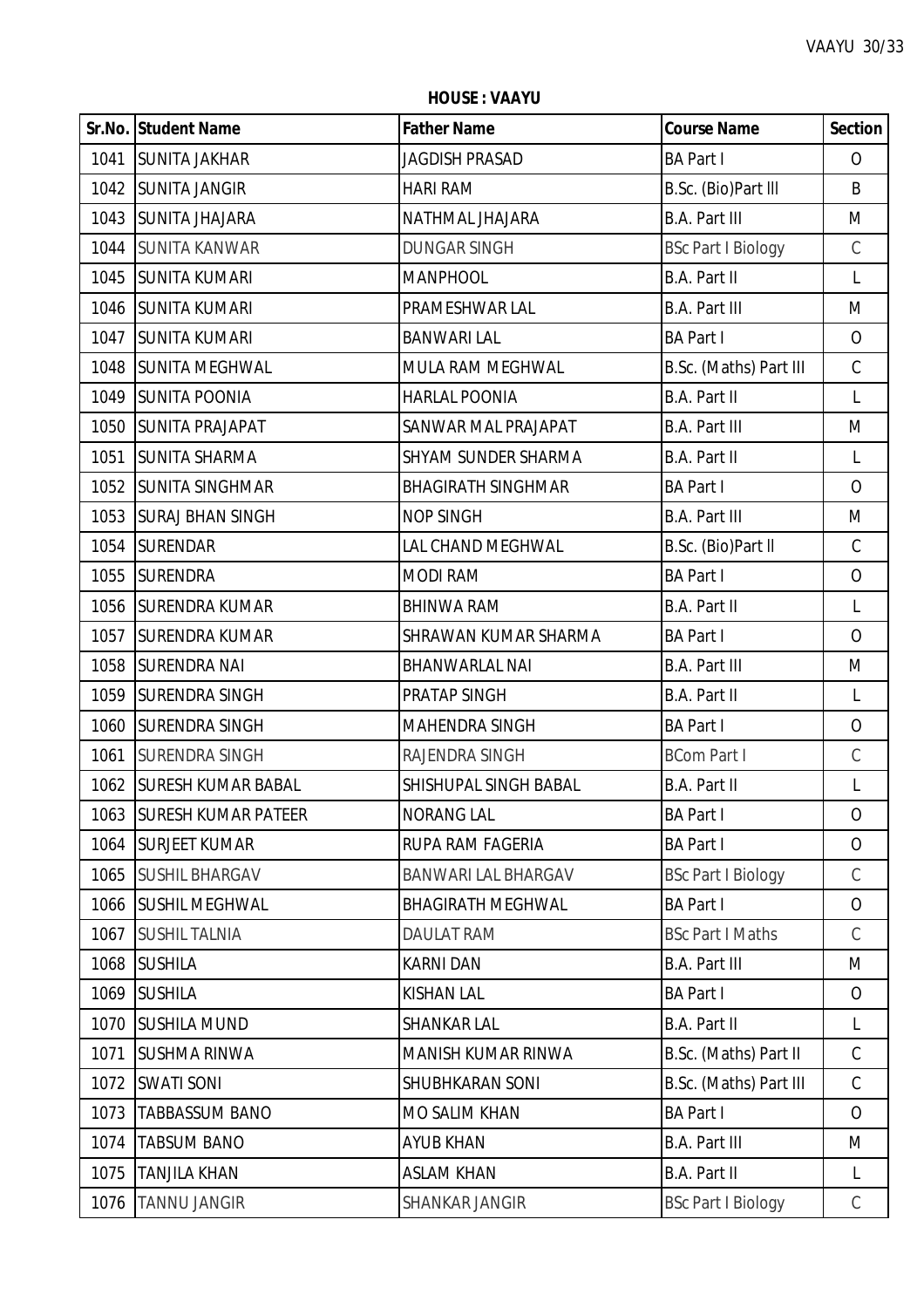ï

|      | Sr.No. Student Name       | <b>Father Name</b>       | <b>Course Name</b>        | <b>Section</b> |
|------|---------------------------|--------------------------|---------------------------|----------------|
| 1077 | <b>TARA CHAND MEGHWAL</b> | CHUNNI LAL MEGHWAL       | <b>BA Part I</b>          | $\overline{O}$ |
|      | 1078   TARAMANI           | <b>GANPAT RAM</b>        | <b>B.A. Part III</b>      | N              |
| 1079 | <b>TARAMANI SWAMI</b>     | SHISHRAM SWAMI           | B.Sc. (Bio)Part III       | B              |
| 1080 | <b>TARUN KALRA</b>        | <b>NAVIN KALRA</b>       | <b>BA Part I</b>          | $\overline{O}$ |
| 1081 | <b>TARUNA SHARMA</b>      | YOGESH KUMAR SHARMA      | <b>B.Com. Part III</b>    | $\mathsf C$    |
| 1082 | <b>TARVEEN SINGH</b>      | <b>MOTI SINGH</b>        | <b>B.A. Part III</b>      | M              |
| 1083 | <b>TEJ PAL</b>            | <b>REWANT RAM</b>        | B.A. Part II              | M              |
| 1084 | <b>TOFIK</b>              | MOHD SALEEM KHAN         | <b>BCom Part I</b>        | $\mathcal{C}$  |
| 1085 | <b>TOFIK KHAN</b>         | <b>HABIB KHAN</b>        | <b>BA Part I</b>          | $\overline{O}$ |
| 1086 | <b>UJJWAL KASERA</b>      | ANIL KUMAR KASERA        | <b>B.Com. Part II</b>     | $\mathsf C$    |
| 1087 | <b>UMMED KUMAR</b>        | <b>SHISHRAM</b>          | <b>BA Part I</b>          | $\overline{O}$ |
| 1088 | <b>UMMED ROLAN</b>        | <b>RAMSWAROOP</b>        | <b>B.A. Part II</b>       | M              |
| 1089 | <b>UPAMA CHOUDHARY</b>    | HANUMAN PRASAD CHOUDHARY | <b>BSc Part I Maths</b>   | $\mathcal{C}$  |
| 1090 | <b>URMILA</b>             | <b>JAY SINGH KHICHAR</b> | <b>B.A. Part III</b>      | M              |
| 1091 | <b>URMILA NAI</b>         | <b>SHARWAN NAI</b>       | <b>B.A. Part II</b>       | M              |
| 1092 | <b>URMILA SHARMA</b>      | <b>SURENDRA SHARMA</b>   | B.Sc. (Bio)Part II        | $\mathsf C$    |
| 1093 | URVASHI MODI              | NANDKISHORE MODI         | <b>BSc Part I Biology</b> | $\mathcal{C}$  |
| 1094 | <b>USHA SAINI</b>         | <b>SITA RAM</b>          | B.Sc. (Maths) Part II     | $\mathcal{C}$  |
| 1095 | <b>USHA SHARMA</b>        | SUSHIL KUMAR SHARMA      | <b>B.A. Part III</b>      | M              |
| 1096 | <b>USHA SWAMI</b>         | <b>TARACHAND SWAMI</b>   | <b>BA Part I</b>          | $\overline{O}$ |
| 1097 | <b>VANDANA TANWAR</b>     | <b>VINOD TANWAR</b>      | <b>BCom Part I</b>        | $\mathsf C$    |
| 1098 | VANDNA KANWAR             | <b>SURENDRA SINGH</b>    | <b>B.A. Part II</b>       | M              |
|      | 1099   VARSHA SWAMI       | VINOD KUMAR SWAMI        | B.Com. Part II            | B              |
| 1100 | <b>VASUDEV PAREEK</b>     | <b>KISHAN LAL PAREEK</b> | <b>B.Com. Part III</b>    | $\mathsf{C}$   |
| 1101 | <b>VIJAY KUMAR</b>        | <b>AMAR CHAND</b>        | <b>B.A. Part III</b>      | M              |
| 1102 | <b>VIJAY PAL</b>          | RAJENDER POONIA          | <b>BA Part I</b>          | P              |
| 1103 | <b>VIJAY SHARMA</b>       | <b>SURESH SHARMA</b>     | <b>B.A. Part II</b>       | M              |
| 1104 | <b>VIJENDRA BANGARWA</b>  | <b>NATHU RAM</b>         | <b>BA Part I</b>          | P              |
| 1105 | <b>VIJENDRA JOIYA</b>     | <b>BAJRANG JOIYA</b>     | B.A. Part II              | M              |
| 1106 | <b>VIJENDRA KUMAR</b>     | <b>BHANWAR LAL MUHAL</b> | <b>B.A. Part III</b>      | M              |
| 1107 | VIKARAM KUMAR             | <b>MAHESH KUMAR</b>      | B.A. Part II              | M              |
| 1108 | <b>VIKAS KALLA</b>        | <b>MOHAR SINGH</b>       | <b>BA Part I</b>          | P              |
| 1109 | <b>VIKAS KHATIK</b>       | <b>HARMAN KHATIK</b>     | <b>B.A. Part III</b>      | M              |
| 1110 | <b>VIKAS KUMAR</b>        | SANDEEP                  | B.A. Part II              | M              |
| 1111 | <b>VIKAS KUMAR</b>        | <b>DUNGAR RAM</b>        | <b>BA Part I</b>          | P              |
| 1112 | <b>VIKAS MEGHWAL</b>      | MOOLCHAND MEGHWAL        | <b>BSc Part I Biology</b> | C              |

**HOUSE : VAAYU**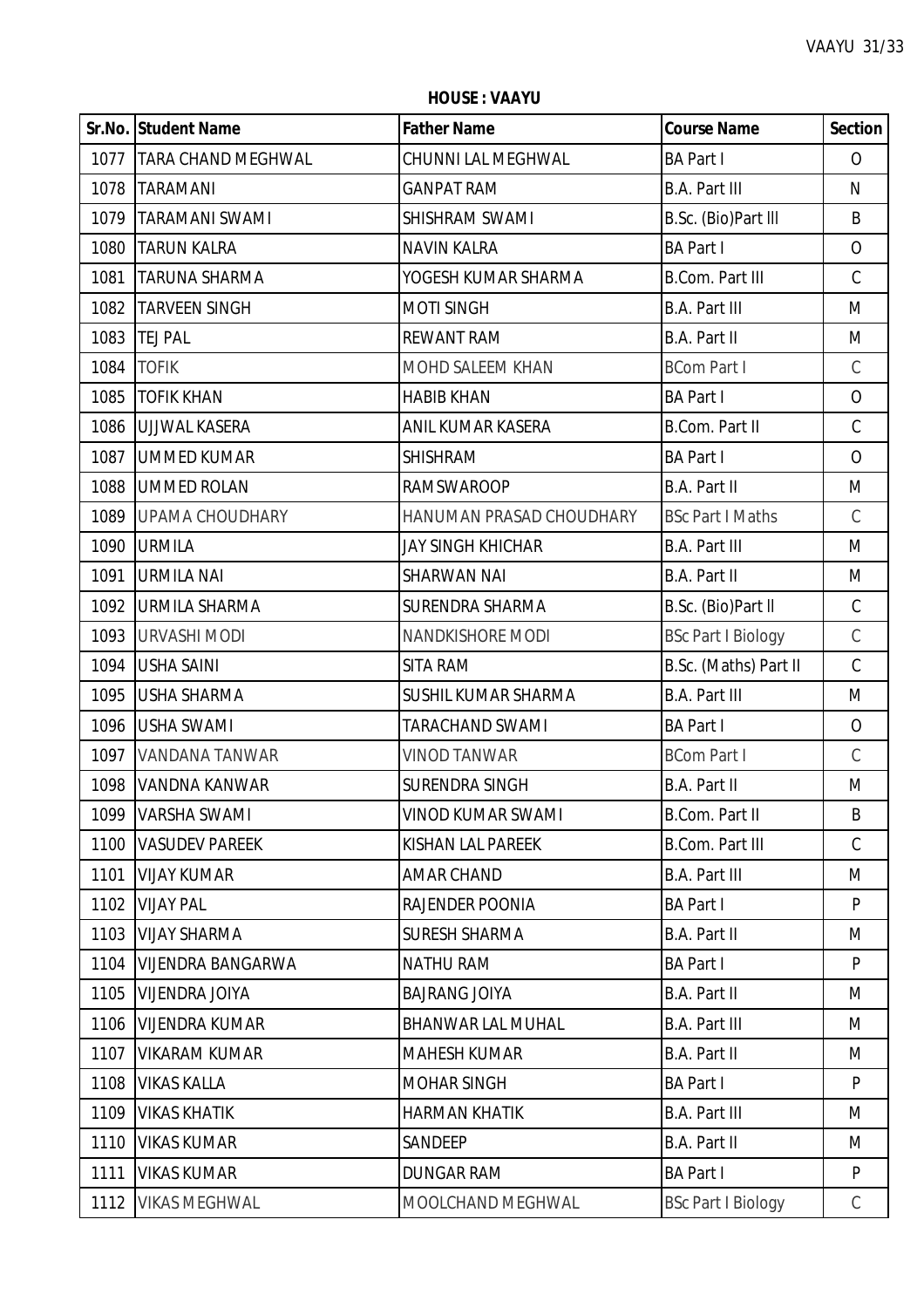**HOUSE : VAAYU**

|      | Sr.No. Student Name          | <b>Father Name</b>        | <b>Course Name</b>        | Section       |
|------|------------------------------|---------------------------|---------------------------|---------------|
|      | 1113 VIKAS PAREEK            | <b>DHAN KISHOR PAREEK</b> | <b>BSc Part I Maths</b>   | $\mathsf C$   |
| 1114 | <b>VIKAS SHARMA</b>          | <b>KANHAIYA LAL</b>       | <b>BA Part I</b>          | P             |
| 1115 | <b>VIKASH</b>                | <b>PYARE LAL</b>          | <b>BA Part I</b>          | P             |
| 1116 | <b>VIKASH JANGIR</b>         | MOHAN LAL JANGIR          | B.Sc. (Maths) Part III    | $\mathsf C$   |
| 1117 | <b>VIKASH KASWAN</b>         | <b>MANIRAM KASWAN</b>     | B.A. Part II              | M             |
| 1118 | <b>VIKASH KUMAR</b>          | <b>BHAJAN LAL</b>         | B.A. Part II              | M             |
| 1119 | <b>VIKASH KUMAR</b>          | <b>SURESH KUMAR</b>       | <b>BA Part I</b>          | P             |
| 1120 | <b>VIKASH KUMAR</b>          | RAJVEER POONIA            | <b>BA Part I</b>          | P             |
| 1121 | <b>VIKASH KUMAR BARGUJAR</b> | <b>GIRDHARI LAL</b>       | <b>B.A. Part III</b>      | M             |
| 1122 | <b>VIKASH KUMARI</b>         | <b>SURESH KUMAR</b>       | B.A. Part II              | M             |
| 1123 | <b>VIKASH MOOND</b>          | <b>BRIJLAL MOOND</b>      | B.A. Part II              | M             |
| 1124 | <b>VIKASH PANWAR</b>         | <b>BHANWAR LAL</b>        | B.Sc. (Maths) Part II     | $\mathcal{C}$ |
| 1125 | <b>VIKASH SAINI</b>          | RAJU RAM SAINI            | <b>BA Part I</b>          | $\mathsf{P}$  |
| 1126 | <b>VIKASH SHARMA</b>         | <b>BAJRANG LAL</b>        | <b>B.Com. Part III</b>    | $\mathsf C$   |
| 1127 | <b>VIKASH SWAMI</b>          | <b>BHANWAR LAL SWAMI</b>  | <b>BSc Part I Biology</b> | $\mathsf C$   |
| 1128 | <b>VIKESH KUMAR</b>          | AMARSINGH KILANIYA        | B.A. Part II              | M             |
| 1129 | <b>VIKRAM BAIDA</b>          | <b>VINOD KUMAR BAIDA</b>  | B.Sc. (Bio)Part III       | B             |
| 1130 | <b>VIKRAM GINWARIYA</b>      | <b>MAHAVEER PRASAD</b>    | <b>BA Part I</b>          | $\mathsf{P}$  |
| 1131 | <b>VIKRAM NAYAK</b>          | LICHHMAN RAM NAYAK        | <b>BA Part I</b>          | P             |
| 1132 | <b>VIKRAM SAINI</b>          | <b>GUMANA RAM</b>         | <b>B.A. Part III</b>      | M             |
| 1133 | <b>VIKRAM SINGH</b>          | <b>GOVIND PRASAD</b>      | B.A. Part II              | M             |
| 1134 | <b>VINIT KUMAR</b>           | <b>MAN SINGH</b>          | <b>BA Part I</b>          | P             |
| 1135 | <b>VINIT KUMAR</b>           | SAGARMAL                  | <b>BSc Part I Maths</b>   | $\mathcal{C}$ |
| 1136 | <b>VINOD KUMAR</b>           | <b>JAGDISH</b>            | B.Sc. (Bio)Part II        | $\mathcal{C}$ |
| 1137 | <b>VINOD KUMAR</b>           | <b>TOKHA RAM</b>          | <b>B.A. Part III</b>      | M             |
| 1138 | <b>VINOD KUMAR</b>           | <b>MADA RAM</b>           | <b>BA Part I</b>          | P             |
| 1139 | <b>VINOD KUMAR MEENA</b>     | CHHAGAN LAL MEENA         | B.A. Part II              | M             |
| 1140 | <b>VIPIN KUMAR</b>           | <b>JAIVEER</b>            | <b>BA Part I</b>          | P             |
| 1141 | <b>VIPUL SAROTHIA</b>        | RAMNIWAS SAROTHIA         | <b>BCom Part I</b>        | $\mathsf C$   |
| 1142 | <b>VIRENDRA SINGH</b>        | <b>MOHAR SINGH</b>        | <b>BA Part I</b>          | P             |
| 1143 | <b>VISHAL GOYANKA</b>        | SHANKAR LAL GOYANKA       | <b>B.Com. Part III</b>    | $\mathsf{C}$  |
| 1144 | <b>VISHAL SAINI</b>          | <b>MANOJ KUMAR SAINI</b>  | <b>BSc Part I Maths</b>   | $\mathsf{C}$  |
| 1145 | VISHNU KUMAR BAGADI          | SHRAWAN KUMAR BAGADI      | <b>BA Part I</b>          | P             |
| 1146 | <b>VISHNU KUMAR SAINI</b>    | RAJ KUMAR SAINI           | <b>B.Com. Part III</b>    | $\mathcal{C}$ |
| 1147 | <b>VISHNU PANWAR</b>         | <b>BANSHI DHAR PANWAR</b> | <b>B.A. Part III</b>      | N             |
| 1148 | <b>VIVEK AGARWAL</b>         | SANTOSH AGARWAL           | B.Com. Part II            | D             |